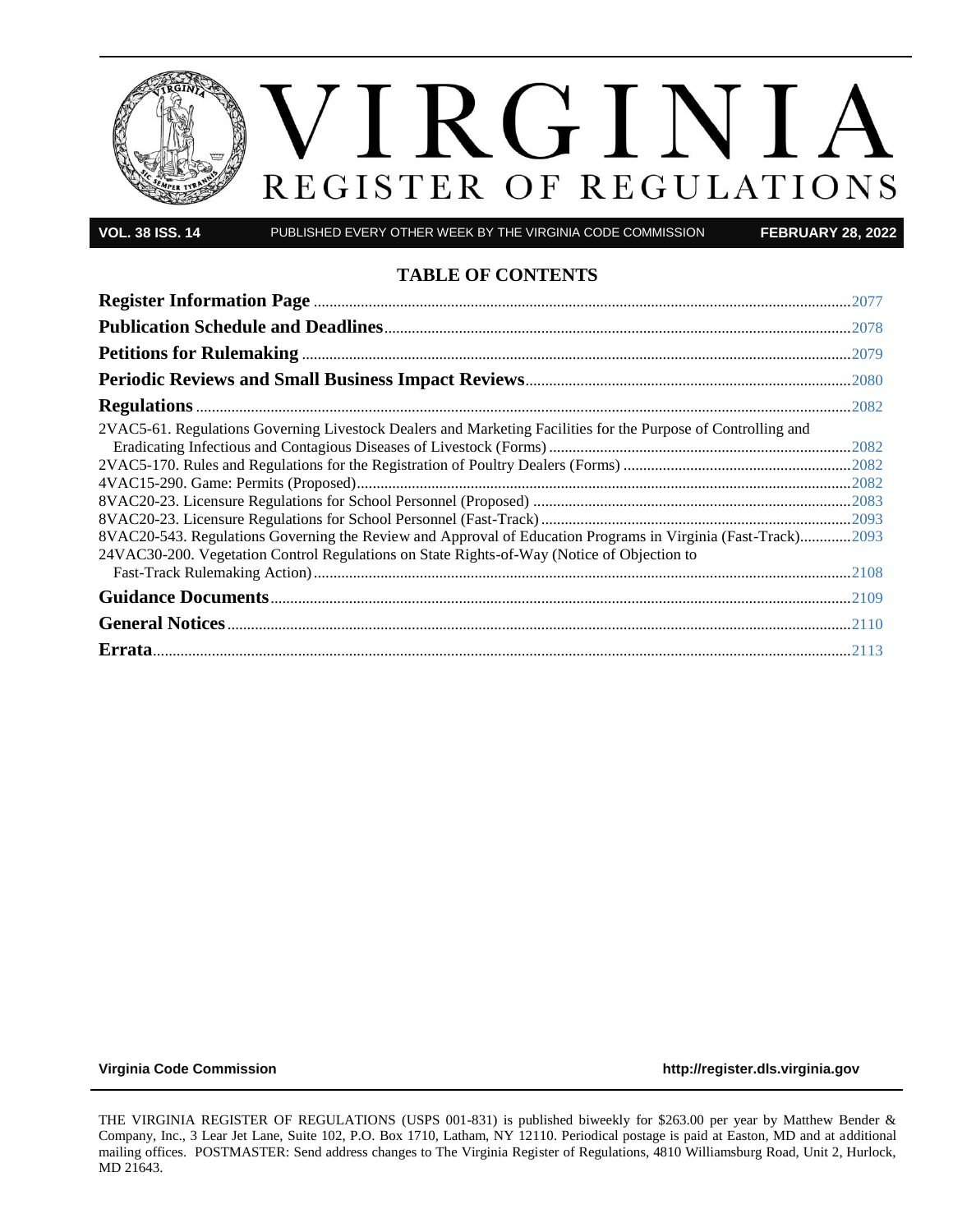# **THE VIRGINIA REGISTER INFORMATION PAGE**

<span id="page-1-0"></span>THE VIRGINIA REGISTER OF REGULATIONS is an official state publication issued every other week throughout the year. Indexes are published quarterly, and are cumulative for the year. The *Virginia Register* has several functions. The new and amended sections of regulations, both as proposed and as finally adopted, are required by law to be published in the *Virginia Register*. In addition, the *Virginia Register* is a source of other information about state government, including petitions for rulemaking, emergency regulations, executive orders issued by the Governor, and notices of public hearings on regulations.

#### **ADOPTION, AMENDMENT, AND REPEAL OF REGULATIONS**

Unless exempted by law, an agency wishing to adopt, amend, or repeal regulations must follow the procedures in the Administrative Process Act (§ 2.2-4000 et seq. of the Code of Virginia). Typically, this includes first publishing in the *Virginia Register* a notice of intended regulatory action; a basis, purpose, substance and issues statement; an economic impact analysis prepared by the Department of Planning and Budget; the agency's response to the economic impact analysis; a summary; a notice giving the public an opportunity to comment on the proposal; and the text of the proposed regulation.

Following publication of the proposed regulation in the *Virginia Register*, the promulgating agency receives public comments for a minimum of 60 days. The Governor reviews the proposed regulation to determine if it is necessary to protect the public health, safety, and welfare, and if it is clearly written and easily understandable. If the Governor chooses to comment on the proposed regulation, his comments must be transmitted to the agency and the Registrar of Regulations no later than 15 days following the completion of the 60-day public comment period. The Governor's comments, if any, will be published in the *Virginia Register*. Not less than 15 days following the completion of the 60-day public comment period, the agency may adopt the proposed regulation.

The Joint Commission on Administrative Rules or the appropriate standing committee of each house of the General Assembly may meet during the promulgation or final adoption process and file an objection with the Registrar and the promulgating agency. The objection will be published in the *Virginia Register*. Within 21 days after receipt by the agency of a legislative objection, the agency shall file a response with the Registrar, the objecting legislative body, and the Governor.

When final action is taken, the agency again publishes the text of the regulation as adopted, highlighting all changes made to the proposed regulation and explaining any substantial changes made since publication of the proposal. A 30-day final adoption period begins upon final publication in the *Virginia Register*.

The Governor may review the final regulation during this time and, if he objects, forward his objection to the Registrar and the agency. In addition to or in lieu of filing a formal objection, the Governor may suspend the effective date of a portion or all of a regulation until the end of the next regular General Assembly session by issuing a directive signed by a majority of the members of the appropriate legislative body and the Governor. The Governor's objection or suspension of the regulation, or both, will be published in the *Virginia Register*.

If the Governor finds that the final regulation contains changes made after publication of the proposed regulation that have substantial impact, he may require the agency to provide an additional 30-day public comment period on the changes. Notice of the additional public comment period required by the Governor will be published in the *Virginia Register*. Pursuant to § 2.2-4007.06 of the Code of Virginia, any person may request that the agency solicit additional public comment on certain changes made after publication of the proposed regulation. The agency shall suspend the regulatory process for 30 days upon such request from 25 or more individuals, unless the agency determines that the changes have minor or inconsequential impact.

A regulation becomes effective at the conclusion of the 30-day final adoption period, or at any other later date specified by the promulgating agency, unless (i) a legislative objection has been filed, in which event the regulation, unless withdrawn, becomes effective on the date specified, which shall be after the expiration of the 21-day objection period; (ii) the Governor exercises his authority to require the agency to provide for additional public comment, in

which event the regulation, unless withdrawn, becomes effective on the date specified, which shall be after the expiration of the period for which the Governor has provided for additional public comment; (iii) the Governor and the General Assembly exercise their authority to suspend the effective date of a regulation until the end of the next regular legislative session; or (iv) the agency suspends the regulatory process, in which event the regulation, unless withdrawn, becomes effective on the date specified, which shall be after the expiration of the 30-day public comment period and no earlier than 15 days from publication of the readopted action.

A regulatory action may be withdrawn by the promulgating agency at any time before the regulation becomes final.

#### **FAST-TRACK RULEMAKING PROCESS**

Section 2.2-4012.1 of the Code of Virginia provides an alternative to the standard process set forth in the Administrative Process Act for regulations deemed by the Governor to be noncontroversial. To use this process, the Governor's concurrence is required and advance notice must be provided to certain legislative committees. Fast-track regulations become effective on the date noted in the regulatory action if fewer than 10 persons object to using the process in accordance with § 2.2-4012.1.

#### **EMERGENCY REGULATIONS**

Pursuant to § [2.2-4011](https://law.lis.virginia.gov/vacode/2.2-4011/) of the Code of Virginia, an agency may adopt emergency regulations if necessitated by an emergency situation or when Virginia statutory law or the appropriation act or federal law or federal regulation requires that a regulation be effective in 280 days or fewer from its enactment. In either situation, approval of the Governor is required. The emergency regulation is effective upon its filing with the Registrar of Regulations, unless a later date is specified per § [2.2-4012](https://law.lis.virginia.gov/vacode/2.2-4011/) of the Code of Virginia. Emergency regulations are limited to no more than 18 months in duration; however, may be extended for six months under the circumstances noted in § 2.2-4011 D. Emergency regulations are published as soon as possible in the *Virginia Register* and are on the Register of Regulations website a[t register.dls.virgina.gov.](http://register.dls.virgina.gov/)

During the time the emergency regulation is in effect, the agency may proceed with the adoption of permanent regulations in accordance with the Administrative Process Act. If the agency chooses not to adopt the regulations, the emergency status ends when the prescribed time limit expires.

#### **STATEMENT**

The foregoing constitutes a generalized statement of the procedures to be followed. For specific statutory language, it is suggested that Article 2 (§ 2.2- 4006 et seq.) of Chapter 40 of Title 2.2 of the Code of Virginia be examined carefully.

#### **CITATION TO THE** *VIRGINIA REGISTER*

The *Virginia Register* is cited by volume, issue, page number, and date. **34:8 VA.R. 763-832 December 11, 2017,** refers to Volume 34, Issue 8, pages 763 through 832 of the *Virginia Register* issued on December 11, 2017.

*The Virginia Register of Regulations*is published pursuant to Article 6 (§ 2.2- 4031 et seq.) of Chapter 40 of Title 2.2 of the Code of Virginia.

Members of the Virginia Code Commission: **John S. Edwards,** Chair**; Marcus B. Simon,** Vice Chair**; Ward L. Armstrong; Nicole Cheuk; Leslie L. Lilley; Jennifer L. McClellan; Christopher R. Nolen; Don L. Scott, Jr.; Charles S. Sharp; Malfourd W. Trumbo; Amigo R. Wade.**

Staff of the *Virginia Register:* **Holly Trice,** Registrar of Regulations; **Anne Bloomsburg,** Assistant Registrar; **Nikki Clemons,** Regulations Analyst; **Rhonda Dyer,** Publications Assistant; **Terri Edwards,** Senior Operations Staff Assistant.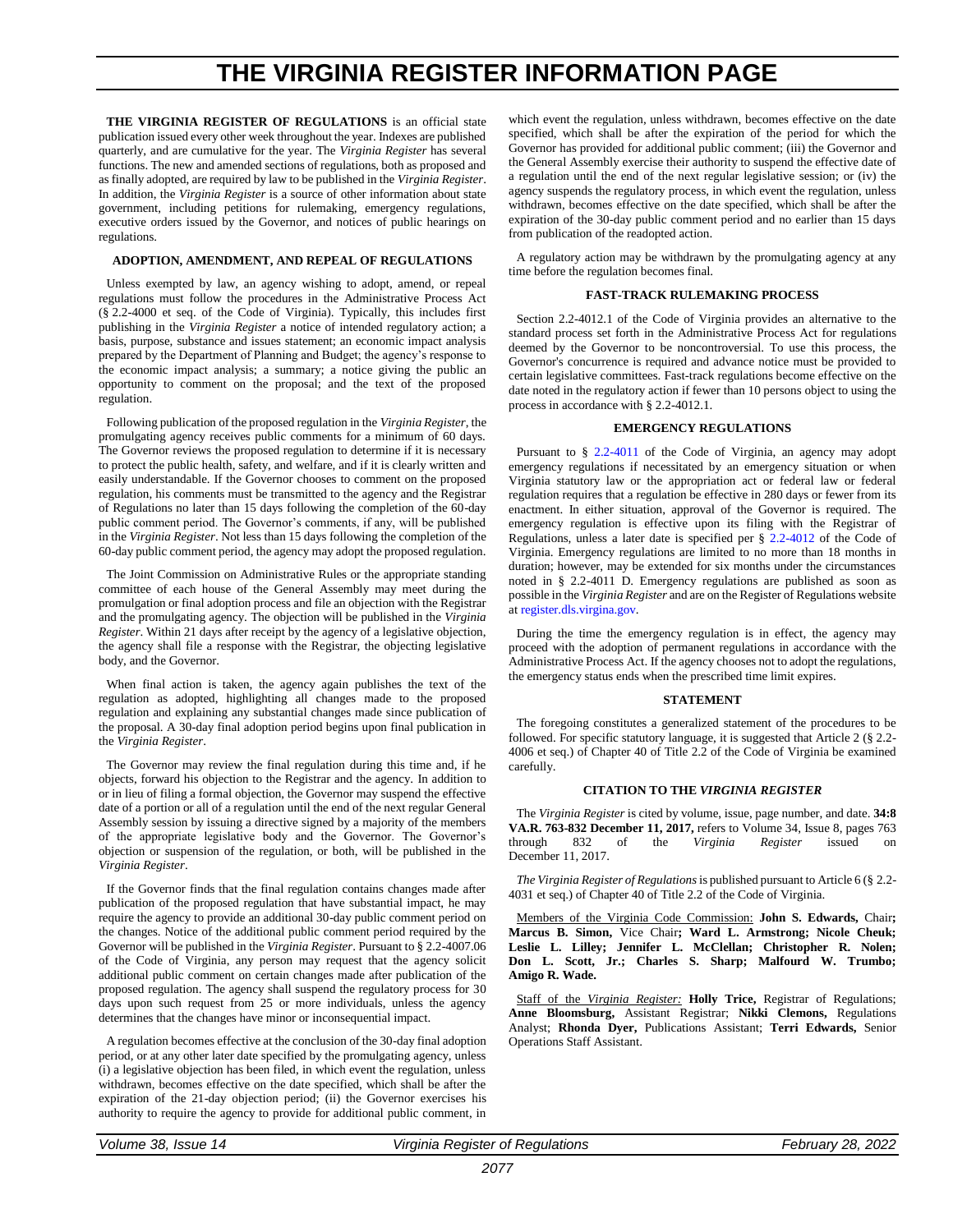# **PUBLICATION SCHEDULE AND DEADLINES**

<span id="page-2-0"></span>This schedule is available on the Virginia Register of Regulations website (http://register.dls.virginia.gov).

### **March 2022 through March 2023**

| <b>Volume: Issue</b> | <b>Material Submitted By Noon*</b> | <b>Will Be Published On</b> |
|----------------------|------------------------------------|-----------------------------|
| 38:15                | February 23, 2022                  | March 14, 2022              |
| 38:16                | March 9, 2022                      | March 28, 2022              |
| 38:17                | March 23, 2022                     | April 11, 2022              |
| 38:18                | April 6, 2022                      | April 25, 2022              |
| 38:19                | April 20, 2022                     | May 9, 2022                 |
| 38:20                | May 4, 2022                        | May 23, 2022                |
| 38:21                | May 18, 2022                       | June 6, 2022                |
| 38:22                | June 1, 2022                       | June 20, 2022               |
| 38:23                | June 15, 2022                      | July 4, 2022                |
| 38:24                | June 29, 2022                      | July 18, 2022               |
| 38:25                | July 13, 2022                      | August 1, 2022              |
| 38:26                | July 27, 2022                      | August 15, 2022             |
| 39:1                 | August 10, 2022                    | August 29, 2022             |
| 39:2                 | August 24, 2022                    | September 12, 2022          |
| 39:3                 | September 7, 2022                  | September 26, 2022          |
| 39:4                 | September 21, 2022                 | October 10, 2022            |
| 39:5                 | October 5, 2022                    | October 24, 2022            |
| 39:6                 | October 19, 2022                   | November 7, 2022            |
| 39:7                 | November 2, 2022                   | November 21, 2022           |
| 39:8                 | November 14, 2022 (Monday)         | December 5, 2022            |
| 39:9                 | November 30, 2022                  | December 19, 2022           |
| 39:10                | December 14, 2022                  | January 2, 2023             |
| 39:11                | December 27, 2022 (Tuesday)        | January 16, 2023            |
| 39:12                | January 11, 2023                   | January 30, 2023            |
| 39:13                | January 25, 2023                   | February 13, 2023           |
| 39:14                | February 8, 2023                   | February 27, 2023           |
| 39:15                | February 22, 2023                  | March 13, 2023              |
| 39:16                | March 8, 2023                      | March 27, 2023              |

\*Filing deadlines are Wednesdays unless otherwise specified.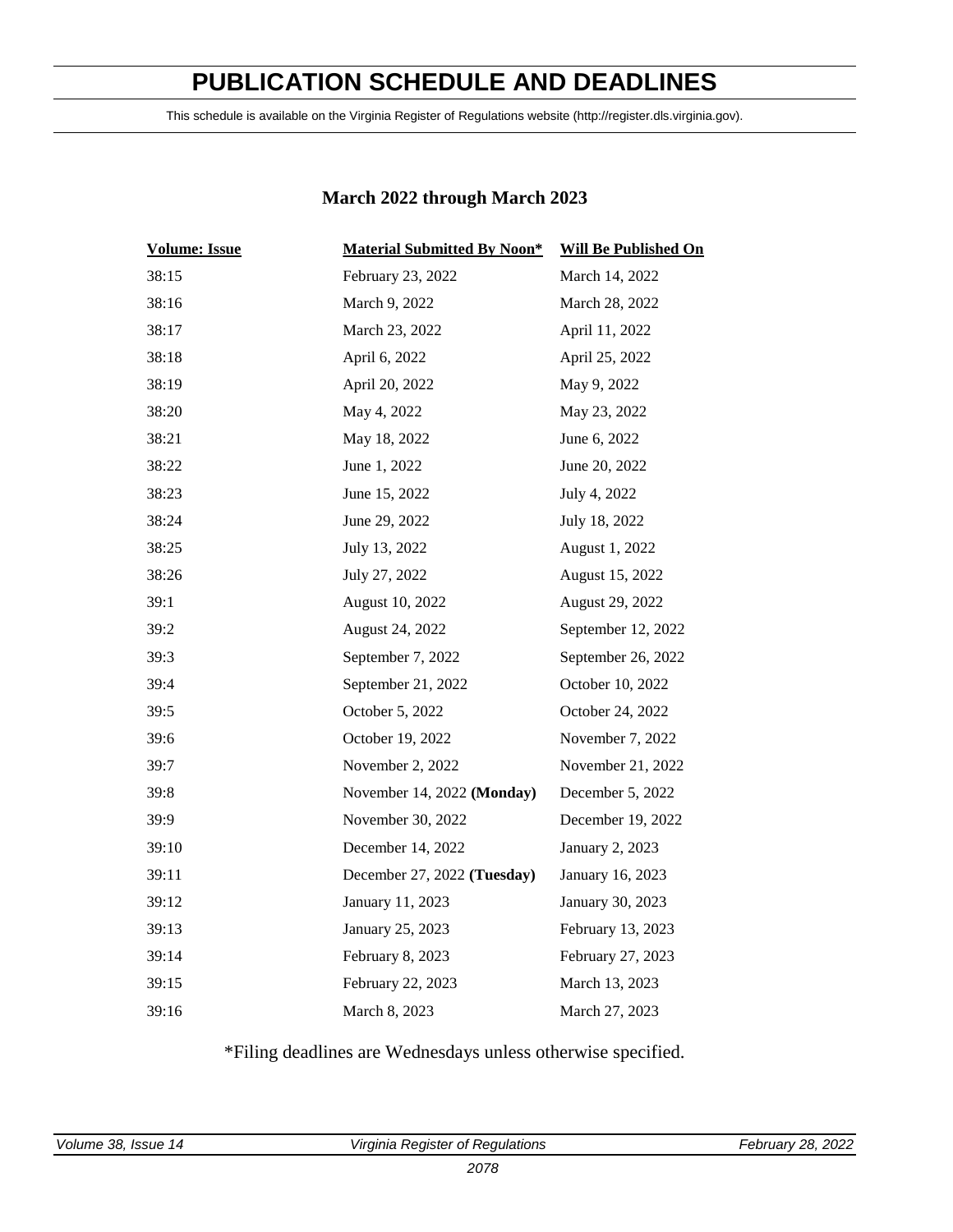# **PETITIONS FOR RULEMAKING**

### <span id="page-3-0"></span>**TITLE 18. PROFESSIONAL AND OCCUPATIONAL LICENSING**

### **BOARD OF DENTISTRY**

### **Initial Agency Notice**

Title of Regulation: **18VAC60-25. Regulations Governing the Practice of Dental Hygiene.**

Statutory Authority: § 54.1-2400 of the Code of Virginia.

Name of Petitioner: Joyce Turcotte.

Nature of Petitioner's Request: Acceptance of a refresher course that is a dental hygiene program recognized by the American Dental Association and American Academy of Dental Hygiene for license reinstatement for experienced dental hygienists.

Agency Plan for Disposition of Request: The petition will be published on February 28, 2022, in the Virginia Register of Regulations and also posted on the Virginia Regulatory Town Hall at [www.townhall.virginia.gov](https://ris.dls.virginia.gov/) to receive public comment ending March 30, 2022. The request to amend regulations and any comments for or against the petition will be considered by the board at the next meeting scheduled for June 10, 2022. The petitioner will receive information on the board's decision after that date.

Public Comment Deadline: March 30, 2022.

Agency Contact: Sandra Reen, Executive Director, Board of Dentistry, 9960 Mayland Drive, Suite 300, Richmond, VA, 23233, telephone (804) 367-4437, or email [sandra.reen@dhp.virginia.gov.](mailto:sandra.reen@dhp.virginia.gov)

VA.R. Doc. No. PFR22-20; Filed January 27, 2022, 4:14 p.m.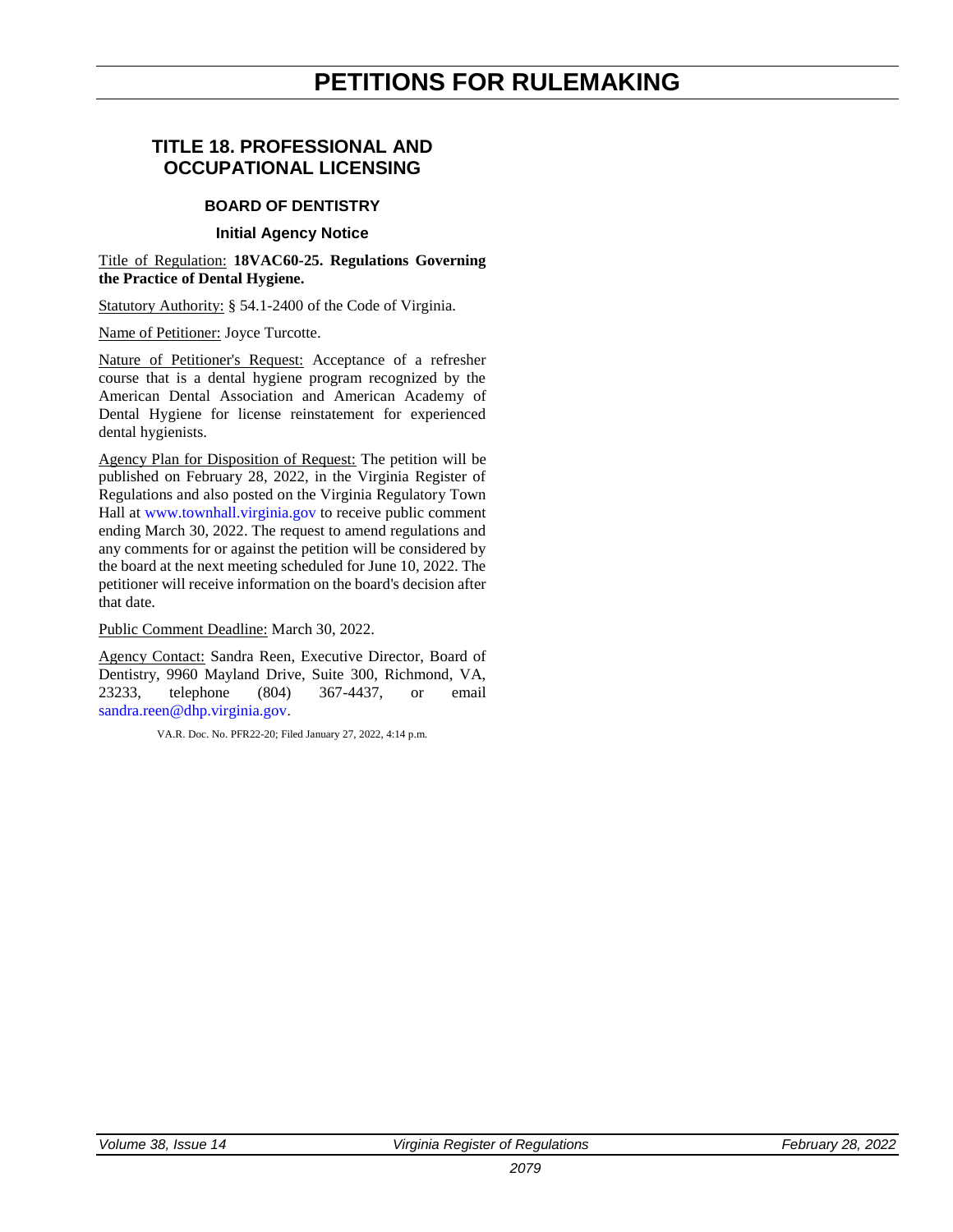# <span id="page-4-0"></span>**PERIODIC REVIEWS AND SMALL BUSINESS IMPACT REVIEWS**

### **TITLE 6. CRIMINAL JUSTICE AND CORRECTIONS**

### **STATE BOARD OF LOCAL AND REGIONAL JAILS**

### **Report of Findings**

Pursuant to §§ 2.2-4007.1 and 2.2-4017 of the Code of Virginia, the State Board of Local and Regional Jails conducted a periodic review and a small business impact review of **6VAC15-40, Minimum Standards for Jails and Lockups**, and determined that this regulation should be amended.

6VAC15-40, Minimum Standards for Jails and Lockups, meets the criteria set out in Executive Order 14 (as amended, July 16, 2018) in that it is necessary for the protection of the health, safety, and welfare of staff, defendants, and inmates within local correctional facilities and lock-ups. This regulation has proven effective in meeting this need and is deemed to be easily understandable. Due to changes in the Code of Virginia, amendments are necessary.

One comment was received concerning the regulation during the public comment period. The current regulation is not considered overly complex. The regulation does not overlap, duplicate, or conflict other federal or state law or regulation. In 2019, the regulation was amended to comply with a change in the Code of Virginia. Since then, other issues, including changes to the Code of Virginia and the COVID-19 health crisis, have occurred that necessitate further review and changes to the regulation. There is no expected economic impact of the regulations on small businesses.

Contact Information: Ryan McCord, Executive Director, State Board of Local and Regional Jails, 6900 Atmore Drive, Richmond, VA 23225, telephone (804) 887-8340.

**TITLE 12. HEALTH**

**––––––––––––––––––**

### **STATE BOARD OF HEALTH**

### **Agency Notice**

Pursuant to Executive Order 14 (as amended July 16, 2018) and §§ 2.2-4007.1 and 2.2-4017 of the Code of Virginia, the following regulation is undergoing a periodic review and a small business impact review: **12VAC5-501, Rules and Regulations Governing the Construction and Maintenance of Migrant Labor Camps**. The review will be guided by the principles in Executive Order 14 (as amended July 16, 2018). The purpose of this review is to determine whether this regulation should be repealed, amended, or retained in its current form. Public comment is sought on the review of any issue relating to this regulation, including whether the

regulation (i) is necessary for the protection of public health, safety, and welfare or for the economical performance of important governmental functions; (ii) minimizes the economic impact on small businesses in a manner consistent with the stated objectives of applicable law; and (iii) is clearly written and easily understandable.

Public comment period begins February 28, 2022, and ends March 21, 2022.

Comments must include the commenter's name and address (physical or email) information in order to receive a response to the comment from the agency. Following the close of the public comment period, a report of both reviews will be posted on the Virginia Regulatory Town Hall and published in the Virginia Register of Regulations.

Contact Information: Julie Henderson, Director, Office of Environmental Health Services, Virginia Department of Health, 109 Governor Street, Richmond, VA 23219, telephone (804) 864-7001.

### **DEPARTMENT OF MEDICAL ASSISTANCE SERVICES**

#### **Agency Notice**

Pursuant to Executive Order 14 (as amended July 16, 2018) and §§ 2.2-4007.1 and 2.2-4017 of the Code of Virginia, the following regulations are undergoing a periodic review and a small business impact review: **12VAC30-5, Public Participation Guidelines; 12VAC30-95, Standards Established and Methods Used for Fee-For-Service Reimbursement; 12VAC30-100, State Programs;** and **12VAC30-150, Uninsured Medical Catastrophe Fund**. The review of each regulation will be guided by the principles in Executive Order 14 (as amended July 16, 2018). The purpose of this review is to determine whether each regulation should be repealed, amended, or retained in its current form. Public comment is sought on the review of any issue relating to each regulation, including whether the regulation (i) is necessary for the protection of public health, safety, and welfare or for the economical performance of important governmental functions; (ii) minimizes the economic impact on small businesses in a manner consistent with the stated objectives of applicable law; and (iii) is clearly written and easily understandable.

Public comment period begins February 28, 2022, and ends March 21, 2022.

Comments must include the commenter's name and address (physical or email) information in order to receive a response to the comment from the agency. Following the close of the public comment period, a report of both reviews will be posted on the Virginia Regulatory Town Hall and published in the Virginia Register of Regulations.

Contact Information: Jimeequa Williams, Regulatory Coordinator, Division of Policy, Regulation, and Member Engagement, Department of Medical Assistance Services, 600 East Broad Street, Richmond, VA 23219, telephone (804) 225- 3508.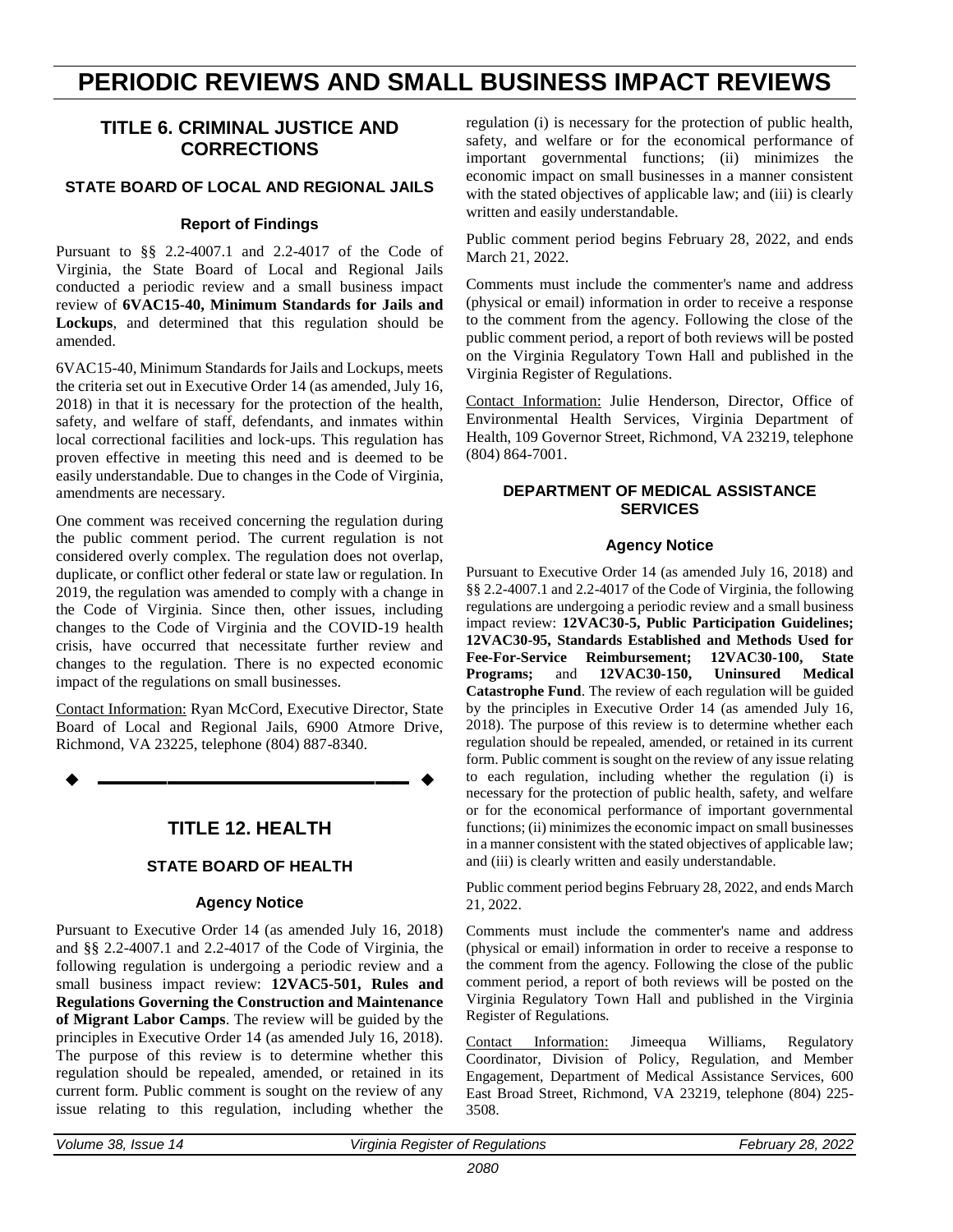# Periodic Reviews and Small Business Impact Reviews

**––––––––––––––––––**

### **TITLE 18. PROFESSIONAL AND OCCUPATIONAL LICENSING**

### **BOARD FOR WASTE MANAGEMENT FACILITY OPERATORS**

### **Report of Findings**

Pursuant to §§ 2.2-4007.1 and 2.2-4017 of the Code of Virginia, the Board for Waste Management Facility Operators conducted a periodic review and a small business impact review of **18VAC155-11, Public Participation Guidelines**, and determined that this regulation should be retained as is. The department is publishing its report of findings dated January 9, 2020, to support this decision.

The regulation meets the criteria set forth in Executive Order 14 (2018). The regulation establishes the public participation guidelines that are used by the board to promote public involvement in the development, amendment, or repeal of the agency's regulations by soliciting the input of interested parties. The regulation is clearly written and understandable.

The agency is recommending that the regulation stay in effect without change.

Section 2.2-4007.02 of the Code of Virginia mandates the agency to solicit the input of interested parties in the formation and development of its regulations. Therefore, the continued need for the regulation is established in statute. The regulation is necessary to protect public health, safety, and welfare by establishing public participation guidelines. By soliciting the input of interested parties, the agency is better equipped to effectively regulate the occupation or profession.

No comments or complaints were received during the public comment period. The regulation is clearly written, easily understandable, and does not overlap, duplicate, or conflict with federal or state law or regulation. The most recent periodic review of the regulation occurred in 2015. On December 19, 2019, the board discussed the regulation and, for the reasons stated, determined that the regulation should not be amended or repealed, but should be retained in its current form.

Contact Information: Eric L. Olson, Board Executive Director, Board for Waste Management Facility Operators, 9960 Mayland Drive, Suite 400, Richmond, VA 23233, telephone (804) 367-8511.

### **Report of Findings**

Pursuant to §§ 2.2-4007.1 and 2.2-4017 of the Code of Virginia, the Board for Waste Management Facility Operators conducted a periodic review and a small business impact review of **18VAC155-20, Waste Management Facility**  **Operators Regulations**, and determined that this regulation should be retained as is. The department is publishing its report of findings dated January 9, 2020, to support this decision.

The regulation meets the criteria set forth in Executive Order 14 (2018). The regulation contains the requirements for obtaining a license, certification, and training provider or course approval, renewal of licenses, and standards of professional conduct to ensure competence and integrity of all regulants and to administer the regulatory program in accordance with Chapter 22 (§ 54.1-2200 et seq.) of Title 54.1 of the Code of Virginia. The regulation is necessary for the protection of public health, safety, and welfare and is clearly written and understandable.

The agency is recommending that the regulation stay in effect without change.

Section 54.1-201 of the Code of Virginia authorizes the Board for Waste Management Facility Operators to promulgate regulations. The continued need for the regulation is established in statute. Repeal of the regulation would remove the current public protections provided by the regulation. The Board for Waste Management Facility Operators provides protection to the safety and welfare of the citizens of the Commonwealth by ensuring that only those individuals who meet specific criteria set forth in the statutes and regulations are eligible to receive a license, certification, and training provider or course approval. The board is also tasked with ensuring that its regulants meet standards of practice that are set forth in the regulation.

No comments or complaints were received during the public comment period. The regulation is clearly written, easily understandable, and does not overlap, duplicate, or conflict with federal or state law or regulation. The most recent periodic review of the regulation occurred in 2015. On December 19, 2019, the board discussed the regulation and, for the reasons stated, determined that the regulation should not be amended or repealed, but should be retained in its current form.

Contact Information: Eric L. Olson, Board Executive Director, Board for Waste Management Facility Operators, 9960 Mayland Drive, Suite 400, Richmond, VA 23233, telephone (804) 367-8511.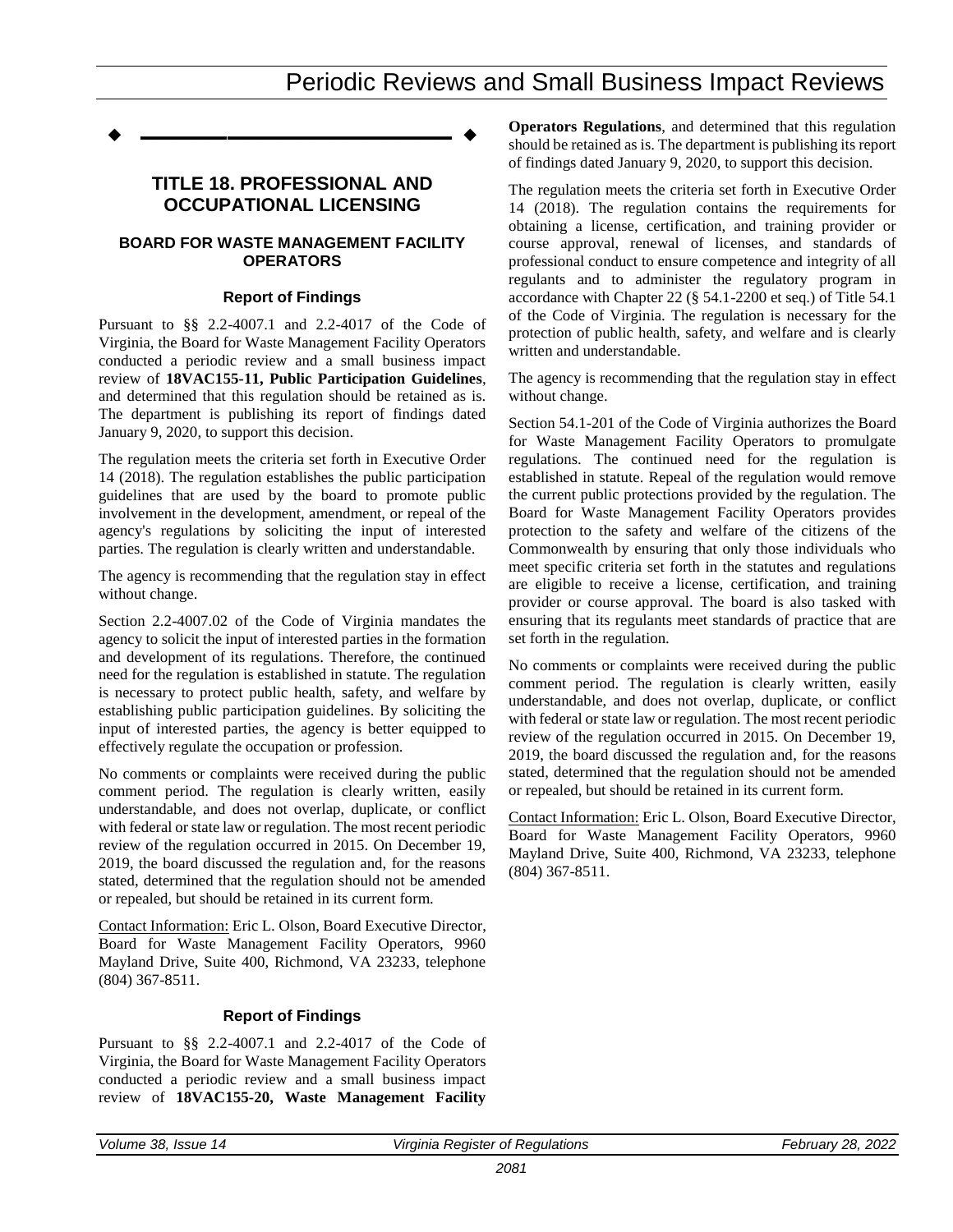# **REGULATIONS**

For information concerning the different types of regulations, see the Information Page.

**Symbol Key**

Roman type indicates existing text of regulations. Underscored language indicates proposed new text.

<span id="page-6-0"></span>Language that has been stricken indicates proposed text for deletion. Brackets are used in final regulations to indicate changes from the proposed regulation.

## **TITLE 2. AGRICULTURE**

### **BOARD OF AGRICULTURE AND CONSUMER SERVICES**

### **Forms**

REGISTRAR'S NOTICE: Forms used in administering the regulation have been filed by the agency. The forms are not being published; however, online users of this issue of the Virginia Register of Regulations may click on the name of a form with a hyperlink to access it. The forms are also available from the agency contact or may be viewed at the Office of the Registrar of Regulations, 900 East Main Street, 11th Floor, Richmond, Virginia 23219.

Titles of Regulations: **2VAC5-61. Regulations Governing Livestock Dealers and Marketing Facilities for the Purpose of Controlling and Eradicating Infectious and Contagious Diseases of Livestock.**

### **2VAC5-170. Rules and Regulations for the Registration of Poultry Dealers.**

Agency Contact: Dr. Carolynn Bissett, Program Manager, Office of Veterinary Services, Department of Agriculture and Consumer Services, 102 Governor Street, Richmond, VA 23219, telephone (804) 786-4560, or email [carolynn.bissett@vdacs.virginia.gov.](mailto:carolynn.bissett@vdacs.virginia.gov)

### FORMS (2VAC5-61)

Application for Registration: Virginia Livestock/Poultry Dealers and Marketing Facilities, Form VDACS-03214 (eff. 11/2013)

[Application for Registration: Virginia Livestock Dealers or](https://ris.dls.virginia.gov/uploads/2VAC5/forms/Livestock%20Dealer%20Application%205.20-20220131125031-20220208155000.pdf)  [Livestock Marketing Facilities, Form VDACS-03214/OVS](https://ris.dls.virginia.gov/uploads/2VAC5/forms/Livestock%20Dealer%20Application%205.20-20220131125031-20220208155000.pdf)  [\(rev. 5/2000\)](https://ris.dls.virginia.gov/uploads/2VAC5/forms/Livestock%20Dealer%20Application%205.20-20220131125031-20220208155000.pdf)

FORMS (2VAC5-170)

Application for Registration: Virginia Livestock and/or Poultry Dealers and/or Agents, Form VDACS-03214, eff. 9/94.

[Application for Registration, Virginia Poultry Dealers, Form](https://ris.dls.virginia.gov/uploads/2VAC5/forms/Poultry%20Dealer%20Application%205.20-20220131125102-20220208155200.pdf)  [VDACS-03215/OVS \(rev. 5/2000\)](https://ris.dls.virginia.gov/uploads/2VAC5/forms/Poultry%20Dealer%20Application%205.20-20220131125102-20220208155200.pdf)

VA.R. Doc. No. R22-7083; Filed February 8, 2022, 11:57 a.m.

**––––––––––––––––––**

### **TITLE 4. CONSERVATION AND NATURAL RESOURCES**

### **BOARD OF WILDLIFE RESOURCES**

### **Proposed Regulation**

REGISTRAR'S NOTICE: The Board of Wildlife Resources is claiming an exemption from the Administrative Process Act pursuant to § 2.2-4002 A 3 of the Code of Virginia when promulgating regulations regarding the management of wildlife.

Title of Regulation: **4VAC15-290. Game: Permits (amending 4VAC15-290-115).**

Statutory Authority: §§ 29.1-501 and 29.1-502 of the Code of Virginia.

Public Hearing Information:

March 24, 2022 - noon - Department of Wildlife Resources, 7870 Villa Park Drive, Suite 400, Henrico, VA 23228

Public Comment Deadline: March 24, 2022.

Agency Contact: Aaron Proctor, Regulations Coordinator, Department of Wildlife Resources, 7870 Villa Park Drive, Suite 400, Henrico, VA 23228, telephone (804) 3678341, or email [aaron.proctor@dwr.virginia.gov.](mailto:aaron.proctor@dwr.virginia.gov)

### Summary:

*The proposed amendment allows waterfowl retriever field trials year round on private lands.*

### **4VAC15-290-115. Field trials; authorized dates.**

In accordance with § 29.1-422 of the Code of Virginia, permits for field trials with dogs may be authorized by the department during the period between August 1 to May 31, both dates inclusive, under conditions and for the species specified in the permit, except that permits for waterfowl retriever field trials on private lands, foxhound field trials held within foxhound training preserves, and raccoon hound field trials may be authorized by the department at any time.

VA.R. Doc. No. R22-6849; Filed January 26, 2022, 1:11 p.m.

**––––––––––––––––––**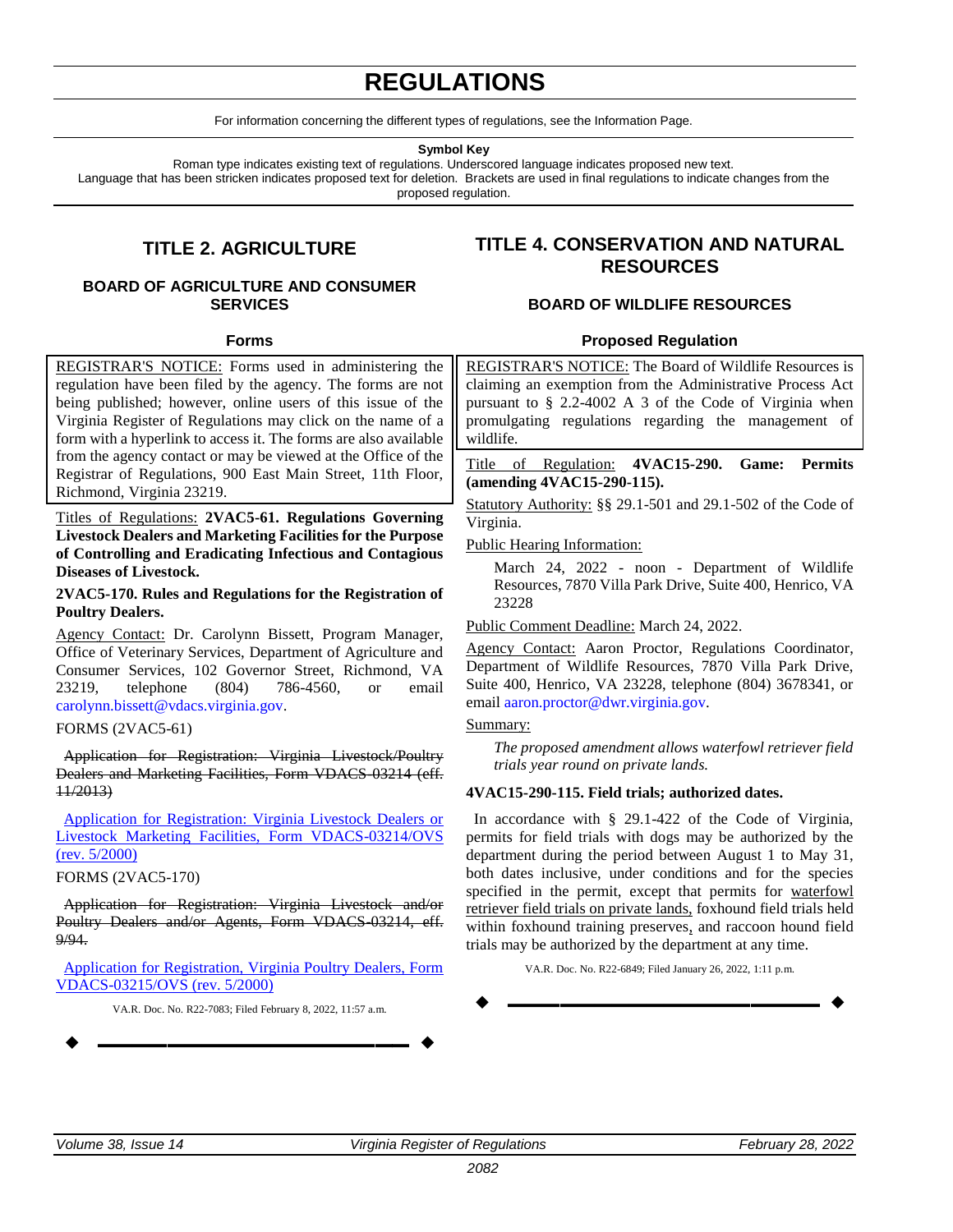### <span id="page-7-0"></span>**TITLE 8. EDUCATION**

### **STATE BOARD OF EDUCATION**

### **Proposed Regulation**

Title of Regulation: **8VAC20-23. Licensure Regulations for School Personnel (amending 8VAC20-23-130; adding 8VAC20-23-321 through 8VAC20-23-324).**

Statutory Authority: §§ 22.1-298.1 and 22.1-299 of the Code of Virginia.

Public Hearing Information: No public hearing is currently scheduled.

Public Comment Deadline: April 29, 2022.

Agency Contact: Maggie Clemmons, Director of Licensure and School Leadership, Department of Education, James Monroe Building, 101 North 14th Street, Richmond, VA 23219, telephone (804) 371-2471, or email [maggie.clemmons@doe.virginia.gov.](mailto:maggie.clemmons@doe.virginia.gov)

Basis: The State Board of Education's overall regulatory authority is found in § 22.1-16 of the Code of Virginia, which gives the board the authority to adopt bylaws for its own government and promulgate such regulations as may be necessary to carry out its powers and duties. The board's authority to regulate licensure specifically is found in § 22.1- 298.1 B of the Code of Virginia. Chapter 391 of the 2018 Acts of Assembly requires the establishment of an endorsement in dual language instruction in preK through grade six.

Purpose: The endorsements in dual language allow individuals who have expertise in elementary education or world languages to teach in dual language programs and seek a specific endorsement addressing the area in which the individuals are teaching. This will allow someone who has world language preparation to teach in an elementary dual language program without seeking both a world (foreign) language endorsement and an elementary endorsement. This change is essential to the health, safety, and welfare of citizens because it establishes an endorsement in dual language instruction preK-6 in the Licensure Regulations for School Personnel as prescribed by the legislature*.*

Substance: The proposed regulation adds new endorsements (i) professional studies requirements for dual language, (ii) dual language (English) endorsement preK-6, (iii) dual language (English) prek-6 add-on endorsement, (iv) dual language (target language) endorsement preK-6, and (v) dual language (target language) preK-6 add-on endorsement to professional studies requirements.

Issues: The advantages of the endorsements for the public and the Commonwealth are that they allow additional options for individuals seeking endorsements to teach elementary dual language classes. This action has no disadvantages to the public or the Commonwealth.

Department of Planning and Budget's Economic Impact Analysis:

Summary of the Proposed Amendments to Regulation. The Board of Education (Board) proposes to establish endorsements to teach in dual language instruction in prekindergarten through grade six (preK-6).

Background. Chapter 391 of the 2018 Acts of Assembly<sup>1</sup> requires that the Board "provide for licensure of teachers with an endorsement in dual language instruction pre-kindergarten through grade six." The legislation defines "dual language instruction" as "instruction that is delivered in English and in a second language." There are currently elementary school dual language programs in ten school divisions.<sup>2</sup> According to the Department of Education, other school divisions have expressed interest in adding such programs.

Currently, in order to teach in an elementary school dual language program in the foreign language, the teacher must have endorsements in both the foreign language and elementary education. In contrast, teaching in English in an elementary school dual language program only requires the elementary education endorsement. The Board proposes to establish separate endorsements for dual language instruction in pre-kindergarten through grade six in the "target language" and in English, where target language would be a foreign language (such as Spanish, French, etc.) as noted on the endorsement.

Estimated Benefits and Costs.

Dual Language (Target Language) Add-on Endorsement. The Board proposes both an endorsement and an add-on endorsement for Dual Language (Target Language). An addon endorsement, only available for some fields, can be earned when a teacher already has at least one other endorsement. Add-on endorsements are not available for the majority of fields. For example, foreign languages and elementary education do not have add-on endorsements.

As alluded to, currently a teacher with a foreign language endorsement would have to also obtain the elementary endorsement to teach in an elementary school dual language program in the foreign language. Under this proposed action, the teacher could either obtain the Dual Language (Target Language) preK-6 Add-on Endorsement or the Elementary Education Prek-6 Endorsement in order to teach in an elementary school dual language program in the foreign language. As discussed below, this proposal would potentially save such teachers seeking to teach in an elementary school dual language program in the foreign language many hours of coursework that would otherwise be required.

The tables below compare the requirements of the Dual Language (Target Language) preK-6 Add-on Endorsement with the Elementary Education prek-6 Endorsement.<sup>3</sup> Both include options to pass rigorous elementary subject tests prescribed by the Board that reduce the required number of semester hours by specified amounts. Table 1 compares the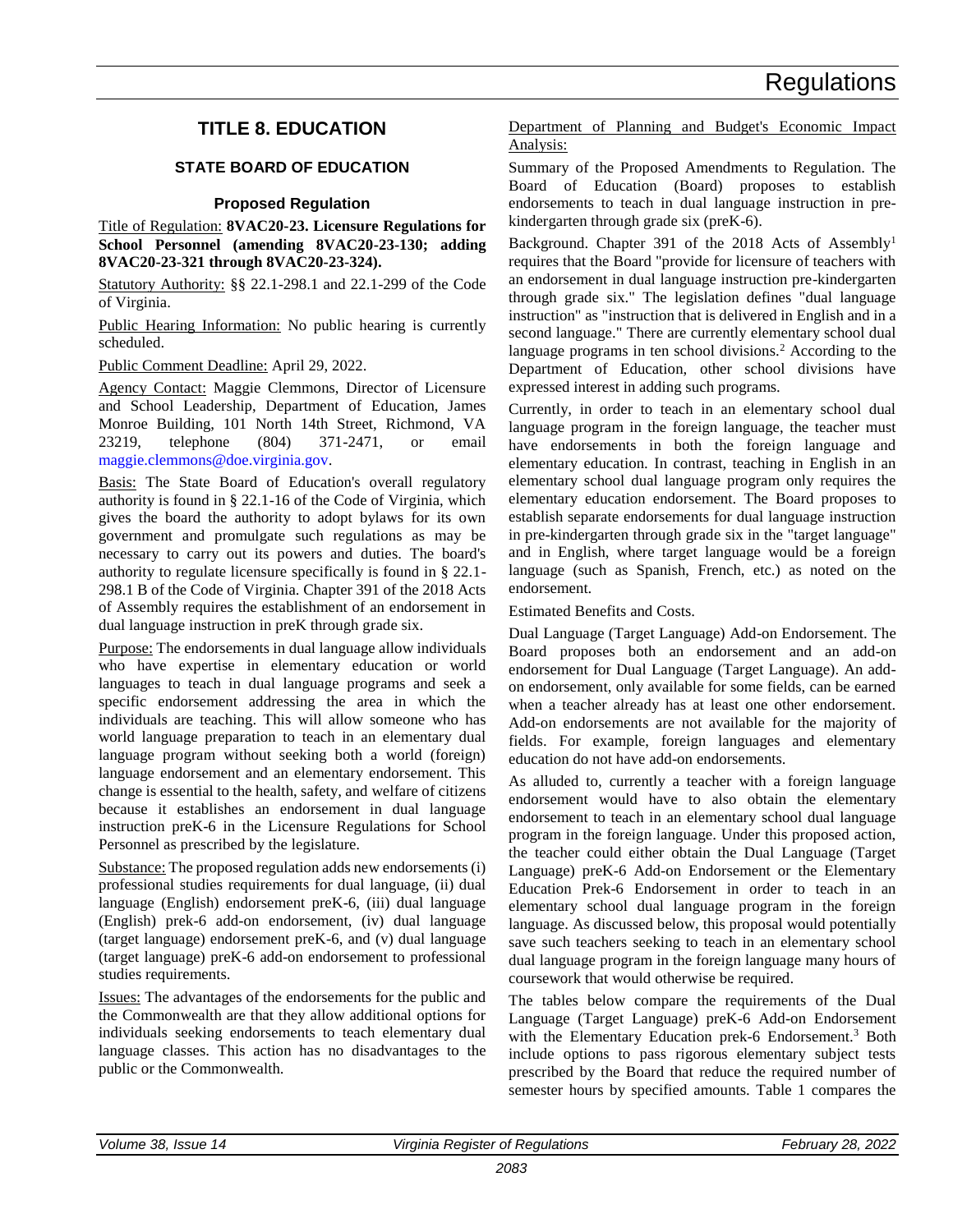paths without passing the rigorous tests, while Table 2 compares the paths with passing the rigorous tests.

|              | Table 1: Comparison without Rigorous Elementary Subject |  |  |
|--------------|---------------------------------------------------------|--|--|
| <b>Tests</b> |                                                         |  |  |

|                                                             | Dual Language                                                                                                                                                                                                                                                                 | Elementary                                                                                                                                                                                                        |
|-------------------------------------------------------------|-------------------------------------------------------------------------------------------------------------------------------------------------------------------------------------------------------------------------------------------------------------------------------|-------------------------------------------------------------------------------------------------------------------------------------------------------------------------------------------------------------------|
| Curriculum for<br>dual language<br>design and<br>assessment | 3 semester hours                                                                                                                                                                                                                                                              | n.a.                                                                                                                                                                                                              |
| English                                                     | n.a.                                                                                                                                                                                                                                                                          | 12 semester<br>hours                                                                                                                                                                                              |
| Mathematics                                                 | 9 semester hours,<br>including<br>methods of<br>teaching<br>elementary<br>mathematics                                                                                                                                                                                         | 15 semester<br>hours                                                                                                                                                                                              |
| Laboratory<br>Sciences                                      | two science<br>disciplines: 9<br>semester hours<br>that must include<br>methods of<br>teaching<br>elementary<br>science;                                                                                                                                                      | 18 semester<br>hours: $15$<br>semester hours in<br>at least three<br>science<br>disciplines and at<br>least a three-<br>credit science<br>methods course;                                                         |
| History and<br><b>Social Sciences</b>                       | 9 semester hours:<br><b>United States</b><br>history-3 semester<br>hours; geography,<br>economics, or<br>United States or<br>comparative<br>government-3<br>semester hours:<br>and methods of<br>teaching<br>elementary<br>history and social<br>sciences-3<br>semester hours | 12 semester<br>hours: History<br>(shall include<br>American history<br>and world<br>history): 6<br>semester hours,<br>and Social<br>Science (shall<br>include<br>geography and<br>economics): 6<br>semester hours |
| Arts                                                        | n.a.                                                                                                                                                                                                                                                                          | 3 semester hours                                                                                                                                                                                                  |
| <b>Total Semester</b><br>Hours                              | 30                                                                                                                                                                                                                                                                            | 60                                                                                                                                                                                                                |
| Practicum in dual<br>language (Target<br>Language)          | 45 clock hours4                                                                                                                                                                                                                                                               | n.a.                                                                                                                                                                                                              |

Table 1 shows that without the rigorous subject tests, the Dual Language Add-On Endorsement path requires 30 semester hours and 45 clock hours in a practicum, while the Elementary Endorsement path requires 60 semester hours. Based on 34 CFR  $\S$  600.2,<sup>5</sup> 45 clock hours convert to approximately three semester hours. Thus, without the rigorous tests, the establishment of the Dual Language (Target Language) preK-6 Add-on Endorsement could save teachers with a foreign language endorsement seeking to teach in an elementary school dual language program in the foreign language up to approximately 27 semester hours of coursework.

Table 2: Comparison with Rigorous Elementary Subject Tests

|                                                                                                     | Dual Language                                                      | Elementary                                                                                                                                                            |
|-----------------------------------------------------------------------------------------------------|--------------------------------------------------------------------|-----------------------------------------------------------------------------------------------------------------------------------------------------------------------|
| Curriculum for<br>dual language<br>design and<br>assessment                                         | 3 semester hours                                                   | n.a.                                                                                                                                                                  |
| Pass rigorous<br>elementary<br>subject tests<br>prescribed by the<br>Virginia Board of<br>Education | English,<br>Mathematics,<br>Laboratory<br>Sciences, and<br>History | English,<br>Mathematics,<br>Laboratory<br>Sciences, and<br>History                                                                                                    |
| English                                                                                             | n.a.                                                               | 6 semester hours                                                                                                                                                      |
| Mathematics                                                                                         | n.a.                                                               | 9 semester hours:<br>6 semester hours<br>in mathematics<br>and a 3-semester<br>hour course on<br>methods in<br>teaching<br>elementary<br>mathematics                  |
| Laboratory<br>Sciences                                                                              | n.a.                                                               | 12 semester<br>hours: 9 semester<br>hours (in two<br>science<br>disciplines) and a<br>3-semester hour<br>course on<br>methods in<br>teaching<br>elementary<br>science |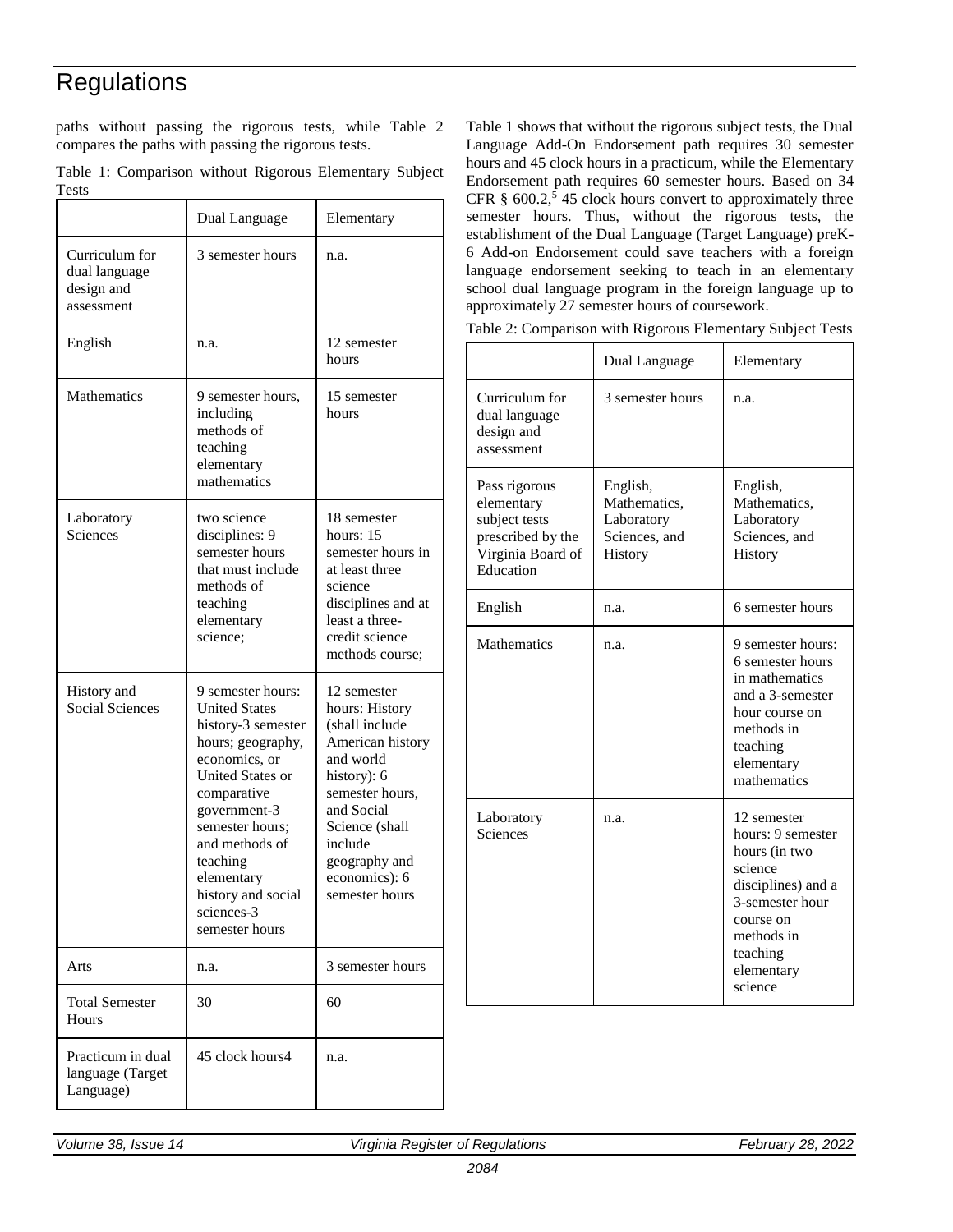| History and<br><b>Social Sciences</b>              | n.a.            | 9 semester hours:<br>3 semester hours<br>in history, 3<br>semester hours in<br>social science<br>(geography or<br>economics), and a<br>3-semester hour<br>course on<br>methods in<br>teaching<br>elementary<br>history and social<br>sciences |
|----------------------------------------------------|-----------------|-----------------------------------------------------------------------------------------------------------------------------------------------------------------------------------------------------------------------------------------------|
| Arts                                               | n.a.            | 3 semester hours                                                                                                                                                                                                                              |
| <b>Total Semester</b><br>Hours                     | 3               | 39                                                                                                                                                                                                                                            |
| Practicum in dual<br>language (Target<br>Language) | 45 clock hours6 | n.a.                                                                                                                                                                                                                                          |

Table 2 shows that with passing the rigorous subject tests, the Dual Language Add-On Endorsement path requires just 3 semester hours and 45 clock hours in a practicum, while the Elementary Endorsement path requires 39 semester hours. As alluded to above, 34 CFR § 600.2 indicates that 45 clock hours convert to approximately three semester hours. Thus, with passing the rigorous subject tests, the establishment of the Dual Language (Target Language) preK-6 Add-on Endorsement could save teachers with a foreign language endorsement seeking to teach in an elementary school dual language program in the foreign language up to approximately 33 semester hours of coursework.

It should be noted that the proposed Dual Language (Target Language) preK-6 Add-on Endorsement does stipulate that the add-on endorsement can be earned by completing "an approved teacher preparation program in Dual Language (Target Language) preK-6 Add-on Endorsement." No such programs currently exist. There is currently a separate proposed action that would amend Regulations Governing the Review and Approval of Education Programs in Virginia to enable the establishment of such teacher preparation programs.<sup>7</sup>

Dual Language (Target Language) Endorsement. For a teacher who has neither the foreign language endorsement nor the elementary endorsement, but who wishes to teach in an elementary school dual language program in the foreign language, the Board proposes the Dual Language (Target Language) preK-6 Endorsement. The comparison of requirements here would be between obtaining the dual language (target language) endorsement versus the requirements for obtaining both the foreign language

endorsement and the elementary endorsement. As described below, this proposal would potentially save such teachers seeking to teach in an elementary school dual language program in the foreign language many hours of coursework that would otherwise be required.

The tables below compare the requirements of the Dual Language (Target Language) preK-6 Endorsement with the Foreign Language prek-12 and Elementary Education Prek-6 Endorsements. Both include options to pass rigorous subject tests prescribed by the Board that reduce the required number of semester hours by specified amounts. Table 3 compares the paths without passing the rigorous tests, while Table 4 compares the paths with passing the rigorous tests.

Table 3: Comparison without Rigorous Subject Tests

|                                             | Dual Language                                                                                                                | Foreign<br>Language and<br>Elementary                                                                                                                     |
|---------------------------------------------|------------------------------------------------------------------------------------------------------------------------------|-----------------------------------------------------------------------------------------------------------------------------------------------------------|
| Foreign Language<br>Courses                 | a major in the<br>foreign language;<br>or 12 semester<br>hours in the<br>foreign language<br>above the<br>intermediate level | a major in the<br>foreign language;<br>or 30 semester<br>hours in the<br>foreign language<br>above the<br>intermediate level                              |
| Methods of<br>teaching foreign<br>languages | n.a.                                                                                                                         | 3 semester hours                                                                                                                                          |
| English                                     | n.a.                                                                                                                         | 12 semester hours                                                                                                                                         |
| Mathematics                                 | 9 semester hours,<br>including<br>methods of<br>teaching<br>elementary<br>mathematics                                        | 15 semester hours                                                                                                                                         |
| Laboratory<br>Sciences                      | two science<br>disciplines: 9<br>semester hours<br>that must include<br>methods of<br>teaching<br>elementary<br>science:     | 18 semester<br>hours: $15$<br>semester hours in<br>at least three<br>science<br>disciplines and at<br>least a three-<br>credit science<br>methods course; |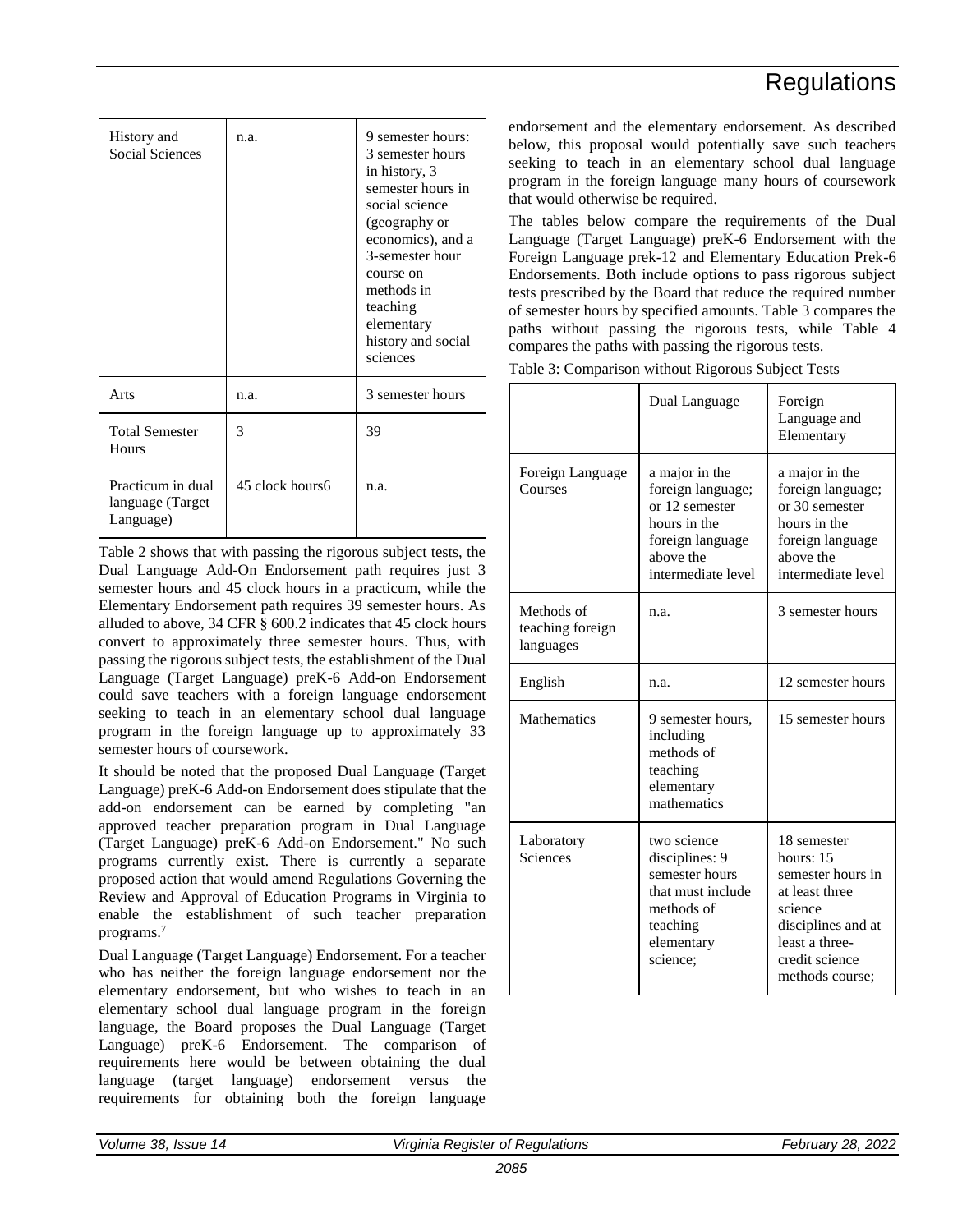| History and<br><b>Social Sciences</b> | 9 semester hours:<br><b>United States</b><br>history-3<br>semester hours;<br>geography,<br>economics, or<br>United States or<br>comparative<br>government-3<br>semester hours;<br>and methods of<br>teaching<br>elementary<br>history and social<br>sciences-3<br>semester hours | 12 semester<br>hours: History<br>(shall include<br>American history<br>and world<br>history): 6<br>semester hours,<br>and Social<br>Science (shall<br>include<br>geography and<br>economics): 6<br>semester hours |
|---------------------------------------|----------------------------------------------------------------------------------------------------------------------------------------------------------------------------------------------------------------------------------------------------------------------------------|-------------------------------------------------------------------------------------------------------------------------------------------------------------------------------------------------------------------|
| Culture and<br>Civilization           | 3 semester hours                                                                                                                                                                                                                                                                 | n.a.                                                                                                                                                                                                              |
| Arts                                  | n.a.                                                                                                                                                                                                                                                                             | 3 semester hours                                                                                                                                                                                                  |
| <b>Total Semester</b><br>Hours        | 42                                                                                                                                                                                                                                                                               | 93                                                                                                                                                                                                                |

Table 3 shows that without the rigorous subject tests, the Dual Language Endorsement path requires 42 semester hours, while the Foreign Language and Elementary Endorsements path requires 93 semester hours. Thus, without the rigorous tests, the establishment of the Dual Language (Target Language) preK-6 Add-on Endorsement could save teachers seeking to teach in an elementary school dual language program in the foreign language, who have neither the foreign language endorsement nor the elementary endorsement, up to approximately 51 semester hours of coursework.

Table 4: Comparison with Rigorous Subject Tests

|                                                                                       | Dual Language       | Foreign Language<br>and Elementary                                                                |
|---------------------------------------------------------------------------------------|---------------------|---------------------------------------------------------------------------------------------------|
| Pass rigorous<br>subject tests<br>prescribed by the<br>Virginia Board of<br>Education | Foreign<br>Language | Foreign<br>Language,<br>English,<br>Mathematics,<br>Laboratory<br>Sciences, and<br><b>History</b> |
| Methods of<br>teaching foreign<br>languages                                           | n.a.                | 3 semester hours                                                                                  |
| English                                                                               | n.a.                | 6 semester hours                                                                                  |

| <b>Mathematics</b>                    | 9 semester hours,<br>including<br>methods of<br>teaching<br>elementary<br>mathematics                                                                                                                                                                                            | 9 semester hours:<br>6 semester hours<br>in mathematics<br>and a 3-semester<br>hour course on<br>methods in<br>teaching<br>elementary<br>mathematics                                                                                          |
|---------------------------------------|----------------------------------------------------------------------------------------------------------------------------------------------------------------------------------------------------------------------------------------------------------------------------------|-----------------------------------------------------------------------------------------------------------------------------------------------------------------------------------------------------------------------------------------------|
| Laboratory<br>Sciences                | two science<br>disciplines: 9<br>semester hours<br>that must include<br>methods of<br>teaching<br>elementary<br>science;                                                                                                                                                         | 12 semester<br>hours: 9 semester<br>hours (in two<br>science<br>disciplines) and a<br>3-semester hour<br>course on<br>methods in<br>teaching<br>elementary<br>science                                                                         |
| History and<br><b>Social Sciences</b> | 9 semester hours:<br><b>United States</b><br>history-3<br>semester hours;<br>geography,<br>economics, or<br>United States or<br>comparative<br>government-3<br>semester hours;<br>and methods of<br>teaching<br>elementary<br>history and social<br>sciences-3<br>semester hours | 9 semester hours:<br>3 semester hours<br>in history, 3<br>semester hours in<br>social science<br>(geography or<br>economics), and a<br>3-semester hour<br>course on<br>methods in<br>teaching<br>elementary<br>history and social<br>sciences |
| Culture and<br>Civilization           | 3 semester hours                                                                                                                                                                                                                                                                 | n.a.                                                                                                                                                                                                                                          |
| Arts                                  | n.a.                                                                                                                                                                                                                                                                             | 3 semester hours                                                                                                                                                                                                                              |
| <b>Total Semester</b><br>Hours        | 30                                                                                                                                                                                                                                                                               | 42                                                                                                                                                                                                                                            |

Table 4 shows that with passing the rigorous subject tests, the Dual Language Add-On Endorsement path requires 30 semester hours, while the Elementary Endorsement path requires 42 semester hours. Thus, with passing the rigorous subject tests, the establishment of the Dual Language (Target Language) preK-6 Endorsement could save teachers seeking to teach in an elementary school dual language program in the foreign language, who have neither the foreign language endorsement nor the elementary endorsement, up to approximately 12 semester hours of coursework.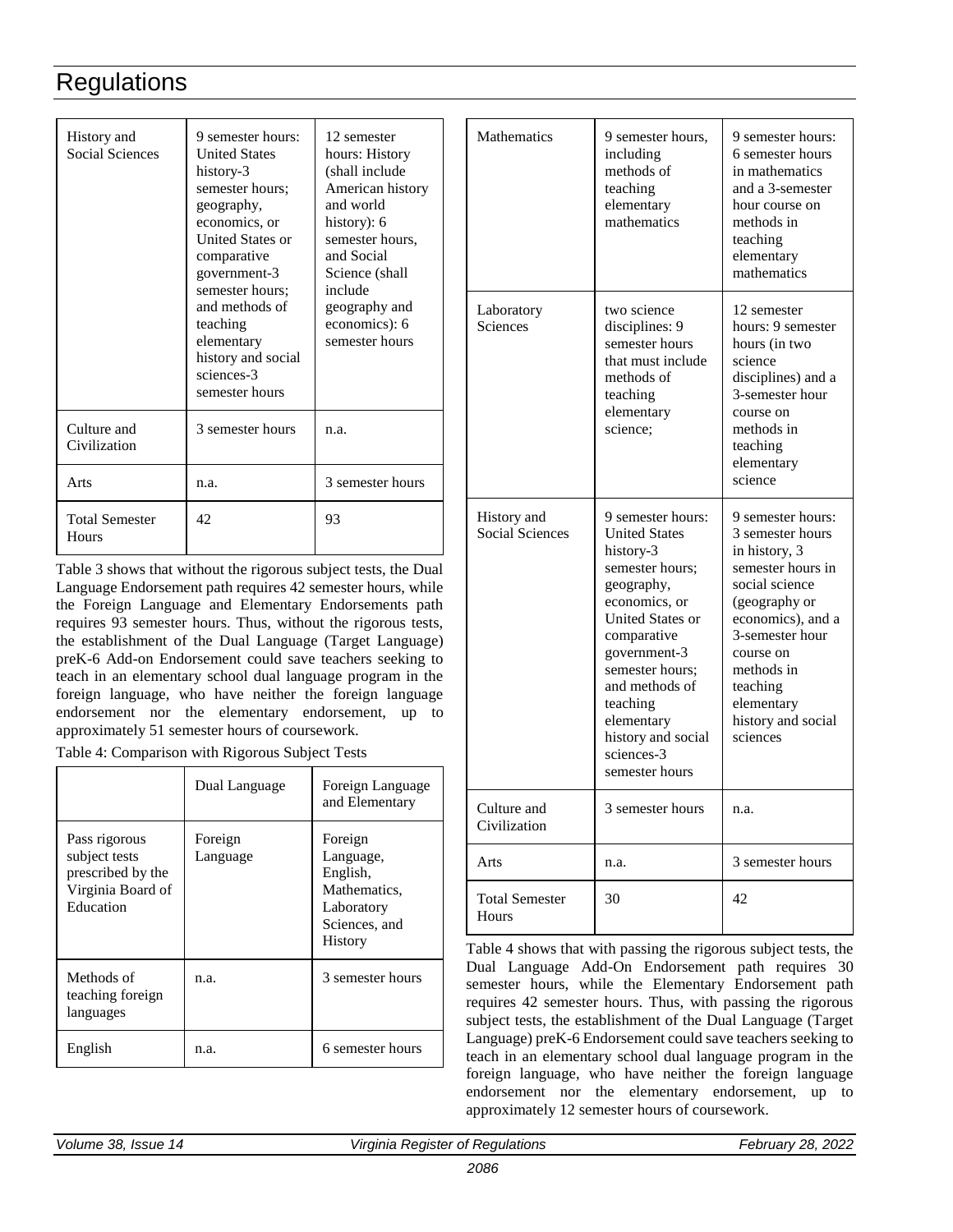It should be noted that the proposed Dual Language (Target Language) preK-6 Endorsement does stipulate that the endorsement can be earned by graduating "from an approved teacher preparation program in Dual Language (Target Language)." No such programs currently exist. As noted earlier, there is currently a separate proposed action that would amend Regulations Governing the Review and Approval of Education Programs in Virginia to enable the establishment of such teacher preparation programs.<sup>8</sup>

Dual Language (English). The Board also proposes to establish an endorsement and an add-on endorsement for Dual Language (English) pre-K-6. Individuals who hold a valid Virginia teaching license with an elementary education endorsement may teach in an elementary school dual language program in English without the Dual Language (English) Endorsement or Add-on Endorsement. The proposed Dual Language (English) preK-6 Add-on Endorsement has a prerequisite of an endorsement in elementary education. The proposed add-on endorsement requires three semester hours in curriculum for dual language design and assessment and the 45-clock-hour practicum in dual language. Thus, though it does not officially qualify teachers to teach any additional classes, it could be useful for teachers who wish to distinguish themselves as candidates for teaching positions (in English) in an elementary school dual language program.

The proposed endorsement for Dual Language (English) pre-K-6 is very similar to the Elementary Education Pre-K-6 endorsement. The differences are the content of the required professional studies (same number of semester hours) and three semester hours of the arts required for the elementary endorsement. This proposed endorsement could be useful for teachers who know that they specifically want to teach in an elementary school dual language program in English.

Businesses and Other Entities Affected. The proposed amendments potentially affect the 132 local school divisions in the Commonwealth and the elementary schools within those school divisions. School divisions and elementary schools that currently have,<sup>9</sup> or may be interested in establishing, elementary school dual language programs would be particularly affected. By making it considerably easier for teachers to qualify to teach in an elementary school dual language program in the foreign language, these school divisions are likely to benefit by having a larger pool of qualified teachers from which to hire. The proposal does not increase costs.

Small Businesses<sup>10</sup> Affected. The proposed amendments do not appear to substantively affect small businesses.

Localities<sup>11</sup> Affected.<sup>12</sup> The proposed amendments particularly affect localities whose school divisions currently have or are considering establishing elementary school dual language programs. The school divisions for the following localities currently have elementary school dual language programs: Albemarle, Alexandria, Arlington, Chesterfield, Fairfax County, Harrisonburg, Newport News, Stafford, Winchester, and Virginia Beach. The proposed amendments do not introduce costs for local governments.

Projected Impact on Employment. The proposed amendments do not appear to substantively affect total employment.

Effects on the Use and Value of Private Property. The proposed amendments do not appear to substantively affect the use and value of private property nor real estate development costs.

### \_\_\_\_\_\_\_\_\_\_\_\_\_\_\_\_\_\_\_\_\_\_\_\_\_\_\_\_\_\_\_\_\_\_\_\_\_\_\_\_\_\_ <sup>1</sup>See [https://lis.virginia.gov/cgi-bin/legp604.exe?181+ful+CHAP0391](https://lis.virginia.gov/cgi-bin/legp604.exe?181%20ful%20CHAP0391)

<sup>2</sup>The ten school divisions are Albemarle, Alexandria, Arlington, Chesterfield, Fairfax County, Harrisonburg, Newport News, Stafford, Winchester, and Virginia Beach.

<sup>3</sup>Some elements that are identical for both paths or differ somewhat but require the same number of semester hours, such as a bachelor's degree and professional studies respectively, are left out for the sake of brevity.

<sup>4</sup>Based on 34 CFR § 600.2[, https://www.law.cornell.edu/cfr/text/34/600.2,](https://www.law.cornell.edu/cfr/text/34/600.2) 45 clock hours convert to approximately three semester hours.

<sup>5</sup>See<https://www.law.cornell.edu/cfr/text/34/600.2>

6 Ibid

<sup>7</sup>See<https://townhall.virginia.gov/L/ViewAction.cfm?actionid=5420>

<sup>18</sup>Ibid

<sup>9</sup>Ten school divisions currently have elementary school dual language programs.

<sup>10</sup>Pursuant to § 2.2-4007.04 of the Code of Virginia, small business is defined as "a business entity, including its affiliates, that (i) is independently owned and operated and (ii) employs fewer than 500 full-time employees or has gross annual sales of less than \$6 million."

<sup>11</sup>"Locality" can refer to either local governments or the locations in the Commonwealth where the activities relevant to the regulatory change are most likely to occur.

<sup>12</sup>Section 2.2-4007.04 defines "particularly affected" as bearing disproportionate material impact.

Agency's Response to Economic Impact Analysis: The agency concurs with the economic impact analysis completed by the Department of Planning and Budget.

### Summary:

*Pursuant to Chapter 391 of the 2018 Acts of Assembly, the proposed amendments establish an endorsement in dual language instruction preK-6.*

### **8VAC20-23-130. Professional studies requirements for early/primary education, elementary education, dual language, and middle education endorsements.**

Professional studies requirements for early/primary education, elementary education, and middle education: 21 semester hours. These requirements may be taught in integrated coursework or modules.

1. Human development and learning (birth through adolescence): 3 three semester hours.

a. Skills in this area shall contribute to an understanding of the physical, social, emotional, speech and language, and intellectual development of children and the ability to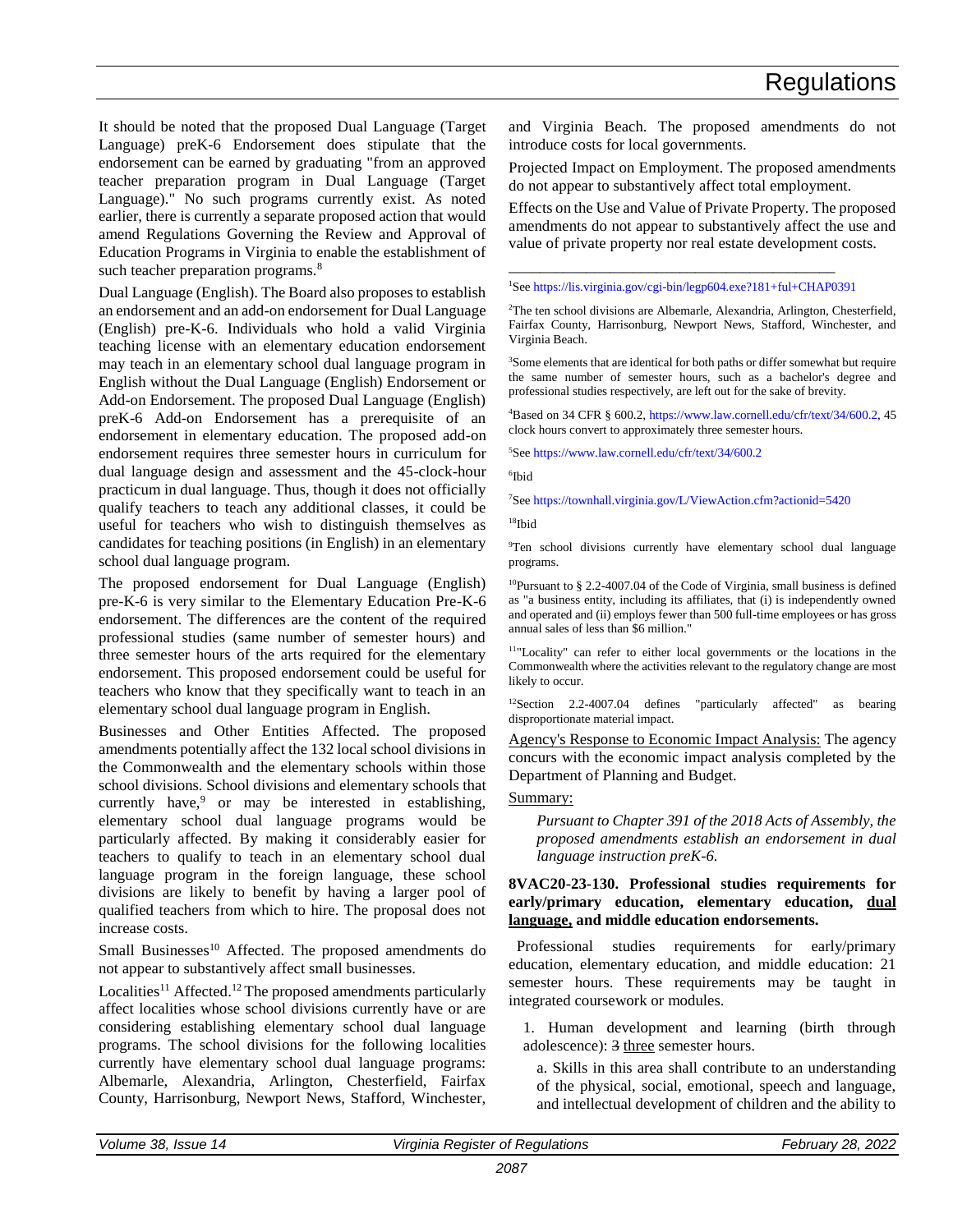use this understanding in guiding learning experiences and relating meaningfully to students.

b. The interaction of children with individual differences economic, social, racial, ethnic, religious, physical, and cognitive- should be incorporated to include skills contributing to an understanding of developmental disabilities and developmental issues related to, but not limited to, low socioeconomic status; attention deficit disorders; developmental disorders; gifted education, including the use of multiple criteria to identify gifted students; substance abuse; trauma, including child abuse and neglect and other adverse childhood experiences; and family disruptions.

2. Curriculum and instruction: 3 three semester hours.

a. Early/primary education preK-3 or elementary education preK-6 curriculum and instruction: 3 three semester hours.

(1) Skills in this area shall contribute to an understanding of the principles of learning; the application of skills in discipline-specific methodology; varied and effective methods of communication with and among students; selection and use of materials, including media and contemporary technologies; and selection, development, and use of appropriate curricula, methodologies, and materials that support and enhance student learning and reflect the research on unique, age-appropriate, and culturally relevant curriculum and pedagogy.

(2) Understanding of the principles of online learning and online instructional strategies and the application of skills to deliver online instruction shall be included.

(3) Instructional practices that are sensitive to culturally and linguistically diverse learners, including English learners, gifted and talented students, and students with disabilities, and appropriate for the preK-3 or preK-6 endorsement shall be included.

(4) Teaching methods shall be tailored to promote student engagement and student academic progress and effective preparation for the Virginia Standards of Learning assessments.

(5) Study in (i) methods of improving communication between schools and families; (ii) communicating with families regarding social and instructional needs of children; (iii) ways of increasing family engagement in student learning at home and in school; (iv) the Virginia Standards of Learning; and (v) English Language Development Standards (WIDA); and (vi) Virginia Foundation Blocks for Early Learning: Comprehensive Standards for Four-Year-Olds prepared by the Virginia Department of Education's Office of Humanities and Early Childhood shall be included.

(6) Early childhood educators shall understand the role of families in child development and in relation to teaching educational skills.

(7) Early childhood educators shall understand the role of the informal and play-mediated settings for promoting students' skills and development and shall demonstrate knowledge and skill in interacting in such situations to promote specific learning outcomes as reflected in Virginia's Foundation Blocks for Early Learning: Comprehensive Standards for Four-Year-Olds.

(8) Study in child abuse recognition and intervention in accordance with curriculum guidelines developed by the Virginia Board of Education in consultation with the Virginia Department of Social Services and training or certification in emergency first aid, cardiopulmonary resuscitation, and the use of automated external defibrillators shall be included. The certification or training program shall (i) be based on the current national evidenced-based emergency cardiovascular care guidelines for cardiopulmonary resuscitation and the use of automated external defibrillator, such as a program developed by the American Heart Association or the American Red Cross, and (ii) include hands-on practice of the skills necessary to perform cardiopulmonary resuscitation.

(9) Pre-student teaching experiences (field experiences) should be evident within these skills.

b. Middle education 6-8 curriculum and instruction: 3 three semester hours.

(1) Skills in this area shall contribute to an understanding of the principles of learning; the application of skills in discipline-specific methodology; varied and effective methods of communication with and among students; selection and use of materials, including media and contemporary technologies; and evaluation of pupil performance.

(2) Understanding of the principles of online learning and online instructional strategies and the application of skills to deliver online instruction shall be included.

(3) Instructional practices that are sensitive to culturally and linguistically diverse learners including English learners, gifted and talented students, and students with disabilities, and shall be appropriate for the middle education endorsement shall be included.

(4) Teaching methods shall be tailored to promote student engagement and student academic progress and effective preparation for the Virginia Standards of Learning assessments.

(5) Study in methods of improving communication between schools and families, ways of increasing family engagement in student learning at home and in school, and family engagement with the Virginia Standards of Learning shall be included.

(6) Study in child abuse recognition and intervention in accordance with curriculum guidelines developed by the Virginia Board of Education in consultation with the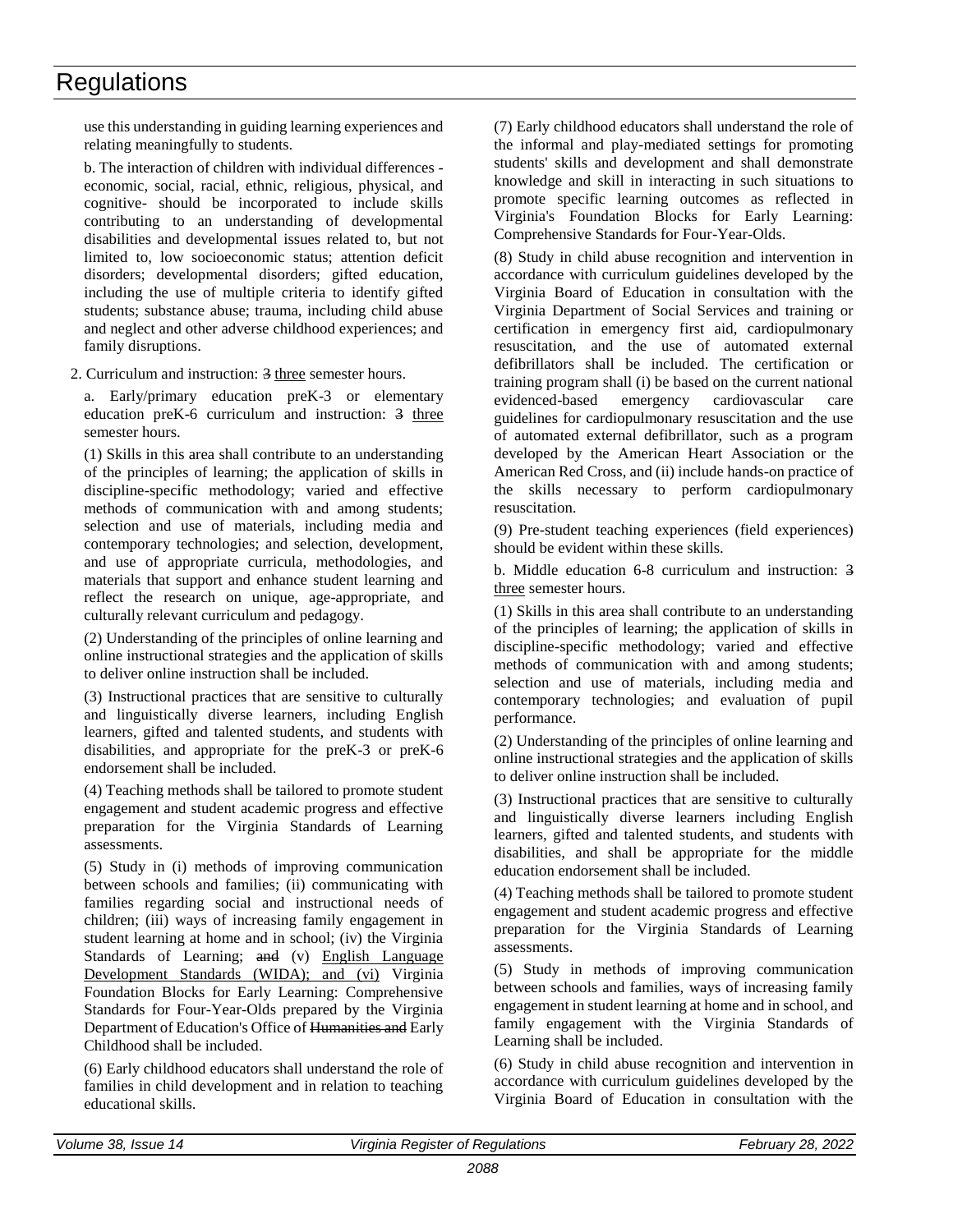Virginia Department of Social Services and training or certification in emergency first aid, cardiopulmonary resuscitation, and the use of automated external defibrillators shall be included. The certification or training program shall (i) be based on the current national evidenced-based emergency cardiovascular care guidelines for cardiopulmonary resuscitation and the use of automated external defibrillator, such as a program developed by the American Heart Association or the American Red Cross, and (ii) include hands-on practice of the skills necessary to perform cardiopulmonary resuscitation.

(7) Pre-student teaching experiences (field experiences) should be evident within these skills.

c. Dual language curriculum and instruction: three semester hours

(1) Skills in this area shall contribute to an understanding of the principles of learning; dual language acquisition; theories of second language acquisition*;* the application of skills in discipline-specific methodology; varied and effective methods of communication with and among students; selection and use of materials, including media and contemporary technologies; and selection, development, and use of appropriate curricula, methodologies, and materials that support and enhance student learning and reflect the research on unique, ageappropriate, and culturally relevant curriculum and pedagogy.

(2) Understanding of the principles of online learning and online instructional strategies and the application of skills to deliver online instruction shall be included.

(3) Instructional practices that are sensitive to culturally and linguistically diverse learners, including English learners, gifted and talented students, and students with disabilities and are appropriate for the preK-3 or preK-6 endorsement shall be included.

(4) Teaching methods shall be tailored to promote student engagement and student academic progress and effective preparation for the Virginia Standards of Learning assessments.

(5) Study in (i) methods of improving communication between schools and families; (ii) communicating with families regarding social and instructional needs of children; (iii) ways of increasing family engagement in student learning at home and in school; (iv) the Virginia Standards of Learning; (v) English Language Development Standards (WIDA); and (vi) Virginia Foundation Blocks for Early Learning: Comprehensive Standards for Four-Year-Olds prepared by the Virginia Department of Education's Office of Early Childhood shall be included.

(6) Early childhood educators shall understand the role of families in child development and in relation to teaching educational skills.

(7) Early childhood educators shall understand the role of the informal and play-mediated settings for promoting students' skills and development and shall demonstrate knowledge and skill in interacting in such situations to promote specific learning outcomes as reflected in Virginia's Foundation Blocks for Early Learning: Comprehensive Standards for Four-Year-Olds.

(8) Demonstrated proficiency in the use of educational technology for instruction shall be required.

(9) Pre-student teaching experiences (field experiences) should be evident within these skills.

3. Classroom and behavior management: 3 three semester hours.

a. Skills in this area shall contribute to an understanding and application of research-based classroom and behavior management techniques, classroom community building, positive behavior supports, and individual interventions, including techniques that promote emotional well-being and teach and maintain behavioral conduct and skills consistent with norms, standards, and rules of the educational environment.

b. This area shall address diverse approaches based upon culturally responsive behavioral, cognitive, affective, social and ecological theory and practice.

c. Approaches should support professionally appropriate practices that promote positive redirection of behavior, development of social skills, and of self-discipline.

d. Knowledge and an understanding of various school crisis management and safety plans and the demonstrated ability to create a safe, orderly classroom environment shall be included.

e. The link between classroom management and students' ages shall be understood and demonstrated in techniques used in the classroom.

4. Assessment of and for learning: 3 three semester hours.

a. Skills in this area shall be designed to develop an understanding and application of creating, selecting, and implementing valid and reliable classroom-based assessments of student learning, including formative and summative assessments. Assessments designed and adapted to meet the needs of diverse learners shall be addressed.

b. Analytical skills necessary to inform ongoing planning and instruction, as well as to understand and help students understand their own progress and growth shall be included.

c. Skills shall also include the ability to understand the relationships among assessment, instruction, and monitoring student progress to include student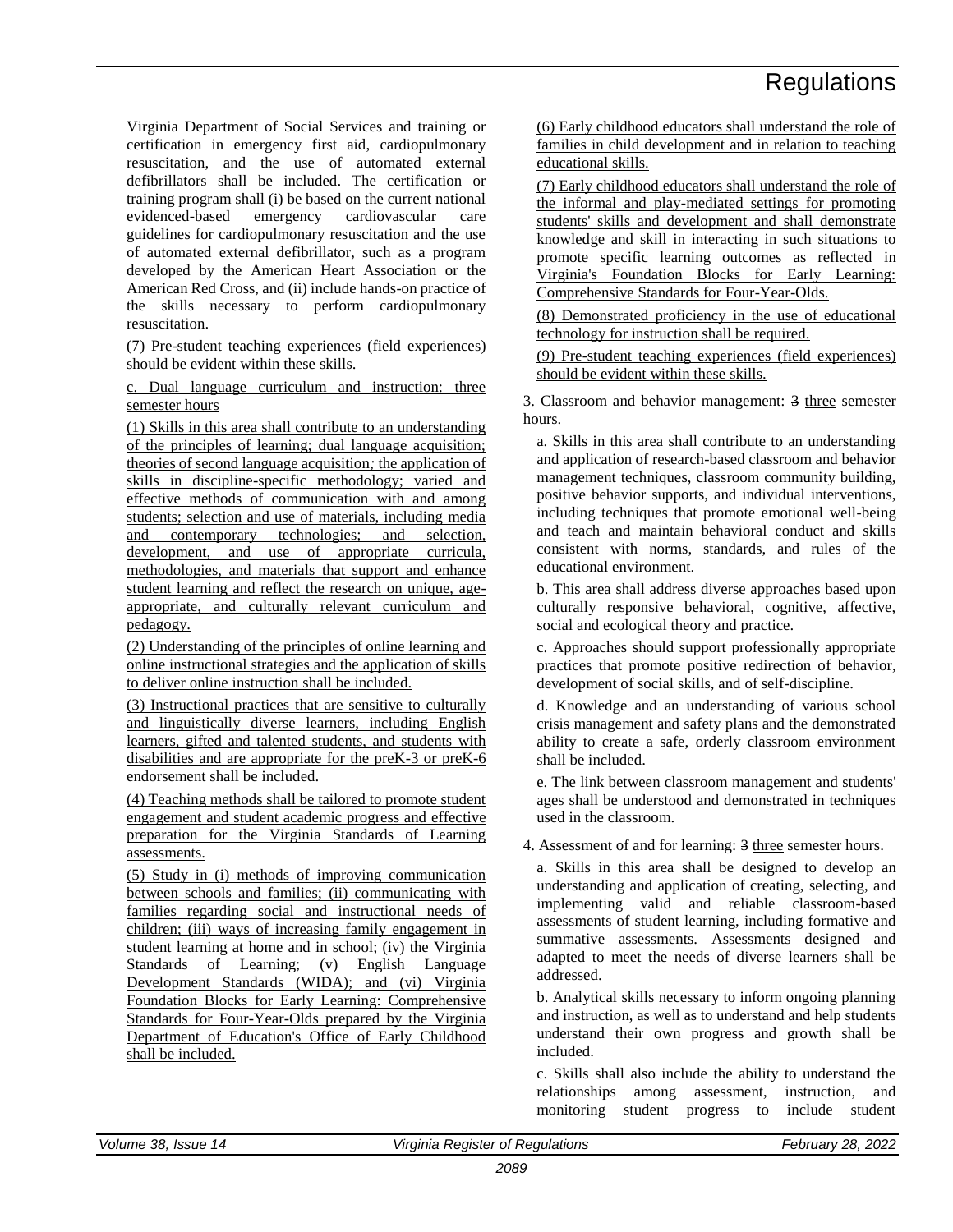performance measures in grading practices, the ability to interpret valid assessments using a variety of formats in order to measure student attainment of essential skills in a standards-based environment, and the ability to analyze assessment data to make decisions about how to improve instruction and student performance.

d. Understanding of state assessment programs and accountability systems, including assessments used for student achievement goal-setting as related to teacher evaluation and determining student academic progress shall be included.

e. Knowledge of legal and ethical aspects of assessment and skills for developing familiarity with assessments used in preK-12 education, such as diagnostic, college admission exams, industry certifications, and placement assessment shall be included.

5. Foundations of education and the teaching profession: 3 three semester hours.

a. Skills in this area shall be designed to develop an understanding of the historical, philosophical, and sociological foundations underlying the role, development, and organization of public education in the United States.

b. Attention shall be given to the legal status of teachers and students, including federal and state laws and regulations; school as an organization and culture; and contemporary issues and current trends in education, including the impact of technology on education. Local, state, and federal governance of schools, including the roles of teachers and schools in communities, shall be included.

c. Professionalism and ethical standards, as well as personal integrity shall be addressed.

d. Knowledge and understanding of Virginia's Guidelines for Uniform Performance Standards and Evaluation Criteria for Teachers shall be included.

6. Language and literacy: 6 six semester hours.

a. Early/primary preK-3 and elementary education preK-6 - language acquisition and reading and writing: 6 six semester hours. Skills listed for these endorsement areas represent the minimum competencies that a beginning teacher shall be able to demonstrate. These skills are not intended to limit the scope of a beginning teacher's program. Additional knowledge and skills that add to a beginning teacher's competencies to deliver instruction and improve student achievement should be included as part of a quality learning experience.

(1) Language acquisition: 3 three semester hours. Skills in this area shall be designed to impart a thorough understanding of the Virginia English Standards of Learning, as well as the complex nature of language acquisition as a precursor to literacy. Language acquisition

shall follow the typical development of linguistic competence in the areas of phonetics, semantics, syntax, morphology, phonology, and pragmatics.

(2) Reading and writing: 3 three semester hours. Skills in this area shall be designed to impart a thorough understanding of the Virginia English Standards of Learning, as well as the reciprocal nature of reading and writing. Reading shall include phonemic and other phonological awareness, concept of print, phonics, fluency, vocabulary development, and comprehension strategies. Writing shall include writing strategies and conventions as supporting composing and written expression and usage and mechanics domains. Additional skills shall include proficiency in understanding the stages of spelling development and the writing process, as well as the ability to foster appreciation of a variety of fiction and nonfiction texts and independent reading.

b. Middle education - language acquisition and reading development: 3 three semester hours and literacy in the content areas: 3 three semester hours.

(1) Language acquisition and reading development: 3 three semester hours. Skills in this area shall be designed to impart a thorough understanding of the complex nature of language acquisition and reading, to include phonemic and other phonological awareness, phonics, fluency, vocabulary development, and comprehension strategies for adolescent learners. Additional skills shall include proficiency in writing strategies, as well as the ability to foster appreciation of a variety of fiction and nonfiction texts and independent reading for adolescent learners.

(2) Literacy in the content areas: 3 three semester hours. Skills in this area shall be designed to impart an understanding of vocabulary development and comprehension skills in English, mathematics, science, history and social science, and other content areas. Strategies include teaching students how to ask effective questions, summarize and retell both verbally and in writing, and to listen effectively. Teaching strategies include literal, interpretive, critical, and evaluative comprehension, as well as the ability to foster appreciation of a variety of fiction and nonfiction texts and independent reading for adolescent readers.

c. Dual language (English) preK-6 - language acquisition and reading and writing: six semester hours. Skills listed for these endorsement areas represent the minimum competencies that a beginning teacher shall be able to demonstrate. These skills are not intended to limit the scope of a beginning teacher's program. Additional knowledge and skills that add to a beginning teacher's competencies to deliver instruction and improve student achievement should be included as part of a quality learning experience.

(1) Language acquisition: three semester hours. Skills in this area shall be designed to impart a thorough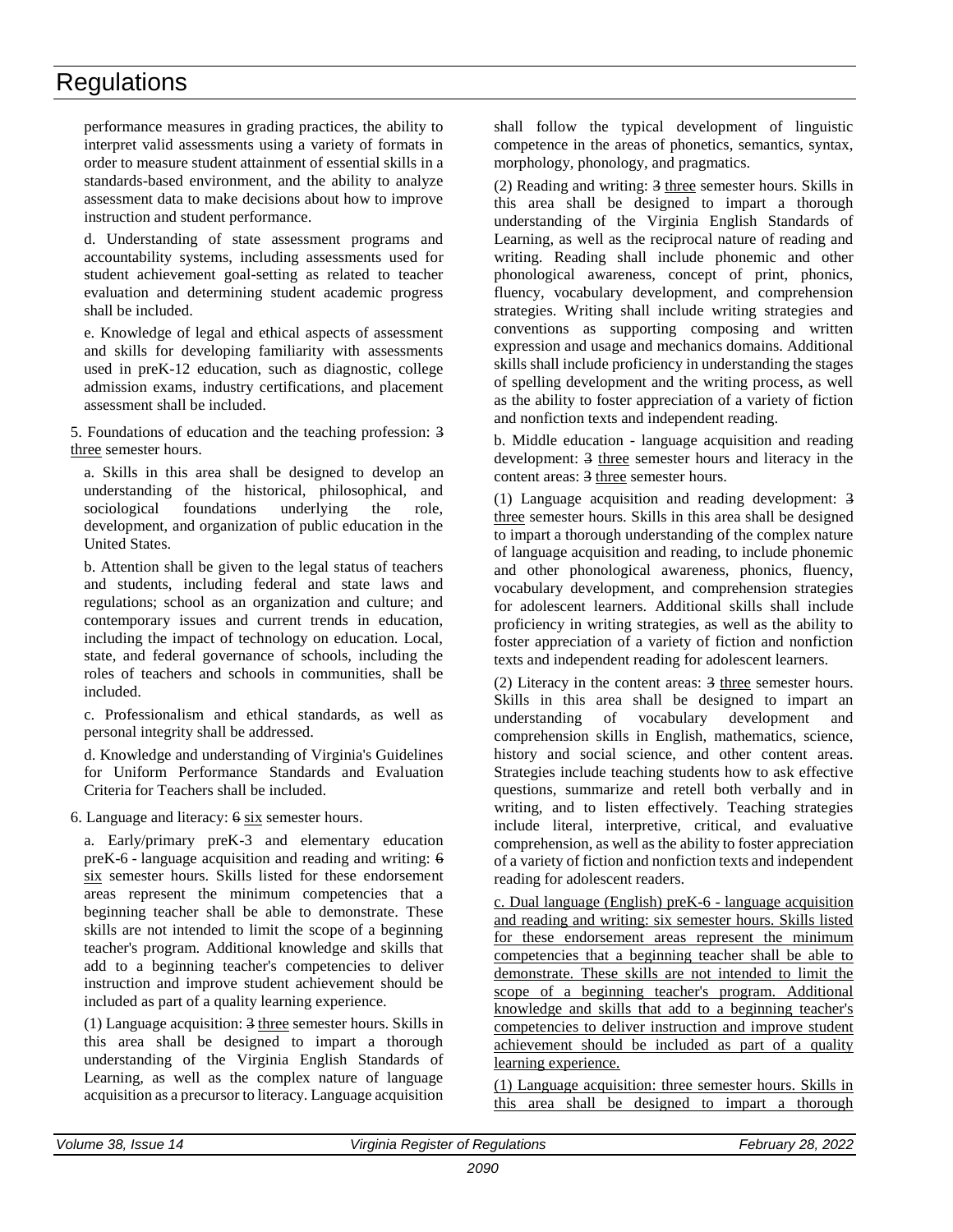understanding of the Virginia English Standards of Learning, as well as the complex nature of language acquisition as a precursor to literacy. Language acquisition shall follow the typical development of linguistic competence in the areas of phonetics, semantics, syntax, morphology, phonology, and pragmatics.

(2) Literacy development (reading and writing): three semester hours. Skills in this area shall be designed to impart a thorough understanding of strategies for integration of content, literacy, and language development, researched-based strategies for differentiating instruction for language development and language and cognitive support or scaffolding bases on the various strategies of the language and literacy acquisition process. Skills in this area shall be designed to impart a thorough understanding of the Virginia English Standards of Learning, as well as the reciprocal nature of reading and writing. Reading shall include phonemic and other phonological awareness, concept of print, phonics, fluency, vocabulary development, and comprehension strategies. Writing shall include writing strategies and conventions as supporting composing and written expression and usage and mechanics domains. Additional skills shall include proficiency in understanding the stages of spelling development and the writing process, as well as the ability to foster appreciation of a variety of fiction and nonfiction texts and independent reading.

d. Dual language (target language) preK-6 - language acquisition and bilingual literacy development: six semester hours. Skills listed for these endorsement areas represent the minimum competencies that a beginning teacher shall be able to demonstrate. These skills are not intended to limit the scope of a beginning teacher's program. Additional knowledge and skills that add to a beginning teacher's competencies to deliver instruction and improve student achievement should be included as part of a quality learning experience.

(1) Language acquisition: three semester hours. Skills in this area shall be designed to impart a thorough understanding of the Virginia English Standards of Learning, as well as the complex nature of language acquisition as a precursor to literacy. Language acquisition shall follow the typical development of linguistic competence in the areas of phonetics, semantics, syntax, morphology, phonology, and pragmatics.

(2) Bilingual literacy development: three semester hours. Skills in this area shall be designed to impart a thorough understanding of strategies for integration of content, literacy, and language development, researched-based strategies for differentiating instruction for dual language and language and cognitive support or scaffolding bases on the various strategies of the second language acquisition process. Reading shall include phonemic and other phonological awareness, concept of print, phonics,

fluency, vocabulary development, and comprehension strategies. Writing shall include writing strategies and conventions as supporting composing and written expression and usage and mechanics domains. Additional skills shall include proficiency in understanding the stages of spelling development and the writing process, as well as the ability to foster appreciation of a variety of fiction and nonfiction texts and independent reading.

7. Supervised clinical experiences. Supervised clinical experiences shall be continuous and systematic and comprised of early field experiences and a minimum of 10 weeks of successful full-time student teaching in the endorsement area sought under the supervision of a cooperating teacher with demonstrated effectiveness in the classroom. The summative supervised student teaching experience shall include at least 150 clock hours spent in direct teaching at the level of endorsement in a public or accredited nonpublic school. One year of successful fulltime teaching experience in the endorsement area in a public or accredited nonpublic school may be accepted in lieu of the supervised teaching experience. For the Online Teacher License only, one year of successful online teaching experience in the endorsement area in a public school, an accredited nonpublic school, or an accredited virtual school or program may be accepted in lieu of the supervised teaching experience. A fully licensed, experienced teacher shall be available in the school building to assist a beginning teacher employed through the alternate route.

### **8VAC20-23-321. Dual language (English) endorsement preK-6.**

A. The dual language (English) endorsement is to teach dual language (English). Individuals who hold a valid Virginia teaching license with an elementary education endorsement may teach in dual language (English) in the corresponding grade levels noted on the license (such as Early/Primary Education PreK-3/Elementary Education Prek-6).

B. The candidate is subject to the elementary education content assessment and the reading for educators assessment prescribed by the State Board of Education for initial licensure. The State Board of Education prescribed reading and writing assessment is not required for an initial license with an endorsement in dual language (English).

C. Endorsement requirements for dual language (English) preK-6. The candidate shall have:

1. Graduated from an approved teacher preparation program in dual language elementary preK-6; or

2. Earned a baccalaureate degree from a regionally accredited college or university and completed the following semester-hour requirements:

a. English (shall include composition, oral communication, and literature): 12 semester hours or complete six semester hours in English and pass a rigorous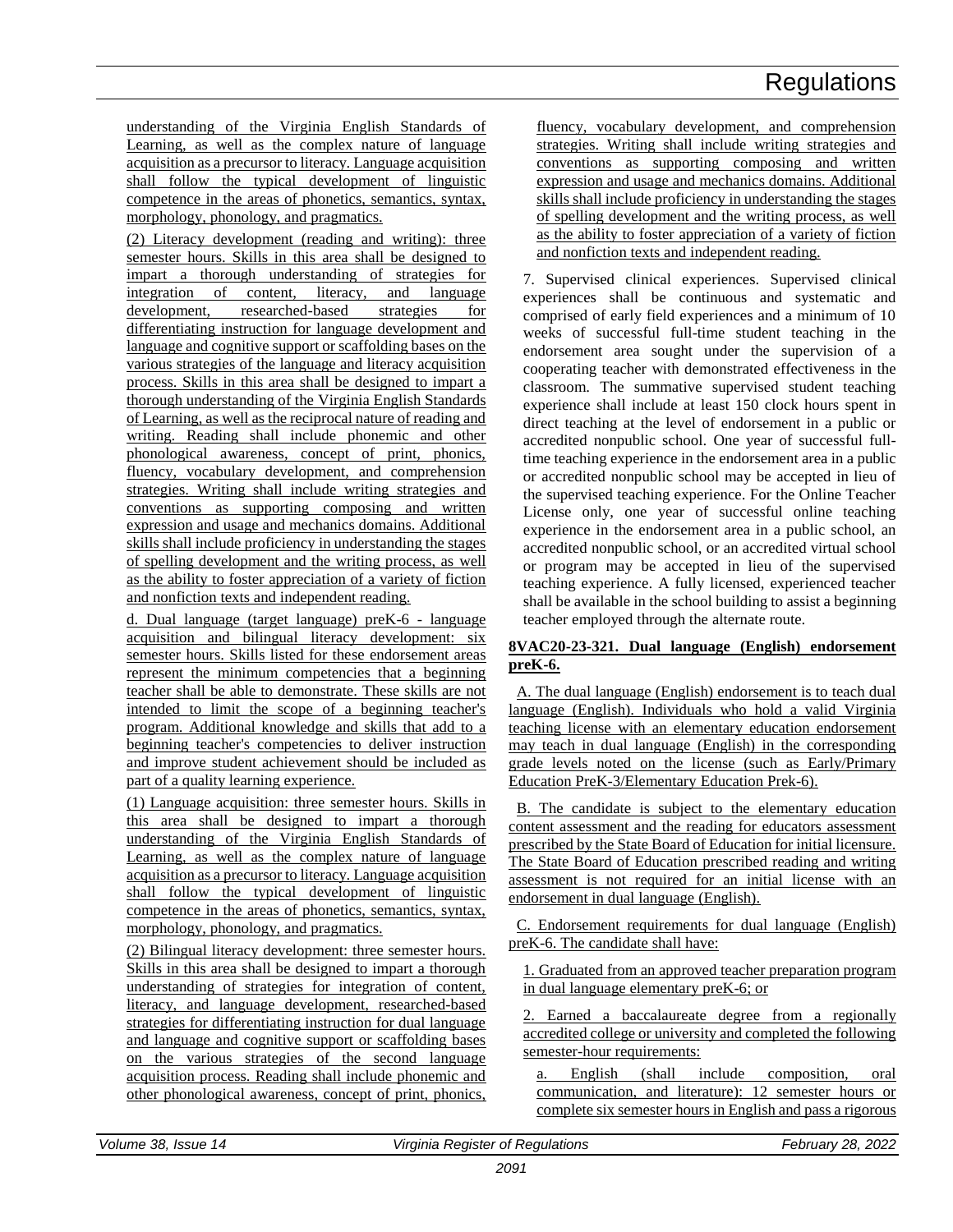elementary subject test prescribed by the State Board of Education;

b. Mathematics (shall include algebra, geometry, probability and statistics, and teaching elementary mathematics): 15 semester hours or complete six hours in mathematics, complete a methods course in teaching elementary mathematics course (three semester hours), and pass a rigorous elementary subject test prescribed by the State Board of Education;

c. Laboratory sciences: 15 semester hours in at least three science disciplines and at least a three credit science methods course or complete nine semester hours (in two science disciplines), complete a methods in teaching elementary science course (three semester hours), and pass a rigorous elementary subject test prescribed by the State Board of Education; and

d. History (shall include American history and world history): six semester hours and social science (shall include geography and economics): six semester hours or complete three semester hours in history, complete three semester hours in social science (geography or economics), complete a methods course in teaching elementary history and social sciences course (three semester hours), and pass a rigorous elementary subject test prescribed by the State Board of Education.

### **8VAC20-23-322. Dual language (English) preK-6 Add-on endorsement.**

A. The dual language (English) preK-6 endorsement is to teach dual language (English). Individuals who hold a valid Virginia teaching license with an elementary education endorsement in the corresponding grade levels noted on the license (such as Early/Primary Education PreK-3 or Elementary Education Prek-6) may teach in dual language (English) without the add-on endorsement. However, the dual language (English) preK-6 add-on endorsement recognizes the candidate's additional preparation in dual language (English).

B. Endorsement requirements.

1. The candidate shall have earned a baccalaureate degree from a regionally accredited college or university and hold a license issued by the State Board of Education with a teaching endorsement in elementary education.

2. The candidate shall have completed an approved teacher preparation program in dual language (English) preK-6 addon endorsement or completed the following:

a. Three semester hours in curriculum for dual language design and assessment; and

b. A 45-clock-hour practicum in dual language (English) from a regionally accredited college or university. One year of successful, full-time teaching experience in a public school or accredited nonpublic school may be accepted in lieu of the practicum. The experience may be completed under a Provisional License.

### **8VAC20-23-323. Dual language (target language) endorsement preK-6.**

A. The dual language (target language) endorsement preK-6 endorsement is to teach dual language in a world language other than English. The target language will be noted on the endorsement.

B. The State Board of Education prescribed reading and writing assessment is not required for an initial license with an endorsement in dual language (target language) endorsement preK-6.

C. Endorsement requirements for dual language (target language) endorsement preK-6. The candidate shall have:

Earned a baccalaureate degree from a regionally accredited college or university and graduated from an approved teacher preparation program in dual language (target language) endorsement; or

2. Earned a baccalaureate degree from a regionally accredited college or university, and completed the following requirements:

a. A major in the target language: 12 semester hours in the target language above the intermediate level that must include composition, literature, and conversation or a qualifying score on a foreign language assessment in the target language as prescribed by the State Board of Education;

b. Mathematics: nine semester hours in mathematics that must include methods of teaching elementary mathematics;

c. Laboratory sciences (in two science disciplines): nine semester hours that must include methods of teaching elementary science;

d. History and social sciences: three semester hours in United States history; three semester hours in geography, economics, or United States or comparative government; three semester hours in methods of teaching elementary history and social sciences; and

e. Culture and civilization: three semester hours.

### **8VAC20-23-324. Dual language (target language) preK-6 add-on endorsement.**

A. The dual language (target language) preK-6 add-on endorsement is to teach dual language in a world language other than English. The target language will be noted on the endorsement.

B. Endorsement requirements. The candidate shall have:

1. Earned a baccalaureate degree from a regionally accredited college or university and hold a license issued by the State Board of Education with a teaching endorsement in a target language.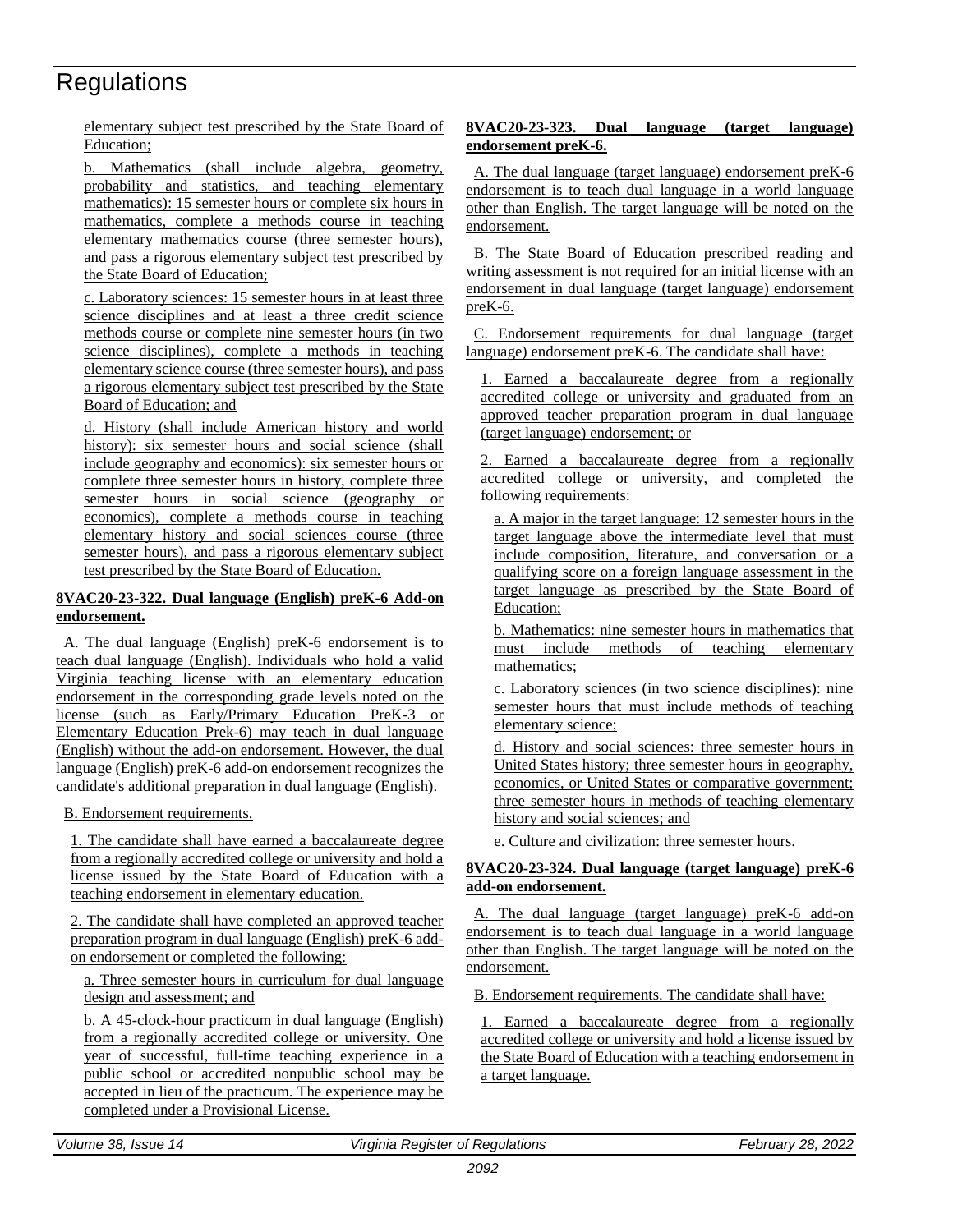<span id="page-17-0"></span>2. Completed an approved teacher preparation program in dual language (target language) preK-6 add-on endorsement or completed the following:

a. Three semester hours in curriculum for dual language design and assessment;

b. Passed the rigorous elementary education assessment prescribed by the State Board of Education or completed the following coursework:

(1) Mathematics: nine semester hours in mathematics that must include methods of teaching elementary mathematics;

(2) Laboratory sciences (in two science disciplines): nine semester hours that must include methods of teaching elementary science; and

(3) History and social sciences: three semester hours in United States history; three semester hours in geography, economics, or United States or comparative government; three semester hours in methods of teaching elementary history and social sciences; and

c. A 45-clock-hour practicum in dual language (target language) from a regionally accredited college or university. One year of successful, full-time teaching experience in a public school or accredited nonpublic school in dual language (target language) may be accepted in lieu of the practicum. The experience may be completed under a Provisional License.

VA.R. Doc. No. R19-5889; Filed February 7, 2022, 2:22 p.m.

### **Fast-Track Regulation**

Titles of Regulations: **8VAC20-23. Licensure Regulations for School Personnel (amending 8VAC20-23-10, 8VAC20- 23-40, 8VAC20-23-50, 8VAC20-23-720, 8VAC20-23-760, 8VAC20-23-800; adding 8VAC20-23-755).**

**8VAC20-543. Regulations Governing the Review and Approval of Education Programs in Virginia (amending 8VAC20-543-20).**

### **Statutory Authority:**

§§ 22.1-298.1 and 22.1-299 of the Code of Virginia (8VAC20-23-10, 8VAC20-23-40, 8VAC20-23-50, 8VAC20-23-720, 8VAC20-23-755, 8VAC20-23-760, 8VAC20-23-800).

§§ 22.1-16 and 22.1-298.2 of the Code of Virginia (8VAC20-543-20).

Public Hearing Information: No public hearing is currently scheduled.

Public Comment Deadline: March 30, 2022.

Effective Date: April 15, 2022.

Agency Contact: Maggie Clemmons, Director of Licensure and School Leadership, Department of Education, James Monroe Building, 101 North 14th Street, Richmond, VA 23219, telephone (804) 371-2471, or email [maggie.clemmons@doe.virginia.gov.](mailto:maggie.clemmons@doe.virginia.gov)

Basis: Section 22.7-76 of the Code of Virginia provides the State Board of Education the authority to promulgate regulations to carry out its statutory powers and duties. Section 22.1-253.13:3 of the Code of Virginia authorizes the board to promulgate regulations for certain school personnel, and § 22.1-298.1 of the Code of Virginia authorizes the board to prescribe requirements for the licensure of teachers and licensed school personnel. Section 22.1-298.2 of the Code of Virginia also authorizes the board to prescribe, by regulation, the requirements for the accreditation approval of education preparation programs. Finally, Chapter 587 of the 2019 Acts of Assembly and Chapters 108 and 109, 172, 513, 639, 640, 684, and 870 of the 2020 Acts of Assembly requiring the changes in this regulatory action.

Purpose: The regulatory change is essential to protect the health, safety, and welfare of citizens because it enacts the legislative changes made by the Virginia General Assembly. The action will help ensure the competence of those teaching military science and technical professional licenses; allow for additional years on provisional teacher licenses, which may increase the number of teachers moving to full licensure; add additional training and competence to teachers; and add flexibility to the disciplinary process of teacher licenses.

Rationale for Using Fast-Track Rulemaking Process: This rulemaking is expected to be noncontroversial and therefore appropriate for the fast-track rulemaking process because the regulatory changes were prompted and are mandated by Chapter 587 of the 2019 Acts of Assembly and Chapters 108, 109, 172, 513, 639, 640, 684, and 870 of the 2020 Acts of Assembly.

Substance: The amendments comport regulation with statute, including the following:

Requires the State Board of Education to amend its regulations to require that persons seeking a technical professional license with an endorsement to teach military science have either the appropriate credentials issued by the United States military or a recommendation from a Virginia employing educational agency.

Requires the board, pursuant to regulation, to permit any individual who seeks a technical professional license to substitute the successful completion of an intensive, job embedded, three-year program of professional development for the nine semester hours of professional studies required for such license.

Authorizes any school board and division superintendent to extend from three months to six months the period within which the provisional license of an individual seeking initial teacher licensure who has not completed professional assessments will expire for the purpose of establishing such individual's eligibility for initial licensure, provided that such individual has received a satisfactory mid-year performance review in the current school year and meets all other eligibility criteria.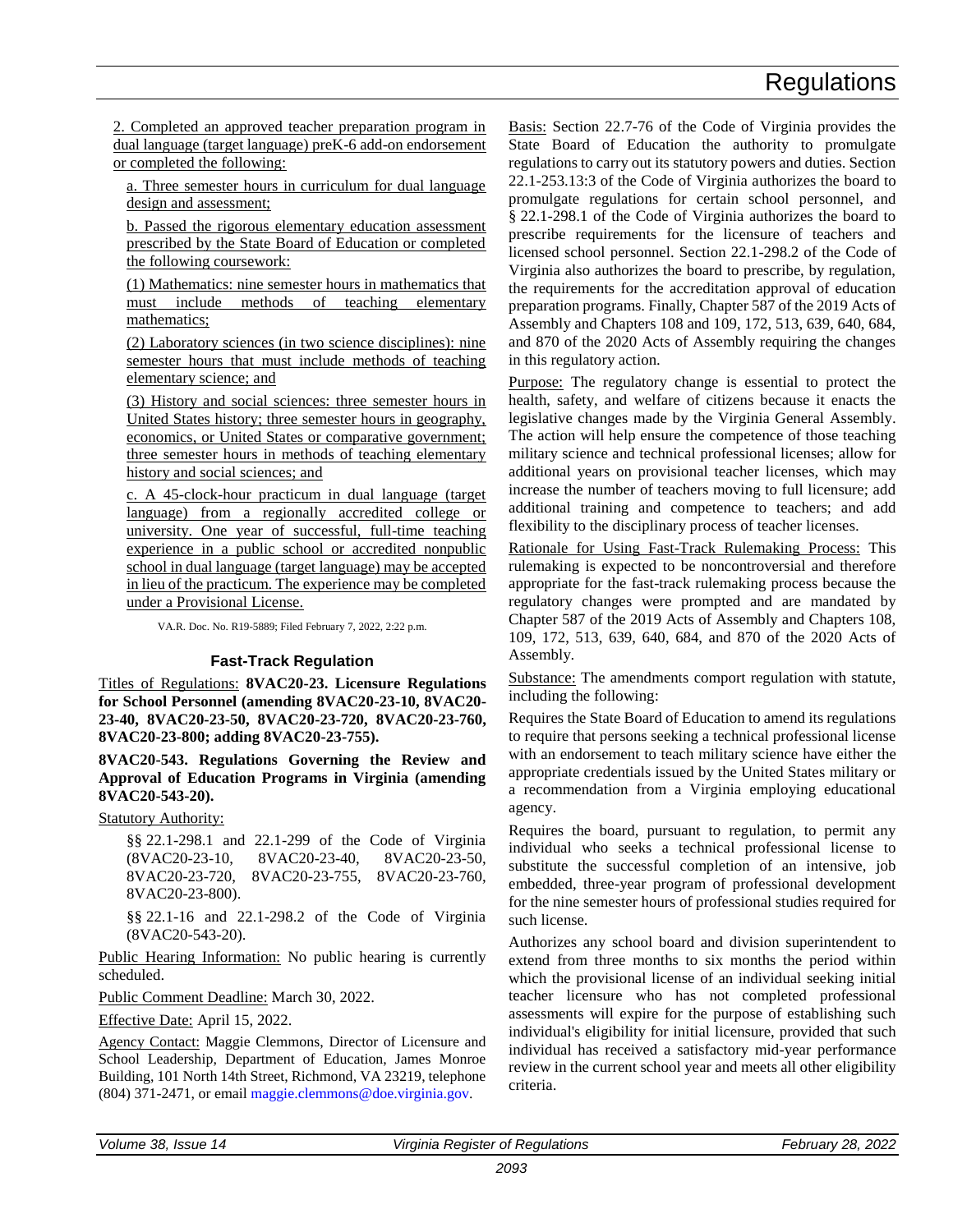Requires the State Board of Education to extend for at least one additional year, but for no more than two additional years, the three-year provisional license of a teacher employed in a school for students with disabilities that is licensed by the board upon receiving from the school administrator of such school (i) a recommendation for such extension and (ii) satisfactory performance evaluations for such teacher for each year of the original three-year provisional license. The provisions of the bill mirror current law relating to the extension of provisional licenses for public school teachers.

Authorizes the board to issue a written reprimand to any holder of a license issued by the board who commits certain offenses.

Requires that the licensure regulations include procedures for the issuance of written reprimand of a license holder on grounds established by the board, in accordance with law. Clarifies that regulation may include procedures for the written reprimand for any reasons established by the board in accordance with law.

Requires every person seeking initial licensure as a teacher who has not received instruction on positive behavior interventions to receive such instruction as a condition of licensure and requires education preparation programs offered by public institutions of higher education and private institutions of higher education to ensure that, as a condition of degree completion, each student enrolled in the education preparation program receives such instruction.

Issues: The primary advantage of the proposed regulations for the public or the Commonwealth is providing clarity by aligning the regulation with statute. The regulatory revisions are necessary to ensure the public is informed of the amended provisions of the Code of Virginia. There are no perceived disadvantages to the public, to the agency, or to the Commonwealth.

### Department of Planning and Budget's Economic Impact Analysis:

Summary of the Proposed Amendments to Regulation. The Board of Education (Board) proposes to amend 8VAC20-23 Licensure Regulations for School Personnel and 8VAC20-543 Regulations Governing the Review and Approval of Education Programs in Virginia to reflect 2019 and 2020 Acts of Assembly.

Background. Except for the two discretionary changes noted, the proposal essentially inserts text from the legislation described verbatim into the regulations.

Technical Professional License. Chapter 108 of the 2020 Acts of Assembly states that the Board "shall amend its regulations to require that persons seeking a technical professional license with an endorsement to teach military science have either the appropriate credentials issued by the United States military or a recommendation from a Virginia employing educational agency." The Board's proposal incorporates those specific options into Licensure Regulations for School Personnel.

Chapter 684 of the 2020 Acts of Assembly states that the Board shall permit any individual who seeks a technical professional license to "substitute the successful completion of an intensive, job-embedded, three-year program of professional development for the nine semester hours of professional studies required for such license," and the Board proposes to add this statutory text to Licensure Regulations for School Personnel. In addition, the board proposes a discretionary change to this text, which would insert "submitted by a Virginia employing educational agency and preapproved by the Department of Education" after "program of professional development" and before "for the nine semester hours of professional studies required."

Provisional License. The board also proposes two verbatim changes addressing provisional licensure that directly incorporate statutory text into Licensure Regulations for School Personnel. Chapter 639 of the 2020 Acts of Assembly states that the Board "shall extend for at least one additional year, but for no more than two additional years, the three-year provisional license of a teacher employed in an accredited private elementary or secondary school or a school for students with disabilities that is licensed pursuant to Chapter 16 (§ 22.1-319 et seq.)." This extension would occur "upon receiving from the school administrator of such school (i) a recommendation for such extension and (ii) satisfactory performance evaluations for such teacher for each year of the original threeyear provisional license."

In addition, Chapter 640 of the 2020 Acts of Assembly amended Code of Virginia (COV) § 22.1-298.1.F to add an additional factor addressing when the Board shall issue a provisional license. Namely, that issuance may occur "at the discretion of the school board and division superintendent, within six months if the individual has received a satisfactory mid-year performance review in the current school year."

Reprimand. Prior to Chapter 587 of the 2019 Acts of Assembly, 1) § 22.1-292.1 A of the Code of Virginia stated that the Board could suspend or revoke an administrative or teaching license for knowingly and willfully committing specified acts related to secure mandatory tests administered to students, and 2) § 22.1-304 C of the Code of Virginia stated that in the event that the Board or the division superintendent declines to grant the request for release on the grounds of insufficient or unjustifiable cause, and the teacher breaches such contract, the Board could revoke the teacher's license. Chapter 587 adds written reprimand as an additional option for discipline for both of these situations, and the Board proposes to add this option to Licensure Regulations for School Personnel.

In addition, the Board also proposes, as a discretionary change, to state in Licensure Regulations for School Personnel that it may issue a written reprimand of a license holder:

"In accordance with law and at the discretion of the Board of Education after reviewing the specific facts and circumstances of a license holder's case and determining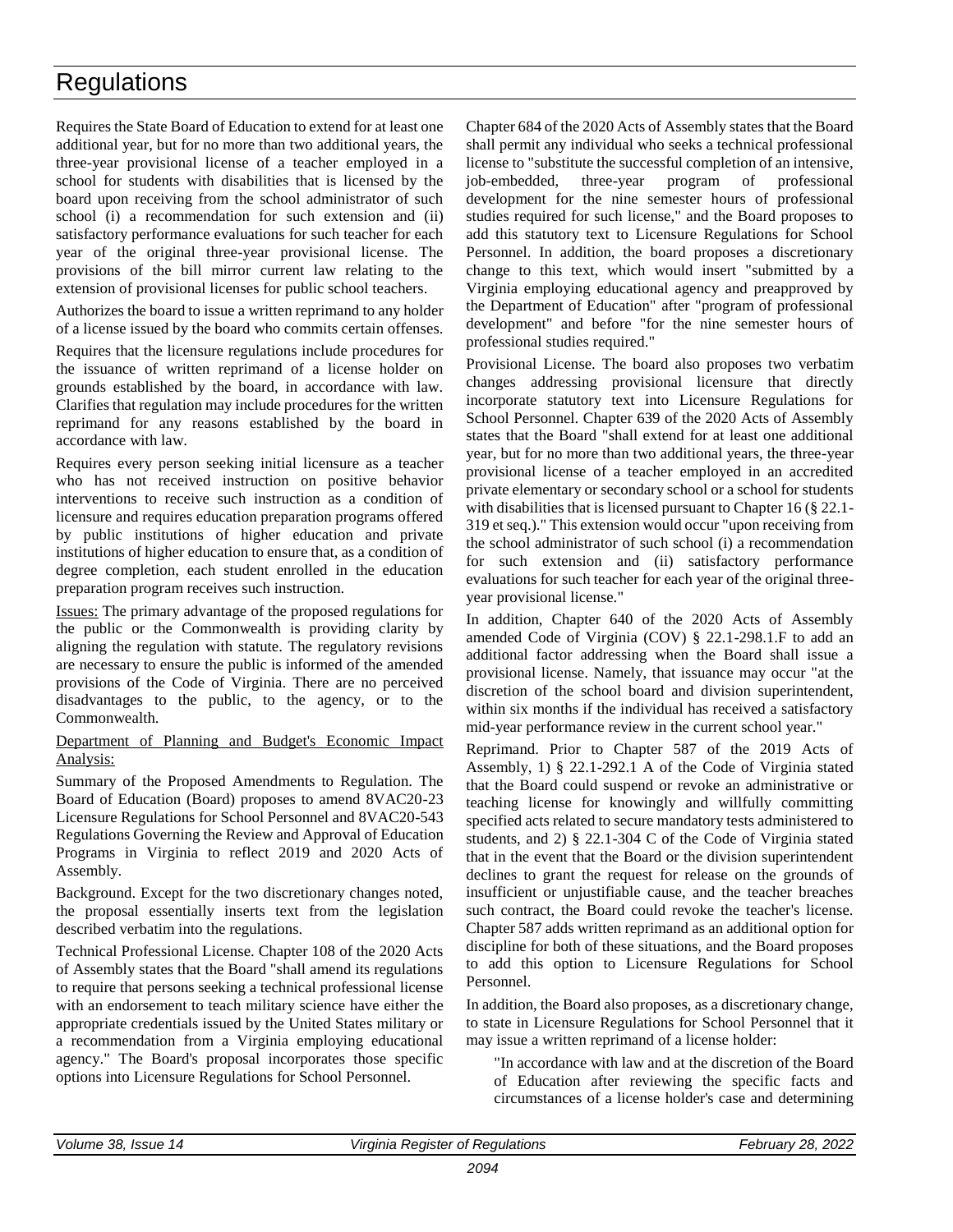that the license holder's conduct is not sufficiently serious or harmful to merit the withdrawal of a license, any of the reasons that a license may be revoked or suspended listed in 8VAC20-23-720 A and 8VAC20-23-740 A, respectively, except (i) conviction of any violent felony set forth in the definition of barrier crime in subsection A of § 19.2-392.02 of the Code of Virginia and (ii) any offense involving the sexual molestation, physical or sexual abuse, or rape of a child."

Education Preparation Programs. Chapter 870 of the 2020 Acts of Assembly (Chapter 870) states that education preparation programs offered by public institutions of higher education and private institutions of higher education shall ensure that, "as a condition of degree completion, each student enrolled in the education preparation program receives instruction on positive behavior interventions and supports; crisis prevention and deescalation; the use of physical restraint and seclusion, consistent with regulations of the Board of Education; and appropriate alternative methods to reduce and prevent the need for the use of physical restraint and seclusion." The board proposes to add this statutory text to Regulations Governing the Review and Approval of Education Programs in Virginia.

Estimated Benefits and Costs. Most of the proposed changes consist of close to verbatim insertions of statutory text into the regulations. As noted, there is one exception in Technical Professional License, and one in Reprimand. As a result, most of the effects of this regulatory change would result from the enabling legislation and cannot be directly attributed to the proposed regulatory changes by themselves.

Technical Professional License. Military science classes through U.S. military services are taught by teachers who hold the appropriate credentials issued by the U.S. military. All teachers assigned to courses associated with the U.S. military would continue to need the appropriate credential issued by the military. According to DOE, a school division worked with a legislator to sponsor a bill to allow for the creation of a leadership class that is not associated with the U.S. military programs. For this class, the person seeking a technical professional license with an endorsement to teach military science could have either the appropriate credentials issued by the United States military or a recommendation from a Virginia employing educational agency. This would help school divisions find people qualified to each a leadership class.

Allowing any individual who seeks a technical professional license to substitute the successful completion of an intensive, job-embedded, three-year program of professional development submitted by a Virginia employing educational agency and preapproved by the Department of Education (DOE) for the nine semester hours of professional studies required for such license creates an alternative path to obtaining a technical professional license, which may in turn lead to more individuals earning this license.

Provisional License. The enabling of the extension, or essentially the one-time renewal of a provisional license, is beneficial for teachers who have difficulty fulfilling all of the requirements for full licensure. In practice, these teachers are granted extra time to fulfill all such requirements. Given the ongoing teacher shortage,<sup>1</sup> the increase in time allowed with a Provisional License helps alleviate the shortage to a degree.

Reprimand. The introduction of the written reprimand produces an additional possible punishment that is less harsh than suspension or revocation of the administrative or teaching license. Though a reprimand does not remove licensure, it still can have concrete repercussions.

The main repercussion or effect of the issuance of a written reprimand against a license holder is the reporting of the reprimand. Like other licensure actions, the reprimand would be reported to division superintendents in Virginia through a monthly memo. It also would be posted on the DOE website and reported to other states and territories through a national clearinghouse, the National Association of State Directors of Teacher Education and Certification (NASDTEC). Reporting through the clearinghouse ensures that other states are made aware of the matter in determining whether to issue a license to the individual in the other state and, if the individual already holds a license in another state, would inform the other state and allow such jurisdiction(s) to decide if the matter warranted action against the other state license. As all school divisions in the Commonwealth are local education agency members of NASDTEC, they are able to search the Clearinghouse and determine if applicants or employees have had actions against their license (including a written reprimand, once in force) and may consider the reprimand and the conduct underlying the reprimand when making hiring and employment decisions.

Education Preparation Programs. Chapter 870 states that education preparation programs offered by institutions of higher education shall ensure that, as a condition of degree completion, each student enrolled in the education preparation program receives instruction on positive behavior interventions and supports; crisis prevention and de-escalation; the use of physical restraint and seclusion, consistent with regulations of the Board of Education; and appropriate alternative methods to reduce and prevent the need for the use of physical restraint and seclusion. The Fiscal Impact Statement<sup>2</sup> for Chapter 870 found that some institutions reported that the new requirements would not materially increase their costs. Presumably, these intuitions already covered the required topics. Other institutions estimated that providing the newly required instruction would cost \$50,000 to \$100,000.

Businesses and Other Entities Affected. The 132 local public school divisions in the Commonwealth would be affected, as well as colleges and universities with educator preparation programs. The Virginia colleges and universities with approved educator preparation programs are: Averett University, Bluefield College, Bridgewater College, Christopher Newport University, Eastern Mennonite University, Emory and Henry College, Ferrum College,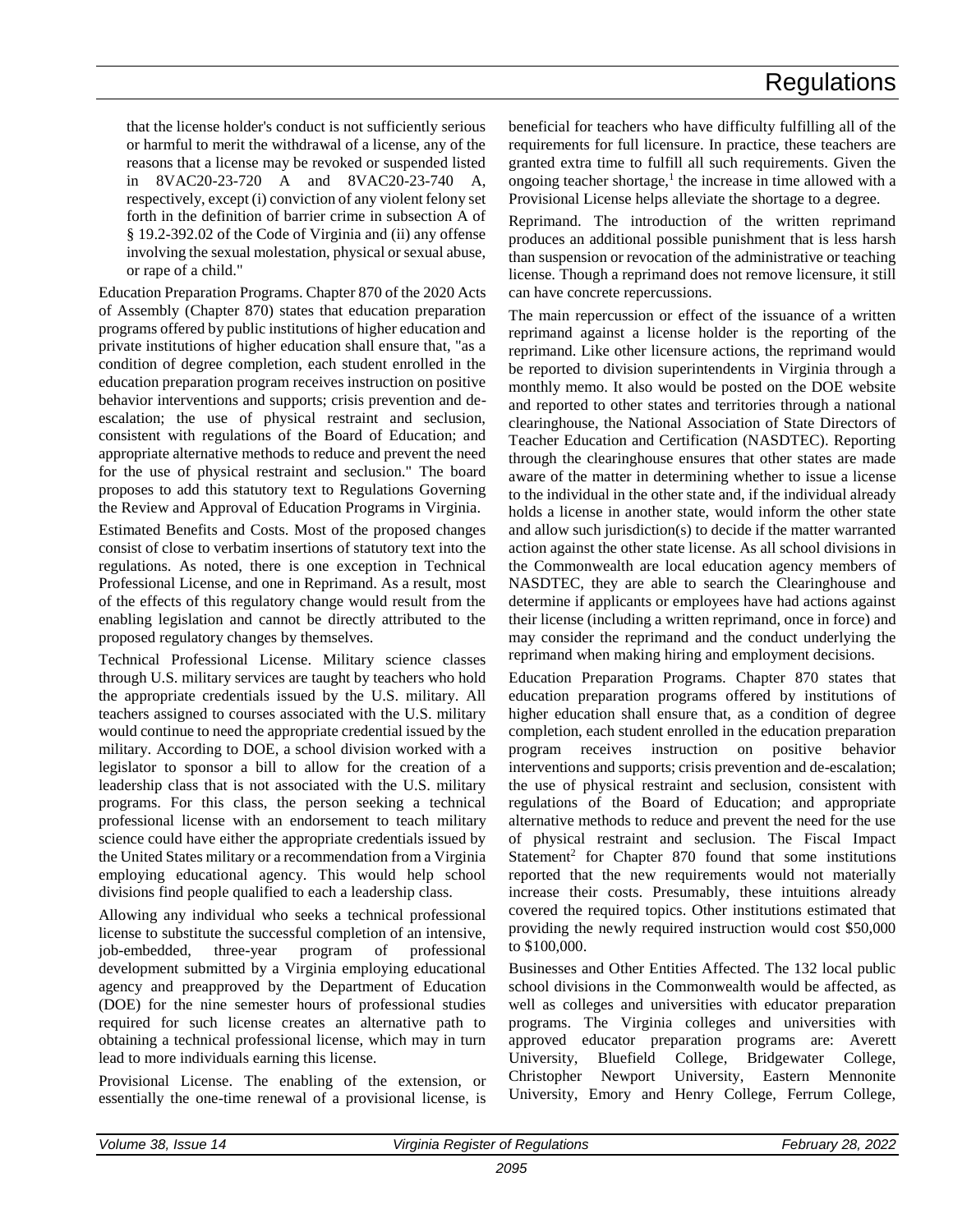George Mason University, Hampton University, Hollins University, James Madison University, Liberty University, Longwood University, Mary Baldwin University, Marymount University, Norfolk State University, Old Dominion University, Radford University, Randolph College, Randolph-Macon College, Regent University, Roanoke College, Shenandoah University, Southern Virginia University, $3$  Sweet Briar College, University of Lynchburg, University of Mary Washington, University of Richmond, University of Virginia, University of Virginia's College at Wise, Virginia Commonwealth University, Virginia State University, Virginia Tech, Virginia Union University, Virginia Wesleyan University, Washington and Lee University,<sup>4</sup> and William  $\&$ Mary.

Chapter 870 may create costs for those institutions of higher education whose education preparation programs were not already providing instruction on positive behavior interventions and supports; crisis prevention and de-escalation; the use of physical restraint and seclusion, consistent with regulations of the Board of Education; and appropriate alternative methods to reduce and prevent the need for the use of physical restraint and seclusion. The Board's proposed amendments that are not directly from legislation do not create cost.

Small Businesses<sup>5</sup> Affected. The proposed amendments do not appear to adversely affect small businesses.

Localities<sup>6</sup> Affected.<sup>7</sup> The proposal affects all Virginia localities in that all have public schools. Localities that have school divisions that are particularly affected by teacher shortages may be particularly affected by the changes that introduce new paths to licensure or extend the length of provisional licensure. The proposal would not likely substantively increase costs for local governments.

Projected Impact on Employment. Chapter 870 may lead to increased employment for instructors of positive behavior interventions and supports, crisis prevention and de-escalation, the use of physical restraint and seclusion, and appropriate alternative methods to reduce and prevent the need for the use of physical restraint and seclusion. The other legislation and proposed amendments not directly from legislation do not substantially affect employment.

Effects on the Use and Value of Private Property. Chapter 870 may increase costs for some education preparation programs offered by private institutions of higher education. This may slightly reduce their value.

\_\_\_\_\_\_\_\_\_\_\_\_\_\_\_\_\_\_\_\_\_\_\_\_\_\_\_\_\_\_\_\_\_\_\_\_\_

[https://www.education.virginia.gov/media/governorvirginiagov/secretary-of](https://www.education.virginia.gov/media/governorvirginiagov/secretary-of-education/pdf/final-acts-report.pdf)[education/pdf/final-acts-report.pdf](https://www.education.virginia.gov/media/governorvirginiagov/secretary-of-education/pdf/final-acts-report.pdf)

#### [https://columns.wlu.edu/rockbridge-county-universities-form-teacher](https://columns.wlu.edu/rockbridge-county-universities-form-teacher-education-consortium/)[education-consortium/](https://columns.wlu.edu/rockbridge-county-universities-form-teacher-education-consortium/)

4 Ibid

 $5$ Pursuant to § 2.2-4007.04 of the Code of Virginia, small business is defined as "a business entity, including its affiliates, that (i) is independently owned and operated and (ii) employs fewer than 500 full-time employees or has gross annual sales of less than \$6 million."

6 "Locality" can refer to either local governments or the locations in the Commonwealth where the activities relevant to the regulatory change are most likely to occur.

<sup>7</sup>Section 2.2-4007.04 defines "particularly affected" as bearing disproportionate material impact.

Agency's Response to Economic Impact Analysis: The agency concurs with the economic impact analysis completed by the Department of Planning and Budget.

### Summary:

*The amendments (i) require that persons seeking technical professional license with an endorsement to teach military science have either the appropriate credentials issued by the United States military or a recommendation from a Virginia employing educational agency; (ii) permit any individual who seeks a technical professional license to substitute the successful completion of an intensive, jobembedded, three-year program of professional development for the nine semester hours of professional studies required for such license; (iii) permit any school board and division superintendent to extend from three months to six months the period within which the provisional license of an individual seeking initial teacher licensure who has not completed professional assessments will expire for the purpose of establishing such individual's eligibility for initial licensure, provided that such individual has received a satisfactory mid-year performance review in the current school year and meets all other eligibility criteria; (iv) extend for at least one additional year, but for no more than two additional years, the three-year provisional license of a teacher employed in a school for students with disabilities who is licensed by the board upon receiving a recommendation for such extension and satisfactory performance evaluations for such teacher for each year of the original three-year provisional license from the school administrator of such school; (v) require every person seeking initial licensure as a teacher who has not received such instruction must receive instruction or training on such topics as a condition of licensure; (vi) allow written reprimands as a disciplinary action for breach of an employment contract; and (vii) ensure that each student enrolled in an education preparation program receives instruction on positive behavior interventions and supports, crisis prevention and de-escalation, the use of physical restraint and seclusion, and appropriate methods to reduce and prevent the need for the use of physical restraint and seclusion. The amendments conform the regulations to Chapter 587 of the 2019 Acts of Assembly and Chapters 108 and 109, 172, 513, 639, 640, 684, and 870 of the 2020 Acts of Assembly.*

<sup>&</sup>lt;sup>1</sup>Source: DOE. See [https://www.doe.virginia.gov/teaching/workforce\\_](https://www.doe.virginia.gov/teaching/workforce_data/index.shtml) [data/index.shtml](https://www.doe.virginia.gov/teaching/workforce_data/index.shtml) and

 $2$ See [https://lis.virginia.gov/cgi-bin/legp604.exe?201+oth+](https://lis.virginia.gov/cgi-bin/legp604.exe?201%20oth%20HB894FER122%20PDF) [HB894FER122+PDF](https://lis.virginia.gov/cgi-bin/legp604.exe?201%20oth%20HB894FER122%20PDF)

<sup>3</sup>Washington and Lee University and Southern Virginia University have partnered to form the Rockbridge Teacher Education Consortium. See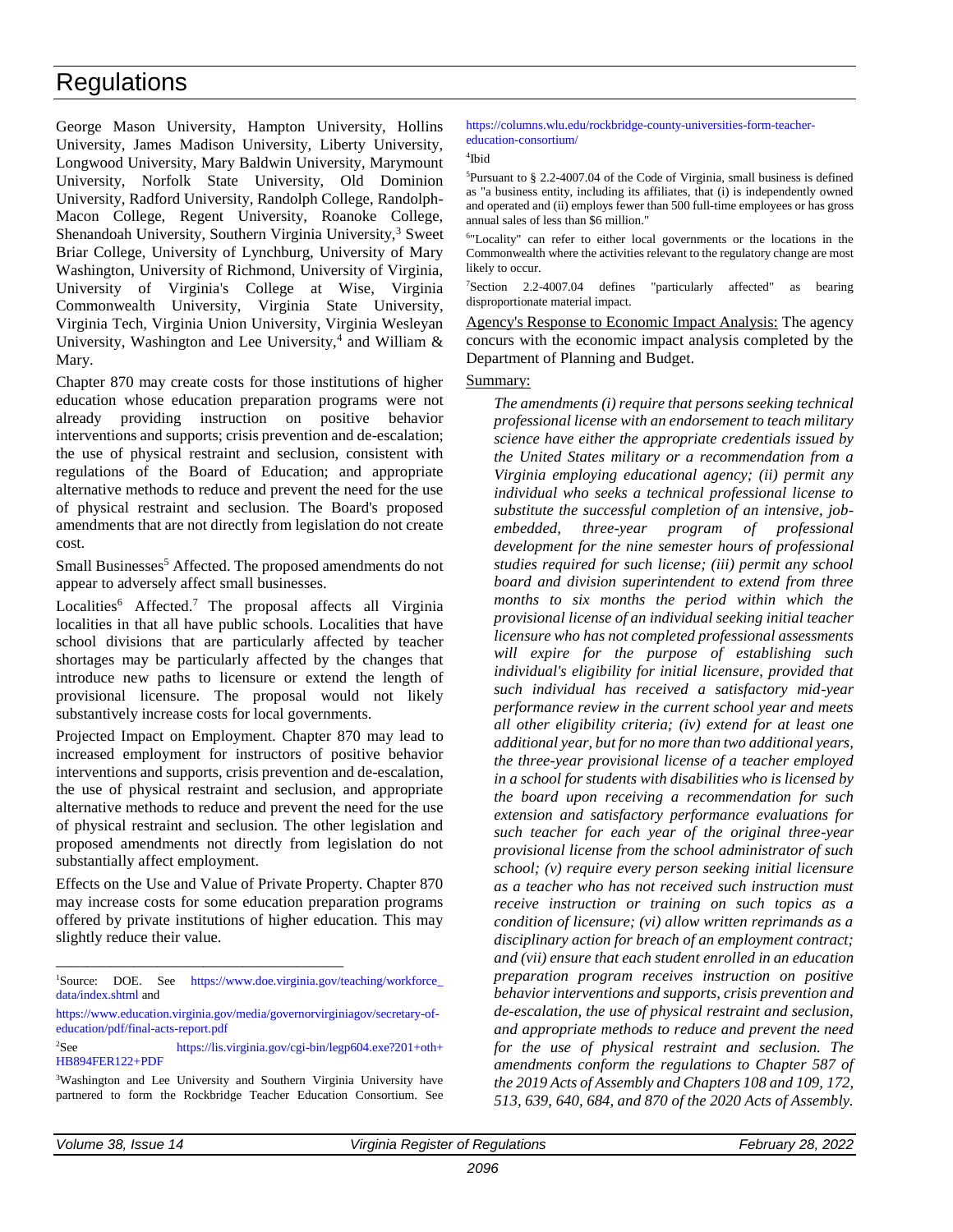### **8VAC20-23-10. Definitions.**

The following words and terms when used in this chapter shall have the meanings indicated unless the context clearly implies otherwise:

"Accredited institution" means an institution of higher education accredited by a regional accrediting agency recognized by the United States Department of Education.

"Accredited virtual school or program" means a virtual school or program accredited by one of the accrediting agencies recognized by the Virginia Department of Education. School divisions operating as multi-division online providers may be deemed as meeting accreditation requirements if a majority of their schools are fully accredited by the Virginia Board of Education.

"Alternate route to licensure" means a nontraditional route to licensure available to individuals who meet the criteria specified in guidelines developed by the board or 8VAC20-23- 90.

"Approved program" means a professional education program recognized as meeting state standards for the content and operation of such programs so that graduates of the program will be eligible for state licensure. The Virginia Board of Education has the authority to approve programs in Virginia.

"Cancellation" means the withdrawal of a license following the voluntary return of the license by the license holder.

"Career and Technical Education License" means a three-year license available to qualified individuals to teach, either full time or part time, high school career and technical education courses in specific subject areas who meet requirements set forth in this chapter. Individuals issued a three-year Career and Technical Education License shall not be eligible for continuing contract status while teaching under such license and shall be subject to the probationary terms of employment specified in § 22.1-303 of the Code of Virginia.

"Certified program provider" means a provider certified by the Virginia Department of Education to provide preparation and training for applicants seeking the Provisional License specified in 8VAC20-23-90.

"Career and Technical Education or Dual Enrollment License" means a three-year license to solely teach career and technical education courses or dual enrollment courses at public high schools in the Commonwealth issued to any individual who (i) is employed as an instructor by an institution of higher education that is accredited by a nationally recognized regional accreditation body, (ii) is teaching in the specific career and technical education or dual enrollment subject area at such institution in which the individual seeks to teach at a public school, and (iii) complies with the requirements set forth in subdivisions D 1 and D 3 of § 22.1- 298.1 of the Code of Virginia. The Virginia Board of Education shall require any such instructor to maintain

continuous employment in such position at the institution of higher education as a condition of continued license. The provisions of this regulation shall expire on July 1, 2021, however, any license issued pursuant to the act prior to July 1, 2021, shall remain in effect for three years from the date it was issued unless such license is revoked by the Virginia Board of Education.

"Collegiate Professional License" means a 10-year, renewable teaching license available to an individual who has satisfied all requirements for licensure set forth in this chapter, including an earned baccalaureate degree from a regionally accredited college or university and the professional teacher's assessments prescribed by the Virginia Board of Education.

"Denial" means the refusal to grant a license.

"Division Superintendent License" means a 10-year, renewable license available to an individual who has completed an earned master's degree from a regionally accredited college or university and meets the requirements specified in 8VAC20-23-630. The individual's name shall be listed on the Virginia Board of Education's list of eligible division superintendents.

"Experiential learning" means a process of applying for an initial license through the alternate route as prescribed by the Virginia Board of Education and meeting the criteria specified in 8VAC20-23-90 E to be eligible to request experiential learning credits in lieu of the coursework for the endorsement (teaching) content area.

"Industry certification credential" means an active career and technical education credential that is earned by successfully completing a Virginia Board of Education-approved industry certification examination, being issued a professional license in the Commonwealth, or successfully completing an occupational competency examination.

"International Educator License" means a professional teaching license issued for no more than five years to an exchange teacher with citizenship in a nation other than the United States of America who meets requirements by a stateapproved, federally-designated Exchange Visitor Program and who is employed as a teacher in a Virginia public school or an accredited nonpublic school.

"Licensure by reciprocity" means a process used to issue a license to an individual coming into Virginia from another state when that individual meets certain conditions specified in this chapter.

"Mentor" means a classroom teacher hired by the local school division who has achieved continuing contract status or other instructional personnel including retired teachers who meet local mentor selection criteria. The mentor should work in the same building as the beginning teacher or be instructional personnel who is assigned solely as a mentor. A mentor should be assigned a limited number of teachers at any time.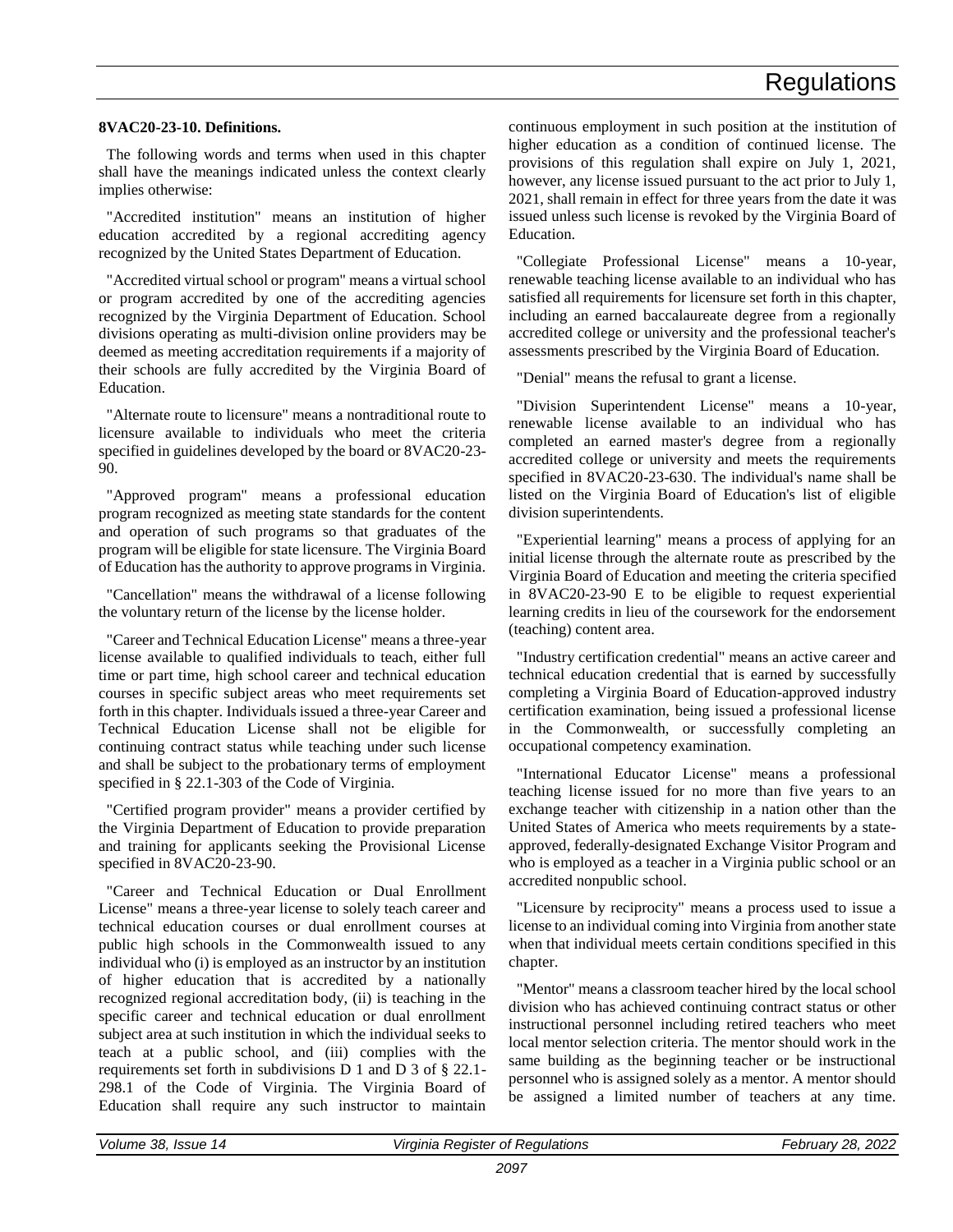Instructional personnel who are not assigned solely as mentors should not be assigned to more than four teachers at any time. Mentors guide teachers in the program through demonstrations, observations, and consultations.

"One-Year High School License" means a license valid for one-year and renewable thereafter in one-year increments to teach in public high schools for individuals who have met requirements for such license as set forth in this chapter.

"Online Teacher License" means a 10-year, renewable license valid only for teaching online courses. Teachers who hold a five-year or 10-year renewable license issued by the Virginia Board of Education may teach online courses for which they are properly endorsed and do not need to seek this license.

"Postgraduate Professional License" means a 10-year, renewable license available to an individual who has qualified for the Collegiate Professional License and who holds an appropriate earned graduate degree from a regionally accredited college or university.

"Professional studies" means courses and other learning experiences designed to prepare individuals in the areas of human development and learning, curriculum and instruction, assessment of and for learning, classroom and behavior management, foundations of education and the teaching profession, language and literacy, and supervised clinical experiences.

"Professional teacher assessment" means those tests or other requirements mandated for licensure as prescribed by the Virginia Board of Education.

"Provisional License" means a nonrenewable license valid for a specified period of time not to exceed three years issued to an individual who has allowable deficiencies for full licensure as set forth in this chapter. The individual shall have a minimum of an earned baccalaureate degree from a regionally accredited college or university, with the exception of those individuals seeking the Technical Professional License. The Provisional License will be issued for a three year validity period, with the exception of the Provisional (Career Switcher) License that will be initially issued for a one year validity period and Teach For America Provisional License that will be initially issued for a two-year validity period. Individuals shall complete all requirements for licensure, including passing all licensure assessments, for a renewable license within the validity period of the Provisional License.

"Pupil Personnel Services License" means a 10-year, renewable license available to an individual who has earned an appropriate graduate degree from a regionally accredited college or university with an endorsement as a school counselor, school psychologist, school social worker, or vocational evaluator. This license does not require teaching experience unless otherwise outlined under the specific endorsement's requirements.

"Renewable license" means a license issued by the Virginia Board of Education for 10 years, unless otherwise specified, to an individual who meets all requirements specified in this chapter.

"Reprimand" means a written admonishment of a license holder that does not result in the withdrawal of a license.

"Revocation" means the withdrawal of a license.

"School Manager License" means a 10-year, renewable license intended to provide for a differentiation of administrative responsibilities in a school setting. A school manager is licensed to administer noninstructional responsibilities in an educational setting. A school manager is restricted from evaluating teachers, supervising instruction, developing and evaluating curriculum, and serving as a school's student disciplinarian. The license is available to a candidate who holds a baccalaureate degree from a regionally accredited college or university; has three years of successful managerial experience; and is recommended for the license by a Virginia school division superintendent.

"Suspension" means the temporary withdrawal of a license.

"Technical Professional License" means a 10-year, renewable license available to an individual who has graduated from a public or accredited nonpublic high school (or possesses a Virginia Board of Education-approved high school equivalency credential); has exhibited academic proficiency, technical competency, and successful occupational experience; and meets the requirements specified in 8VAC20-23-50 A 4.

"Teach For America License" means a two-year provisional license available to an individual who is a participant in Teach For America and meets the requirements specified in 8VAC20- 23-50.

### **8VAC20-23-40. Conditions for licensure.**

A. Applicants for licensure shall:

1. Be at least 18 years of age;

2. Pay the appropriate fees as determined by the Virginia Board of Education and complete the application process;

3. Have earned a baccalaureate degree, with the exception of the Technical Professional License, from a regionally accredited college or university and meet requirements for the license sought. Persons seeking initial licensure through approved programs from Virginia institutions of higher education shall only be licensed as instructional personnel if the education endorsement programs have approval by the Virginia Board of Education; individuals who have earned a degree from an institution in another country shall hold the equivalent of a regionally accredited college or university degree in the United States, as verified by a Virginia Department of Education-approved credential evaluation agency, for the required degree for the license; and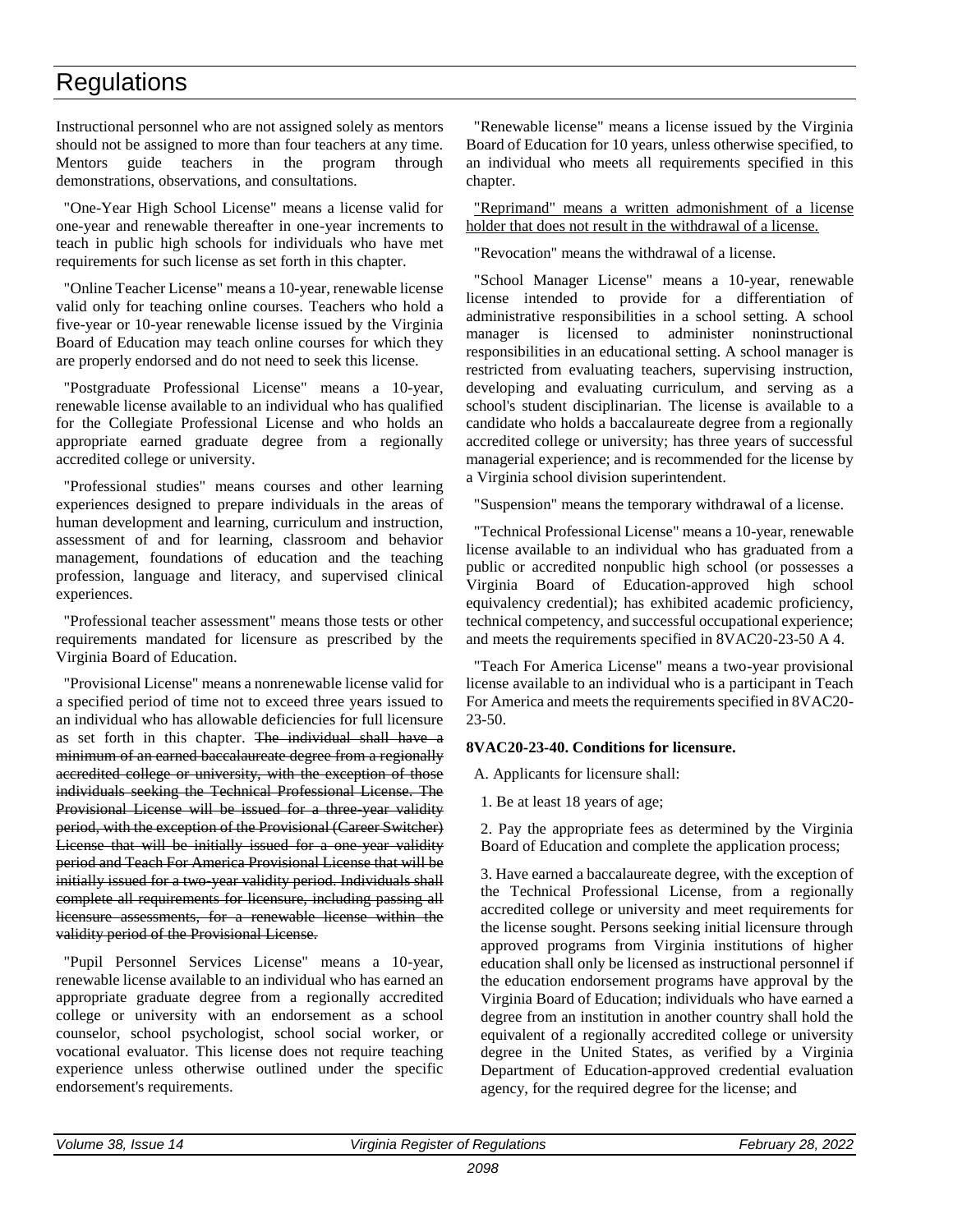4. Possess good moral character and be free of conditions outlined in Part VII (8VAC20-23-720 et seq.) of this chapter.

B. All candidates who hold at least a baccalaureate degree from a regionally accredited college or university and who seek an initial Virginia teaching license shall obtain passing scores on professional teacher's assessments prescribed by the Virginia Board of Education. With the exception of the career switcher program that requires assessments as prerequisites, individuals shall complete the professional teacher's assessment requirements within the three-year validity of the initial provisional license. Candidates seeking a Technical Professional License, International Educator License, School Manager License, or Pupil Personnel Services License are not required to take the professional teacher's assessments. Individuals who hold a valid out-of-state license (full credential without deficiencies) and who have completed a minimum of three years of full-time, successful teaching experience in a public or an accredited nonpublic school, kindergarten through grade 12, outside of Virginia are exempt from the professional teacher's assessment requirements. Documentation shall be submitted to verify the school's status as a public or an accredited nonpublic school.

C. All individuals seeking an initial endorsement in early/primary education preK-3, elementary education preK-6, special education-general curriculum, special education-deaf and hard of hearing, special education-blindness and visual impairments, and individuals seeking an endorsement as a reading specialist shall obtain passing scores on a reading instructional assessment prescribed by the Virginia Board of Education.

D. Licensure by reciprocity is set forth in 8VAC20-23-100. A school leaders licensure assessment prescribed by the Virginia Board of Education shall be met for all individuals who are seeking an endorsement authorizing them to serve as principals and assistant principals in the public schools. Individuals seeking an initial administration and supervision endorsement who are interested in serving as central office instructional personnel are not required to take and pass the school leaders licensure assessment prescribed by the Virginia Board of Education.

E. Individuals seeking initial licensure shall demonstrate proficiency in the relevant content area, communication, literacy, and other core skills for educators by achieving a qualifying score on professional assessments or meeting alternatives evaluation standards as prescribed by the board; complete study in attention deficit disorder; complete study in gifted education, including the use of multiple criteria to identify gifted students; and complete study in methods of improving communication between schools and families and ways of increasing family involvement in student learning at home and at school.

F. Every person seeking initial licensure shall (i) complete awareness training, provided by the Department of Education on the indicators of dyslexia, as that term is defined by the board pursuant to regulations, and the evidence-based interventions and accommodations for dyslexia; (ii) complete study in child abuse recognition and intervention in accordance with curriculum guidelines, developed by the Virginia Board of Education in consultation with the Virginia Department of Social Services; and (iii) provide evidence of completion of certification or training in emergency first aid, cardiopulmonary resuscitation, and the use of automated external defibrillators. The certification or training program shall (a) be based on the current national evidenced-based emergency cardiovascular care guidelines for cardiopulmonary resuscitation and the use of an automated external defibrillator, such as a program developed by the American Heart Association or the American Red Cross; and (b) include hands-on practice of the skills necessary to perform cardiopulmonary resuscitation. The Virginia Board of Education shall provide a waiver for this requirement for any person with a disability whose disability prohibits such person from completing the certification or training.

G. Every person seeking initial licensure as a teacher who has not received the instruction described in subsection D of § 23.1-902 of the Code of Virginia shall receive instruction or training on positive behavior interventions and supports; crisis prevention and de-escalation; the use of physical restraint and seclusion, consistent with regulations of the Virginia Board of Education; and appropriate alternative methods to reduce and prevent the need for the use of physical restraint and seclusion.

H. The teacher of record for verified credit courses for high school graduation shall hold a Virginia license with the appropriate content endorsement.

I. Every teacher seeking an initial license in the Commonwealth with an endorsement in the area of career and technical education shall have an industry certification credential, as defined in 8VAC20-23-10, in the area in which the teacher seeks endorsement. If a teacher seeking an initial license in the Commonwealth has not attained an industry certification credential in the area in which the teacher seeks endorsement, the Virginia Board of Education may, upon request of the employing school division or educational agency, issue the teacher a provisional license to allow time for the teacher to attain such credential.

J. Every person seeking renewal of a license shall complete awareness training, provided by the Virginia Department of Education, on the indicators of dyslexia, as that term is defined by the Virginia Board of Education pursuant to regulations, and the evidence-based interventions and accommodations for dyslexia.

K. No teacher who seeks a provisional license shall be required to meet any requirement set forth in subdivision subsection  $F$ , or  $G$ , or  $I$  of this section as a condition of such licensure, but each teacher shall complete each such requirement during the first year of provisional licensure.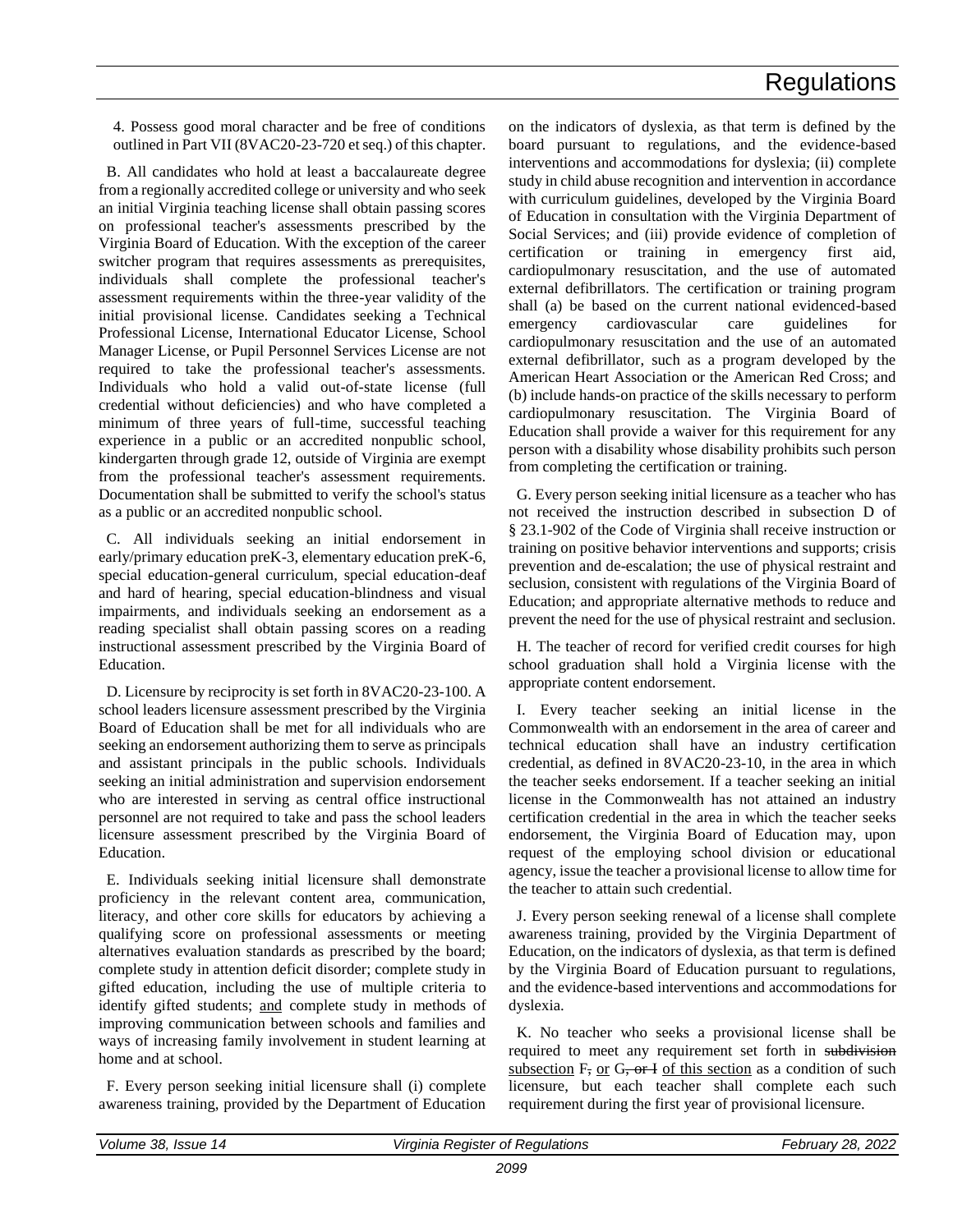L. Every person seeking initial licensure of a license with an endorsement as a school counselor shall complete training in the recognition of mental health disorder and behavioral distress, including depression, trauma, violence, youth suicide, and substance abuse.

### **8VAC20-23-50. Types of licenses; dating licenses.**

A. The following types of licenses are available:

1. Provisional License. The Provisional License is a nonrenewable license valid for a period not to exceed three years issued to an individual who has allowable deficiencies for full licensure as set forth in this chapter. The Provisional License will be issued for a three-year validity period, with the exceptions exception of the Provisional (Career Switcher) License that will initially be issued for a one-year validity period and the Provisional Teach For America License issued for a two-year two-year validity period. Individuals shall complete all requirements for licensure, including passing all licensure assessments, for a renewable license within the validity period of the Provisional License. The individual shall have a minimum of an earned baccalaureate degree from a regionally accredited college or university, with the exception of those individuals seeking the Technical Professional License.

The Virginia Board of Education shall extend for at least one additional year, but for no more than two additional years, the three-year provisional license of a teacher employed at a public school; an accredited nonpublic elementary, middle, or high school; or a school for students with disabilities that is licensed pursuant to Chapter 16 (§ 22.1-319 et seq.) of Title 22.1 of the Code of Virginia upon receiving from the division superintendent or school administrator (i) a recommendation for such extension and (ii) satisfactory performance evaluations for such teacher for each year of the original three-year provisional license. If a teacher employed in the Commonwealth under a provisional license is activated or deployed for military service within a school year (July 1 through June 30), an additional year shall be added to the teacher's provisional license for each school year or portion thereof during which the teacher is activated or deployed. The additional year shall be granted the year following the return of the teacher from deployment or activation.

The Virginia Board of Education shall issue a license to an individual seeking initial licensure who has not completed professional assessments as prescribed by the board if such individual (i) holds a provisional license that will expire within three months; (ii) is employed by a school board; (iii) is recommended for licensure by the division superintendent; (iv) has attempted, unsuccessfully, to obtain a qualifying score on the professional assessments as prescribed by the Virginia Board of Education; (v) has received an evaluation rating of proficient or above on the performance standards for each year of the provisional

license, and such evaluation was conducted in a manner consistent with the Guidelines for Uniform Performance Standards and Evaluation Criteria for Teachers, Principals, and Superintendents; and (vi) meets all other requirements for initial licensure.

2. Collegiate Professional License. The Collegiate Professional License is a 10-year, renewable license available to an individual who has satisfied all requirements for licensure, including an earned baccalaureate degree from a regionally accredited college or university and the professional teacher's assessments prescribed by the Virginia Board of Education.

3. Postgraduate Professional License. The Postgraduate Professional License is a 10-year, renewable license available to an individual who has qualified for the Collegiate Professional License and who holds an appropriate earned graduate degree from a regionally accredited college or university.

4. Technical Professional License. The Technical Professional License is a 10-year, renewable license available to a person who has graduated from a public or an accredited nonpublic high school or possesses a Virginia Board of Education-approved high school equivalency credential; has exhibited academic proficiency, skills in literacy and communication, technical competency, and successful occupational experience; has completed nine semester hours of specialized professional studies credit from a regionally accredited college or university; and has completed one year of successful, full-time teaching experience in a public school or accredited nonpublic school in the area of endorsement. The nine semester hours of professional studies coursework shall include three semester hours of human development and learning, three semester hours of curriculum and instruction, and three semester hours of applications of instructional technology or classroom and behavior management. Individuals who seek a Technical Professional License may substitute the successful completion of an intensive, job-embedded, threeyear program of professional development submitted by a Virginia employing educational agency and preapproved by the Department of Education for the nine semester hours of professional studies required. The Technical Professional License is issued at the recommendation of a Virginia employing educational agency in the areas of career and technical education, educational technology, and military science. Individuals seeking an endorsement to teach military science shall have the appropriate credentials issued by the United States military. Individuals holding a Technical Professional License may teach a military science leadership class with either the appropriate credentials issued by the United States military or (for non-Junior Reserve Officers' Training Corps) a recommendation from a Virginia employing educational agency. The employing Virginia educational agency shall ensure the credentials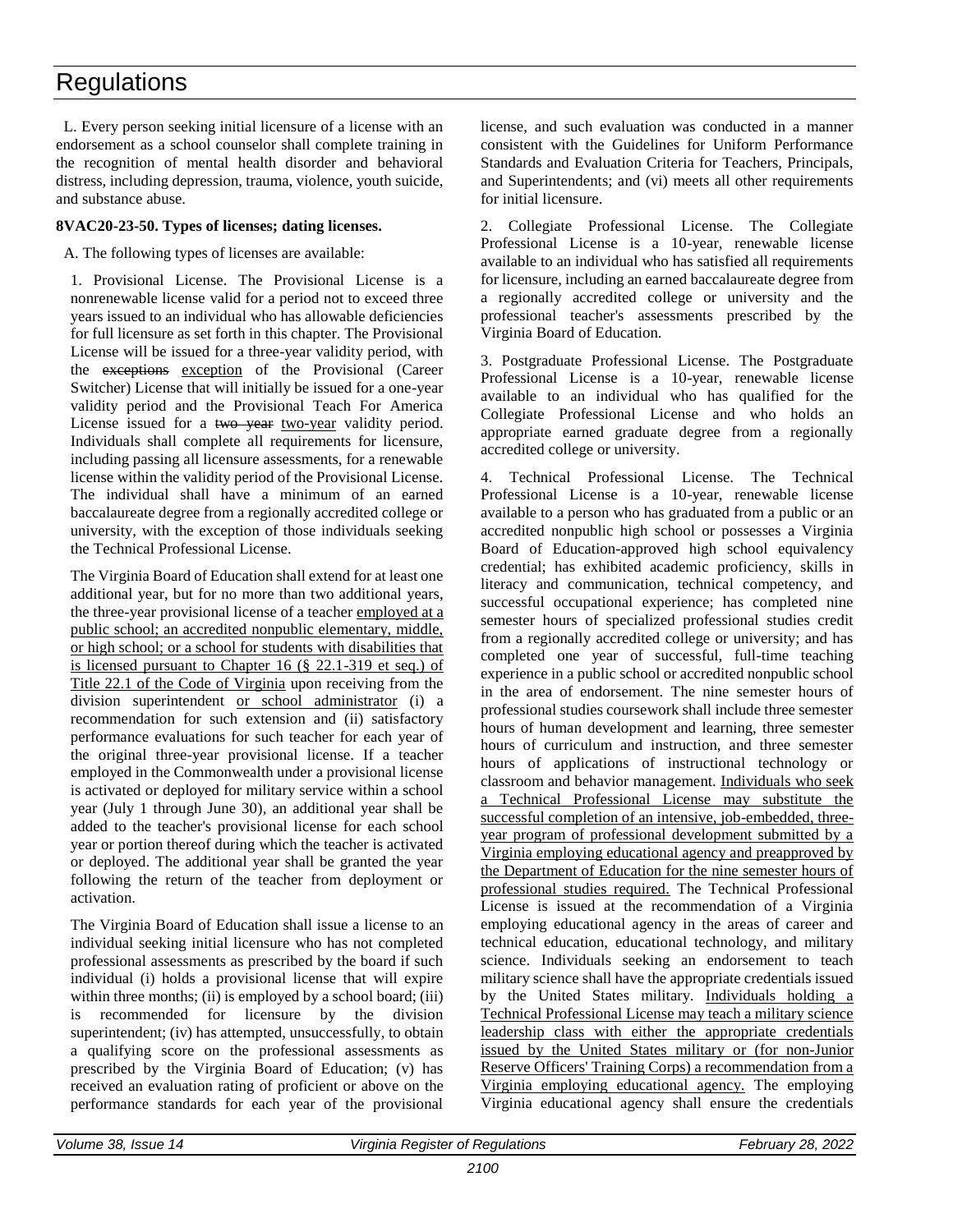issued by the United States military are active during the period the individual is teaching. In addition to demonstrating competency in the endorsement area sought, the individual shall:

a. Hold a valid license issued by the appropriate Virginia board for those program areas requiring a license and a minimum of two years of successful experience at the journeyman level or an equivalent. The employing Virginia educational agency shall ensure that the valid license issued by the appropriate Virginia board for the occupational program area is active during the period the individual is teaching;

b. Have completed a registered apprenticeship program and two years of successful experience at the journeyman level or an equivalent level in the trade; or

c. Have four years of successful work experience at the management or supervisory level or equivalent or have a combination of four years of training and successful work experience at the management or supervisory level or equivalent.

Individuals holding the Technical Professional License who seek the Collegiate Professional or Postgraduate Professional License shall meet the requirements of the respective licenses.

5. School Manager License. The school manager license School Manager License is a 10-year, renewable license intended to provide for the differentiation of administrative responsibilities in a school setting. A school manager is licensed to administer noninstructional responsibilities in an educational setting. A school manager is restricted from evaluating teachers, supervising instruction, developing and evaluating curriculum, and serving as a school's student disciplinarian. The license is available to a candidate who holds a baccalaureate degree from a regionally accredited college or university, has three years of successful managerial experience, and is recommended for the license by a Virginia school division superintendent.

6. Pupil Personnel Services License. The Pupil Personnel Services License is a 10-year, renewable license available to an individual who has earned an appropriate graduate degree from a regionally accredited college or university with an endorsement for school counselor, school psychologist, school social worker, or vocational evaluator. This license does not require teaching experience, unless otherwise outlined under the specific endorsement's requirements.

7. Division Superintendent License. The Division Superintendent License is a 10-year, renewable license available to an individual who has completed an earned master's degree from a regionally accredited college or university and meets the requirements specified in 8VAC20- 23-630. The individual's name shall be listed on the Virginia Board of Education's list of eligible division superintendents.

8. International Educator License. The International Educator License provides a five-year cultural exchange opportunity for Virginia students and international teachers. The International Educator License is a professional teaching license issued for no more than five years to an exchange teacher with citizenship in a nation other than the United States of America who is employed as a teacher in a Virginia public or accredited nonpublic school. To be issued the five-year, nonrenewable International Educator License, an individual serving as a cultural exchange teacher in Virginia shall:

a. Be employed by a Virginia public or an accredited nonpublic school;

b. Hold non-United States citizenship and be a nonpermanent resident; and

c. Meet the following requirements as verified by a stateapproved, federally-designated Exchange Visitor Program (22 CFR Part 62):

(1) Be proficient in written and spoken English;

(2) Demonstrate competence in the appropriate academic subject area or areas by meeting the credential requirements for a qualified teacher in the exchange country;

(3) Hold the United States equivalent of a baccalaureate degree or higher as determined by an approved credential evaluation agency; and

(4) Complete at least two years of successful full-time teaching experience that enables the educator to fulfill a similar assignment in his home country or is comparable to those requirements for Virginia teachers.

If an individual meets requirements of subdivisions 8 a, 8 b,  $8 \text{ c } (1)$ ,  $8 \text{ c } (2)$ , and  $8 \text{ c } (3)$  of this subsection and has completed at least one year, but less than two years, of successful full-time teaching experience that would enable the educator to fulfill a similar assignment in his home country or is comparable to those requirements for Virginia teachers, the International Educator License will be issued for three years with an option to extend the nonrenewable International Educator License for the additional two years upon passing all teacher assessments prescribed by the Virginia Board of Education and a recommendation of the Virginia employing school division or accredited nonpublic school.

Individuals who have been issued an International Educator License who seek a 10-year, renewable license shall meet all licensure and endorsement requirements, including passing applicable assessments prescribed by the Virginia Board of Education.

9. Online Teacher License. The Online Teacher License is a 10-year, renewable license valid only for teaching online courses. Teachers who hold a five-year or 10-year renewable license issued by the Virginia Board of Education may teach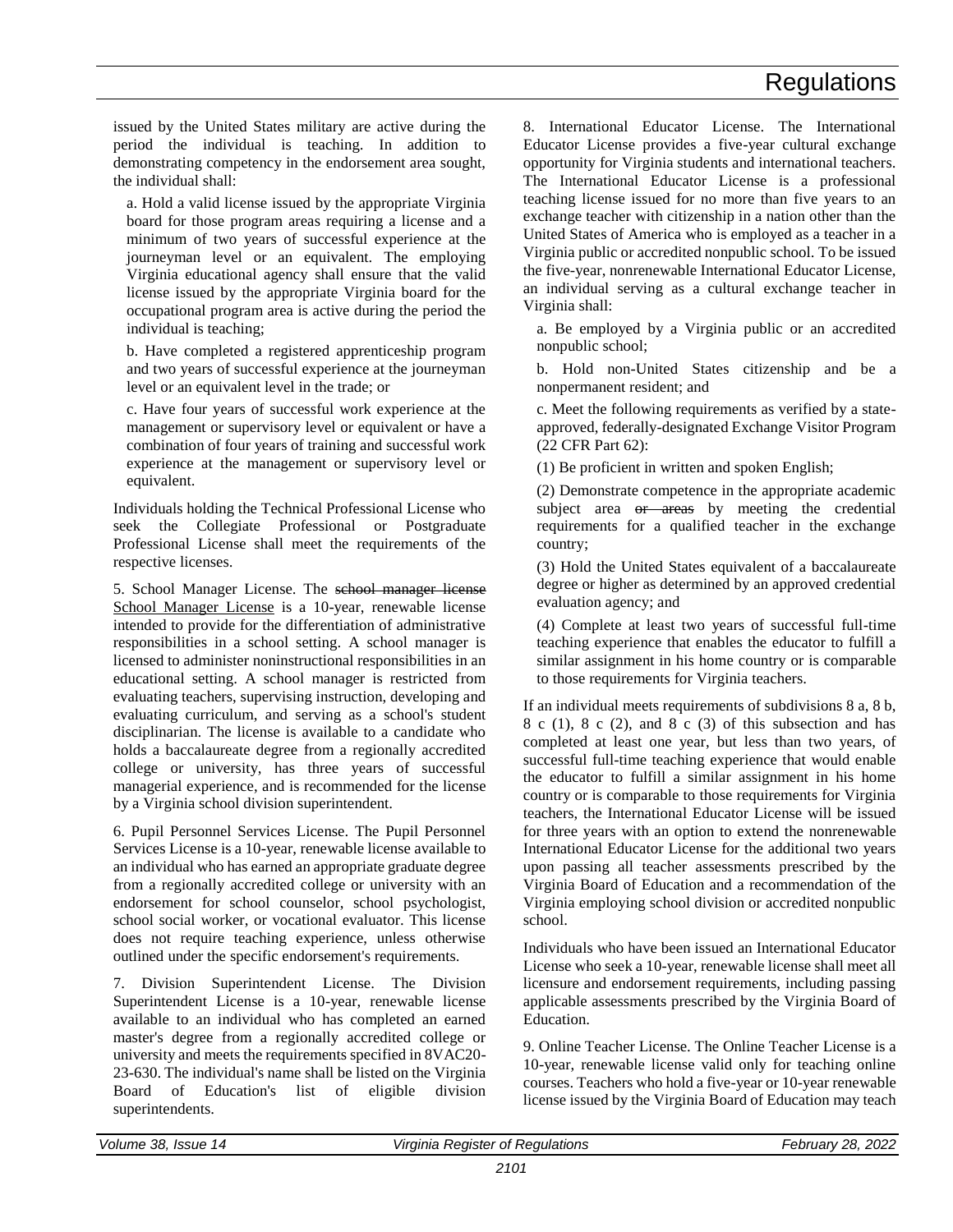online courses for which they are properly endorsed and do not need to seek this license.

a. In order to be issued an Online Teacher License, the individual shall meet the requirements for an endorsement in a content (teaching) area and professional studies and achieve qualifying scores on professional teacher's assessments as prescribed by the Virginia Board of Education. In addition, the individual shall complete a three-semester-hour course in online instructional procedures.

Online instructional procedures: Three semester hours. Skills in this area shall contribute to an understanding of the principles of online learning and online instructional strategies and the application of skills and the ability to use the Internet for teaching, learning, and management; design, deliver, and support instruction in an online environment; adapt strategies for a variety of course models, such as synchronous and asynchronous; select, adapt, and create rich multimedia for instruction; adapt individualized education program requirements to online course practices, as appropriate; use data to meet individual student's needs; and employ innovative teaching strategies in an online environment. Demonstrated proficiency of advanced skills in the following areas shall be addressed: use of communication technologies to interact with and engage students, parents, and mentors; use of education technologies; management of instructional activities in a technology-mediated environment; and nontraditional content delivery methods.

b. Online teaching experience is not acceptable to meet the full-time teaching experience for other license types, such as a Division Superintendent License, or for endorsements, such as for the reading specialist, school counselor, or administration and supervision endorsements. The Online Teacher License may be issued if requirements have been met as one of the following licenses to individuals teaching only online courses:

(1) Online Teacher (Postgraduate Professional) License a 10-year, renewable license available to an individual who has qualified for the Online Teacher (Collegiate Professional) License and who holds an appropriate earned graduate degree from a regionally accredited college or university.

(2) Online Teacher (Collegiate Professional) License - a 10-year, renewable teaching license available to an individual who has satisfied all requirements for licensure, including an earned baccalaureate degree from a regionally accredited college or university, endorsement and professional studies requirements, and passed the professional teacher's assessments prescribed by the Virginia Board of Education, or

(3) Online Teacher (Technical Professional) License - a 10-year, renewable teaching license available to an

individual who has graduated from a public or an accredited nonpublic high school or possesses a Virginia Board of Education-approved high school equivalency credential; has exhibited academic proficiency, technical competency, and occupational experience; and meets the requirements specified in subdivision 4 of this subsection. An individual seeking an Online Teacher (Technical Professional) License shall be recommended for the license by a Virginia public school, a Virginia accredited nonpublic school, or an accredited virtual school program.

c. A nonrenewable Online Teacher (Provisional) License may be issued for a period not to exceed three years to an individual who has allowable deficiencies for full licensure as set forth in 8VAC20-23-90 B. The Online (Provisional) License will be issued for three years. The individual shall have a minimum of an earned baccalaureate degree from a regionally accredited college or university, with the exception of those individuals seeking the Technical Professional License. Individuals shall complete all requirements for a renewable Online Teacher License within the validity period of the license.

10. Teach For America License. The Teach For America License is a two-year provisional license.

a. This provisional license is available to any participant in Teach For America, a nationwide nonprofit organization focused on closing the achievement gaps between students in high-income and low-income areas, who submits an application and meets the following requirements:

(1) Holds, at minimum, a baccalaureate degree from a regionally accredited institution of higher education;

(2) Has met the requirements prescribed by the Virginia Board of Education for all endorsements sought or has met the qualifying scores on the content area assessment prescribed by the board for the endorsements sought;

(3) Possesses good moral character according to criteria developed by the Virginia Board of Education;

(4) Has been offered and has accepted placement in Teach For America;

(5) Has successfully completed preservice training and is participating in the professional development requirements of Teach For America, including teaching frameworks, curricula, lesson planning, instructional delivery, classroom management, assessment and evaluation of student progress, classroom diversity, and literacy development;

(6) Has an offer of employment from a local school board to teach in a public elementary or secondary school in the Commonwealth or a preschool program that receives state funds pursuant to subsection C of § 22.1-199.1 of the Code of Virginia; and

(7) Receives a recommendation from the employing school division for a Teach For America License in the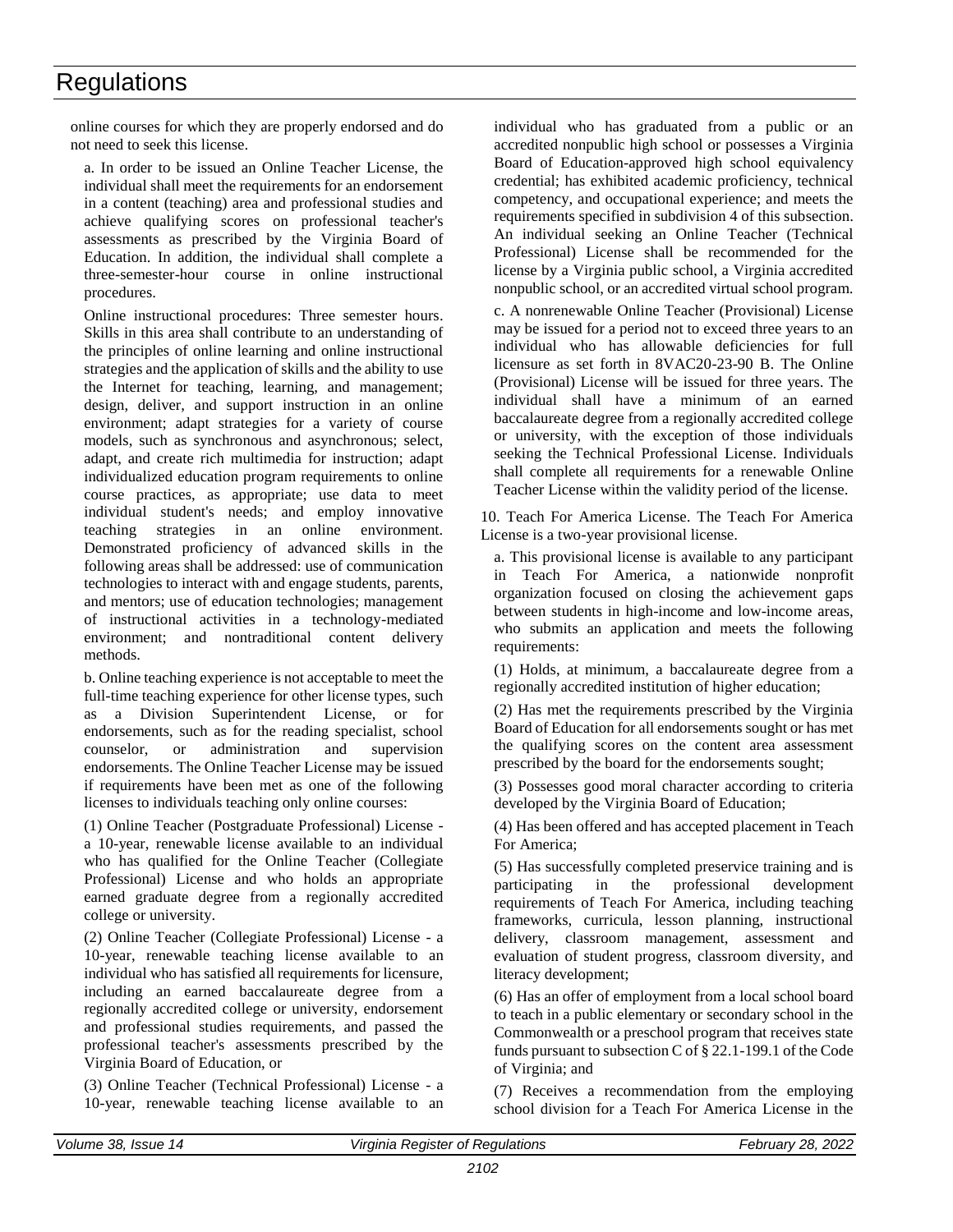endorsement area in which the individual seeks to be licensed.

b. In addition to the criteria set forth in subdivision 10 a of this subsection, any individual who seeks an endorsement in early childhood, early/primary, or elementary education shall either (i) agree to complete such coursework in the teaching of language and literacy as may be prescribed by the Virginia Board of Education pursuant to 8VAC20-23- 130 during the first year of employment or (ii) achieve a passing score on a reading instructional assessment prescribed by the Virginia Board of Education.

c. Teachers issued a Teach For America provisional license shall not be eligible for continuing contract status while employed under the authority of a Teach For America license and shall be subject to the probationary terms of employment specified in § 22.1-303 of the Code of Virginia.

d. The Virginia Board of Education may extend any Teach For America License for one additional year upon request of the employing school division, provided that no Teach For America License shall exceed a total of three years in length.

e. Notwithstanding any provision of law to the contrary, upon completion of at least two years of full-time teaching experience in a public elementary or secondary school in the Commonwealth or a preschool program that receives state funds pursuant to subsection C of § 22.1-199.1 of the Code of Virginia, an individual holding a Teach For America License shall be eligible to receive a renewable license if he the individual has (i) achieved satisfactory scores on all professional teacher assessments required by the Virginia Board of Education and (ii) received satisfactory evaluations at the conclusion of each year of employment.

f. Notwithstanding any provision of law to the contrary, the Virginia Board of Education shall issue a Teach For America License to any individual who (i) has completed two years of successful teaching in the Teach For America program in another state, (ii) is not eligible to receive a renewable license, and (iii) meets the criteria set forth in subdivision 10 a of this subsection.

11. Career and Technical Education License. The Career and Technical Education License is a three-year license.

a. This license is available to qualified individuals to teach*,* either full time or part time*,* high school career and technical education courses in specific subject areas.

b. The three-year license is issued to teach high school career and technical education courses in a specific subject area to an individual who:

(1) Submits an application to the Virginia Board of Education, in the form prescribed by the Virginia Board of Education, that includes a recommendation for such a license from the local school board;

(2) Meets certain basic conditions for licensure as prescribed by the Virginia Board of Education;

(3) Meets one of the following requirements:

(a) Holds, at a minimum, a baccalaureate degree from a regionally accredited institution of higher education and has completed coursework in the career and technical education subject area in which the individual seeks to teach,

(b) Holds the required professional license in the specific career and technical education subject area in which the individual seeks to teach, where applicable, or

(c) Holds an industry certification credential, as that term is defined in § 22.1-298.1 of the Code of Virginia, in the specific career and technical education subject area in which the individual seeks to teach;

(4) Has at least four years of full-time work experience or its equivalent in the specific career and technical education subject area in which the individual seeks to teach; and

(5) If appropriate, has obtained qualifying scores on the communication and literacy professional teacher's assessment prescribed by the Virginia Board of Education.

c. The employing school board shall assign a mentor to supervise an individual issued a three-year license pursuant to this section during the individual's first two years of teaching.

d. Except as otherwise provided in subdivision A 11 e of this section, any individual issued a three-year license pursuant to this section may be granted subsequent threeyear extensions of such license by the Virginia Board of Education upon recommendation of the local school board.

e. Any individual issued a three-year license pursuant to this section who completes (i) nine semester hours of specialized professional studies credit from a regionally accredited institution of higher education or (ii) an alternative course of professional studies proposed by the local school board and approved by the Virginia Department of Education shall be granted a three-year extension of such license by the board and may be granted subsequent three-year extensions of such license by the board upon recommendation of the local school board. Any such specialized professional studies credit or alternative course of professional studies may be completed through distance learning programs and shall include human growth and development; curriculum, instructional, and technology procedures; and classroom and behavior management.

f. No three-year license issued by the board pursuant to this section shall be deemed a provisional license or a renewable license, as those terms are defined in § 22.1- 298.1 of the Code of Virginia.

g. Individuals issued a three-year license pursuant to this section shall not be eligible for continuing contract status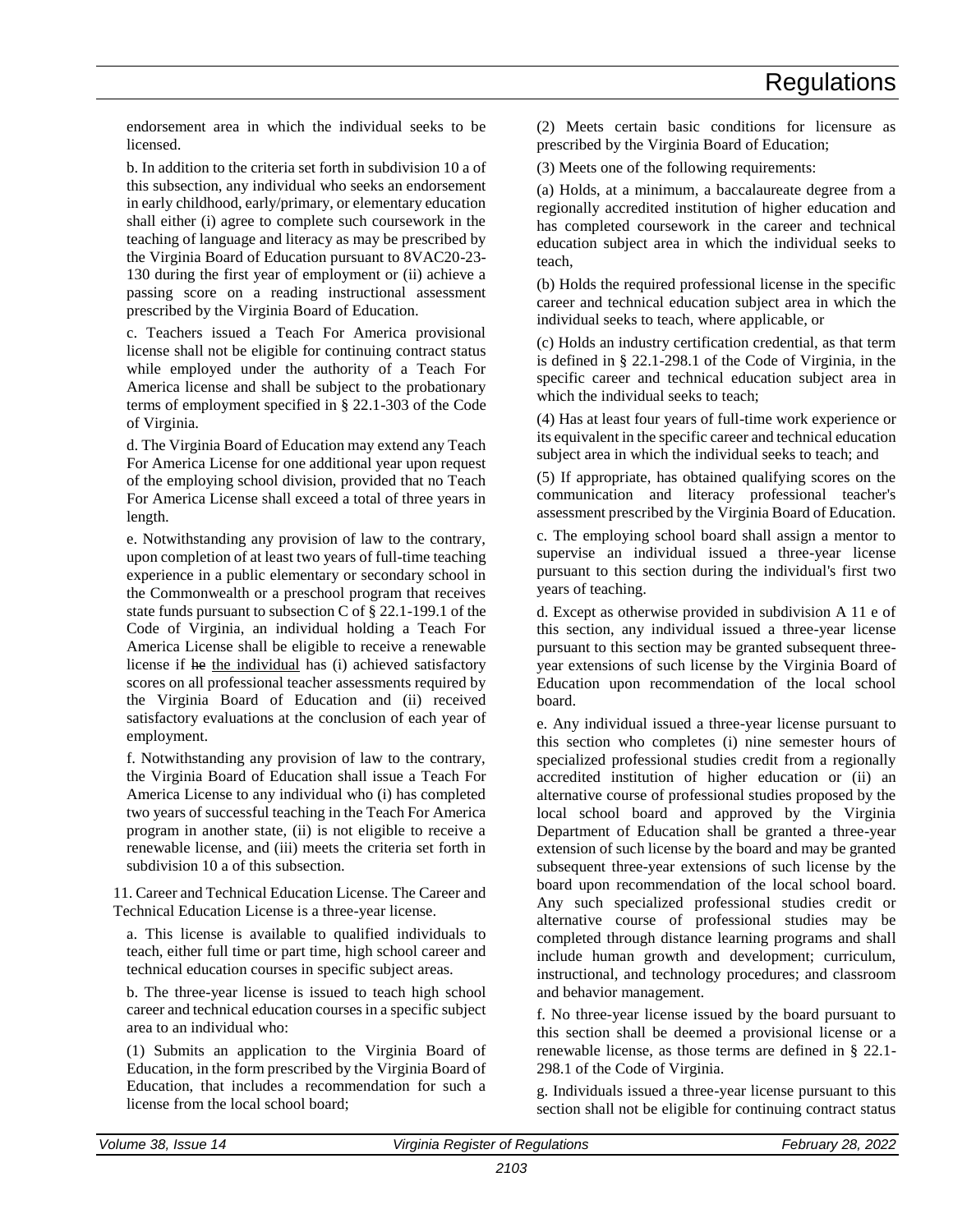while teaching under such license and shall be subject to the probationary terms of employment specified in § 22.1- 303 of the Code of Virginia.

h. The provisions of this section and of Virginia Board of Education regulations governing the denial, suspension, cancellation, revocation, and reinstatement of licensure shall apply to three-year licenses.

12. One-Year High School License. The One-Year High School License is for individuals seeking licensure through an alternate route. The license is a renewable, one-year license issued to teach in public high schools for individuals who:

a. Received a graduate degree from a regionally accredited institution of higher education;

b. Completed at least 30 credit hours of teaching experience as an instructor at a regionally accredited institution of higher education;

c. Received qualifying scores on the professional teacher's assessments prescribed by the Virginia Board of Education, including the communication and literacy assessment and the content-area assessment for the endorsement sought; and

d. Met the following requirements:

(1) Complete study in child abuse recognition and intervention in accordance with curriculum guidelines developed by the Virginia Board of Education in consultation with the Department of Social Services that are relevant to the specific teacher licensure route; and

(2) Provide evidence of completion of certification or training in emergency first aid, cardiopulmonary resuscitation, and the use of automated external defibrillators. The certification or training program shall be (i) based on the current national evidence-based emergency cardiovascular care guidelines for cardiopulmonary resuscitation and the use of an automated external defibrillator, such as a program developed by the American Heart Association or the American Red Cross and (ii) include hands-on practice of the skills necessary to perform cardiopulmonary resuscitation. The Virginia Board of Education shall provide a waiver for this requirement for any person with a disability whose disability prohibits such person from completing the certification or training.

The license may be renewed for one year by the submission of an application for renewal and verification from the division superintendent that the individual received a satisfactory performance evaluation.

13. Career and Technical Education or Dual Enrollment License. The Career and Technical Education or Dual Enrollment License is a three-year license to solely teach career and technical education courses or dual enrollment courses at public high schools in the Commonwealth issued to any individual who (i) is employed as an instructor by an institution of higher education that is accredited by a nationally recognized regional accreditation body, (ii) is teaching in the specific career and technical education or dual enrollment subject area at such institution in which the individual seeks to teach at a public school, and (iii) complies with the requirements set forth in subsections E and  $\overline{F}$  of  $8VAC20-23-40$  subdivisions D 1 and D 3 of § 22.1-298.1 of the Code of Virginia. The Virginia Board of Education shall require any such instructor to maintain continuous employment in such position at the institution of higher education as a condition of continued licensure. Subsections E and F of 8VAC20-23-40 shall expire on July 1, 2021, however, any license issued pursuant to this regulation chapter prior to July 1, 2021, shall remain in effect for three years from the date the license was issued unless such license is revoked by the Virginia Board of Education.

B. All licenses will be effective from July 1 in the school year in which the application is made. An employing Virginia public school division, agency, or accredited nonpublic school is required to notify employees in writing at the time of employment of the need to meet appropriate assessment requirements for licensure.

### **8VAC20-23-720. Revocation.**

A. A license issued by the Virginia Board of Education may be revoked for the following reasons:

1. Obtaining or attempting to obtain a license by fraudulent means or through misrepresentation of material facts;

2. Falsification of school records, documents, statistics, or reports;

3. Conviction of any felony;

4. Conviction of any misdemeanor involving moral turpitude;

5. Conviction of any misdemeanor involving a student or minor;

6. Conviction of any misdemeanor involving drugs (not alcohol);

7. Conduct with direct and detrimental effect on the health, welfare, discipline, or morale of a student or minor;

8. Misapplication of or failure to account for school funds or other school properties with which the licensee has been entrusted;

9. Acts related to secure mandatory tests as specified in subsection A of § 22.1-292.1 of the Code of Virginia;

10. Knowingly and willfully with the intent to compromise the outcome of an athletic competition procure, sell, or administer anabolic steroids or cause such drugs to be procured, sold, or administered to a student who is a member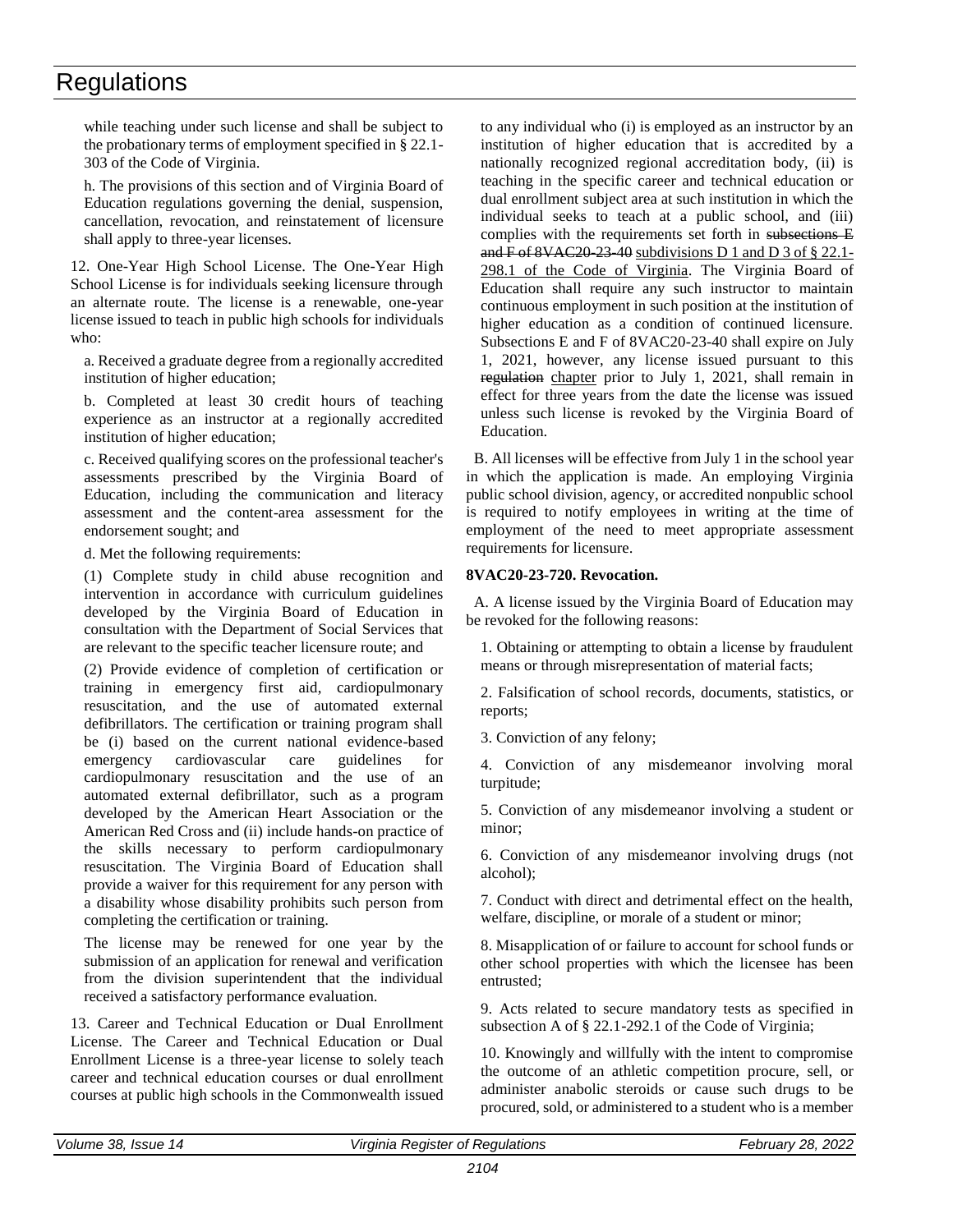of a school athletic team, or fail to report the use of such drugs by a student to the school principal and division superintendent as required by clause (iii) of subsection A of § 22.1-279.3:1 of the Code of Virginia. Any person whose license is suspended or revoked by the board pursuant to this section shall be ineligible for three school years for employment in the public schools of the Commonwealth;

11. Revocation, suspension, surrender, cancellation, invalidation, or denial of, or other adverse action against, a teaching, administrator, pupil personnel services, or other education-related certificate or license by another state, territory, or country; or denial of an application for any such certificate or license;

12. Founded case of child abuse or neglect after all administrative appeals have been exhausted;

13. Notification of dismissal or resignation pursuant to subsection F of § 22.1-313 of the Code of Virginia; or

14. Other good and just cause in the best interest of the public schools of the Commonwealth of Virginia.

B. The Virginia Board of Education shall revoke the license of any person for whom it has received a notice of dismissal or resignation pursuant to subsection F of § 22.1-313 of the Code of Virginia and, in the case of a person who is the subject of a founded complaint of child abuse or neglect, after all rights to any administrative appeal provided by § 63.2-1526 of the Code of Virginia have been exhausted.

C. Procedures.

1. A complaint may be filed by anyone, but it shall be the duty of a division superintendent, principal, or other responsible school employee to file a complaint in any case in which he has knowledge that a basis for the revocation of a license exists, as set forth in subsection A of this section. The person making the complaint shall submit the complaint in writing to the appropriate division superintendent. If the subject of the complaint is the division superintendent, the person making the complaint may submit the complaint to the chair of the local school board.

2. Upon receipt of the complaint against the holder of a license, a division superintendent or his duly authorized representative shall conduct an immediate and thorough investigation of any complaint alleging that a license holder has engaged in conduct that may form the basis for the revocation of his license. If, on the basis of such investigation, the division superintendent finds the complaint to be without merit, he shall so notify the complaining party or parties in writing and then close his file on the matter. This action shall be final unless the local school board, on its own motion, votes to proceed to a hearing on the complaint.

D. Petition for revocation. Upon completing an investigation, should the division superintendent or local school board conclude that there is reasonable cause to believe that the license holder has engaged in conduct that forms the basis for revocation of a license, the license holder shall be notified of the complaint by a written petition for revocation of a license signed by the division superintendent. A copy of such petition shall be sent by certified mail, return receipt requested, to the license holder's last known address. The school board shall proceed to a hearing on such petition for revocation within 90 days of the mailing of a copy of the petition to the license holder, unless the license holder requests the cancellation of his license in accordance with this chapter; and the school board shall provide a copy of the investigative file and such petition for revocation to the Superintendent of Public Instruction at the time that the hearing is scheduled.

E. Form of petition. The petition for the revocation of a license shall set forth:

1. The name and last known address of the person against whom the petition is being filed;

2. The type of license and the license number held by the person against whom the petition is being filed;

3. The basis for revocation and the specific underlying alleged actions;

4. A statement of rights of the person against whom the petition is being filed. The statement of rights shall notify the person that any adverse action against a license, including revocation, will be reported to the division superintendents in Virginia and, through a national clearinghouse, to chief state school officers of the other states and territories of the United States. The statement also shall include notification to the person of the right to cancel the license if he chooses not to contest the allegations in the petition. The statement shall notify the individual that he shall receive a notice of cancellation that will include the statement: "The license holder voluntarily returned the license in response to a petition for revocation." The individual also shall be notified that the cancellation of the license will be reported to division superintendents in Virginia and, through a national clearinghouse, to chief state school officers of the other states and territories of the United States; and

5. Any other pertinent information.

F. Filing of petition. The original petition shall be entered in the files of the local school board where the license holder is or was last employed.

G. Response to petition. The license holder shall present his written answer to the petition, if any, within 14 days of delivery or attempted delivery of the petition as certified by the United States Postal Service.

1. If the license holder does not wish to contest the allegations in the petition, he may request cancellation of the license by submitting a written, signed statement requesting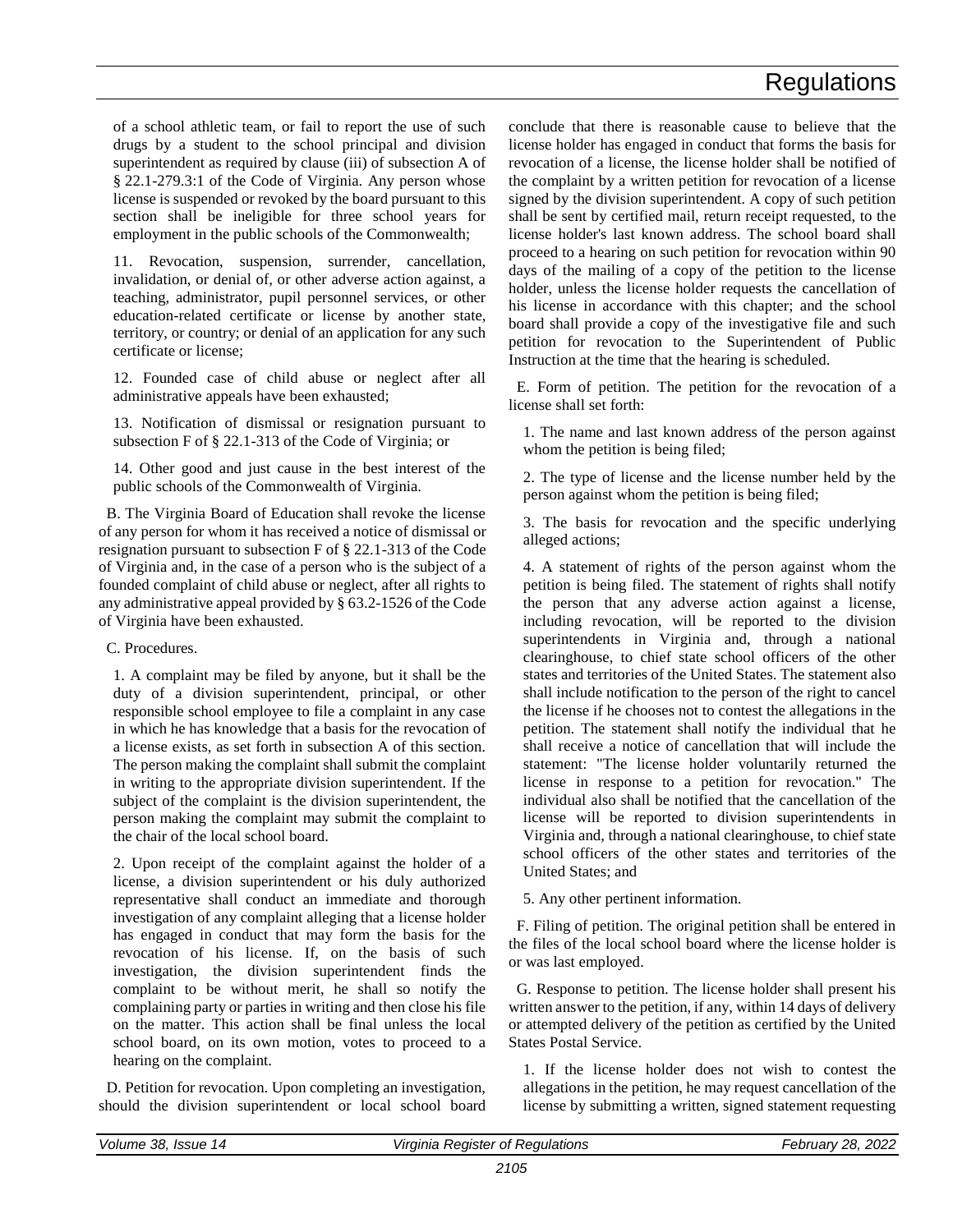cancellation in response to a petition for revocation. The division superintendent shall forward the request for cancellation along with the petition for revocation to the Superintendent of Public Instruction within 14 days of receipt. The Superintendent of Public Instruction shall cancel the license and send a notice of cancellation to the person by certified mail within 14 days of receipt of the request for cancellation.

2. If the license holder files a written answer admitting or denying the allegations in the petition or fails to file a written answer within 14 days of delivery or attempted delivery of the petition, as certified by the United States Postal Service, the local school board shall proceed to a hearing as described in subsection D of this section and subdivisions subdivision 3 and 4 of this subsection; and within 90 days of mailing the petition to the license holder and provide the Superintendent of Public Instruction a copy of the petition and investigative file at the time the local school board hearing is scheduled. The local school board shall provide a hearing at the time and place of its regular meeting or at such other reasonable time and place it may specify. The license holder or his representative, if any, shall be given at least 14 days' notice of the hearing.

3. At the hearing, the local school board shall receive the recommendation of the division superintendent and then either deny the petition or recommend license revocation or suspension. A decision to deny the petition shall be final, except as specified in subsection  $\in$  H of this section, and the investigative file on the petition shall be closed and maintained as a separate file. Any record or material relating to the allegations in the petition shall be placed in the investigative file. Should the local school board recommend the revocation or suspension of a license, the division superintendent shall forward the recommendation, petition, and investigative file to the Superintendent of Public Instruction within 14 days.

H. Revocation on motion of the Virginia Board of Education. The Virginia Board of Education reserves the right to act directly to revoke a license when the Virginia Board of Education has reasonable cause to believe that subsection A of this section is applicable. The Superintendent of Public Instruction may send a petition for revocation to the license holder as provided by subsection E of this section. The license holder shall have the opportunity to present his written answer, if any, to the petition within 14 days of delivery or attempted delivery of the petition, as certified by the United States Postal Service.

1. If the license holder does not wish to contest the allegations in the petition, he may request the cancellation of the license by submitting a written, signed statement requesting cancellation in response to a petition for revocation. The Superintendent of Public Instruction shall cancel the license and send a notice of cancellation to the

person by certified mail within 14 day of receipt of the request for cancellation.

2. If the license holder files a written answer admitting the allegations in the petition or fails to file a written answer within 14 days of delivery or attempted delivery of the petition, as certified by the United States Postal Service, the petition shall be forwarded to the Virginia Board of Education for action. No revocation will be ordered without the involved license holder being given the opportunity to appear at a hearing specified in 8VAC20-23-780 C.

3. If the license holder timely files his written answer denying the allegations in the petition, the Superintendent of Public Instruction shall schedule a hearing with the investigative panel provided in 8VAC20-23-780 A. The license holder or his representative, if any, shall be given at least 14 days' notice of the hearing. The investigative panel shall take action on the petition as specified in 8VAC20-23- 780 A. No revocation will be ordered without the involved license holder being given the opportunity to appear at a hearing specified in 8VAC20-23-780 C.

I. Reinstatement of license. A license that has been revoked may be reinstated by the Virginia Board of Education after five years if the board is satisfied that reinstatement is in the best interest of the public schools of the Commonwealth of Virginia. The individual seeking reinstatement shall submit a written request and completed application to the board. Notification to all appropriate parties will be communicated in writing by the Virginia Department of Education.

### **8VAC20-23-755. Written reprimand.**

A. A written reprimand of a license holder may be issued for the following reasons:

Acts related to secure mandatory tests as specified in subsection A of § 22.1-292.1 of the Code of Virginia;

2. Breach of employment contract, in the event that a school board or division superintendent declines to grant a license holder's request for release from an employment contract on the grounds of insufficient or unjustifiable cause; and

3. In accordance with law and at the discretion of the State Board of Education after reviewing the specific facts and circumstances of a license holder's case and determining that the license holder's conduct is not sufficiently serious or harmful to merit the withdrawal of a license, any of the reasons that a license may be revoked or suspended listed in 8VAC20-23-720 A and 8VAC20-23-740 A, respectively, except (i) conviction of any violent felony set forth in the definition of barrier crime in subsection A of § 19.2-392.02 of the Code of Virginia; (ii) any offense involving the sexual molestation, physical or sexual abuse, or rape of a child; and (iii) conduct listed in 8VAC20-23-720 A 10 and 8VAC20- 23-740 A 5, which requires revocation or suspension of a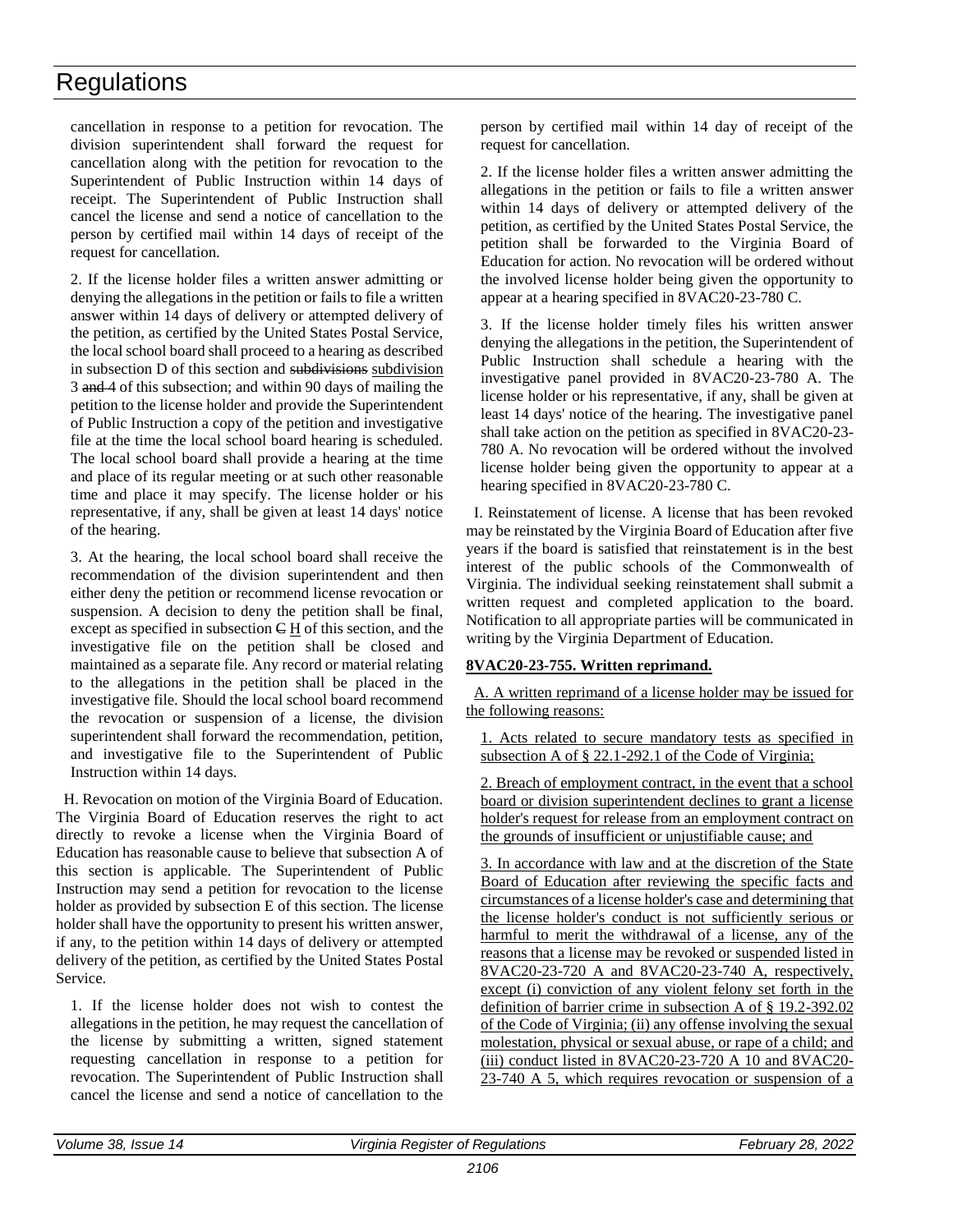license by the State Board of Education under subsection A of § 22.1-292.2 of the Code of Virginia.

B. The State Board of Education may not issue a written reprimand of any license holder for whom it has received a notice of dismissal or resignation pursuant to subsection F of § 22.1-313 of the Code of Virginia and, in the case of a person who is the subject of a founded complaint of child abuse or neglect after all rights to any administrative appeal provided by § 63.2-1526 of the Code of Virginia have been exhausted, assuming the founded complaint of child abuse or neglect remains on the Central Registry.

### **8VAC20-23-760. Expired license.**

Action Written reprimand of a license holder may be issued for any reason listed in 8VAC20-23-755 A. Action against a license issued by the Virginia Board of Education may be taken for any of the reasons listed in 8VAC20-23-720 A, 8VAC20- 23-740 A, or 8VAC20-23-750 A even if the license is expired, as long as the basis for the reprimand or action occurred prior to the issuance of the license or while the license was active.

### **8VAC20-23-800. Notification.**

Notification of the revocation, suspension, cancellation, denial, or reinstatement of a license or the written reprimand to a license holder shall be made by the Superintendent of Public Instruction, or his designee, to division superintendents in Virginia and, through a national clearinghouse, to chief state school officers of the other states and territories of the United States.

### **8VAC20-543-20. Accreditation and administering this chapter.**

A. Institutions of higher education seeking approval of an education endorsement program shall be accredited by a regional accrediting agency.

B. Professional education programs in Virginia shall obtain and maintain national accreditation from the Council for the Accreditation of Educator Preparation (CAEP). Professional education programs in Virginia seeking accreditation through CAEP shall adhere to procedures and timelines established by CAEP and the CAEP/Virginia Partnership Agreement. Professional education programs shall ensure and document that programs are aligned with standards set forth in 8VAC20- 543-40 through 8VAC20-543-50 and meet competencies outlined in 8VAC20-543-60 through 8VAC20-543-640.

C. If a professional education program fails to maintain accreditation, enrolled candidates shall be permitted to complete their programs of study. Professional education programs that fail to maintain accreditation shall not admit new candidates. Candidates shall be notified of the education endorsement program's approval status.

D. Teacher candidates may complete academic degrees in the arts and sciences, or equivalent. "Education preparation program" includes four-year bachelor's degree programs in teacher education. Candidates in early/primary education (preK-3), elementary education (preK-6), middle education (6-8), and special education programs may complete a major in interdisciplinary studies or its equivalent. Candidates seeking a secondary endorsement area must have earned a major, or the equivalent, in the area sought.

E. Professional studies coursework and methodology, including field experiences, required in this chapter shall be designed for completion within an approved program.

F. Professional education programs shall ensure that, as a condition of degree completion, each student enrolled in the education preparation program receives instruction on positive behavior interventions and supports; crisis prevention and deescalation; the use of physical restraint and seclusion, consistent with the regulations of the State Board of Education; and appropriate alternative methods to reduce and prevent the need for the use of physical restraint and seclusion; ensure that candidates demonstrate proficiency in the use of educational technology for instruction; complete study in child abuse recognition and intervention; and complete training or certification in emergency first aid, cardiopulmonary resuscitation, and the use of automated external defibrillators. Candidates in education endorsement programs must demonstrate an understanding of competencies, including the core concepts and facts of the disciplines and the Virginia Standards of Learning, for the content areas they plan to teach. Professional education programs shall ensure that candidates demonstrate skills needed to help preK-12 students achieve college and career performance expectations.

G. Standards and procedures for the review and approval of each education endorsement program shall adhere to procedures for administering the chapter as defined in this section and in 8VAC20-543-40, 8VAC20-543-50, and 8VAC20-543-60. These procedures shall result in biennial recommendations to the State Board of Education for one of the following three ratings: "approved," "approved with stipulations," or "approval denied."

H. Education endorsement programs shall be approved under this chapter biennially based on compliance with the criteria described in 8VAC20-543-40, 8VAC20-543-50, and 8VAC20-543-60.

I. The Department of Education will determine the timeline and procedures for applying for education endorsement program approval.

J. Education endorsement programs in Virginia shall address the competencies set forth in this chapter, and the curriculum for each program must be documented and submitted to the Department of Education for approval.

K. Professional education programs shall submit to the Department of Education on behalf of each education endorsement program under consideration a biennial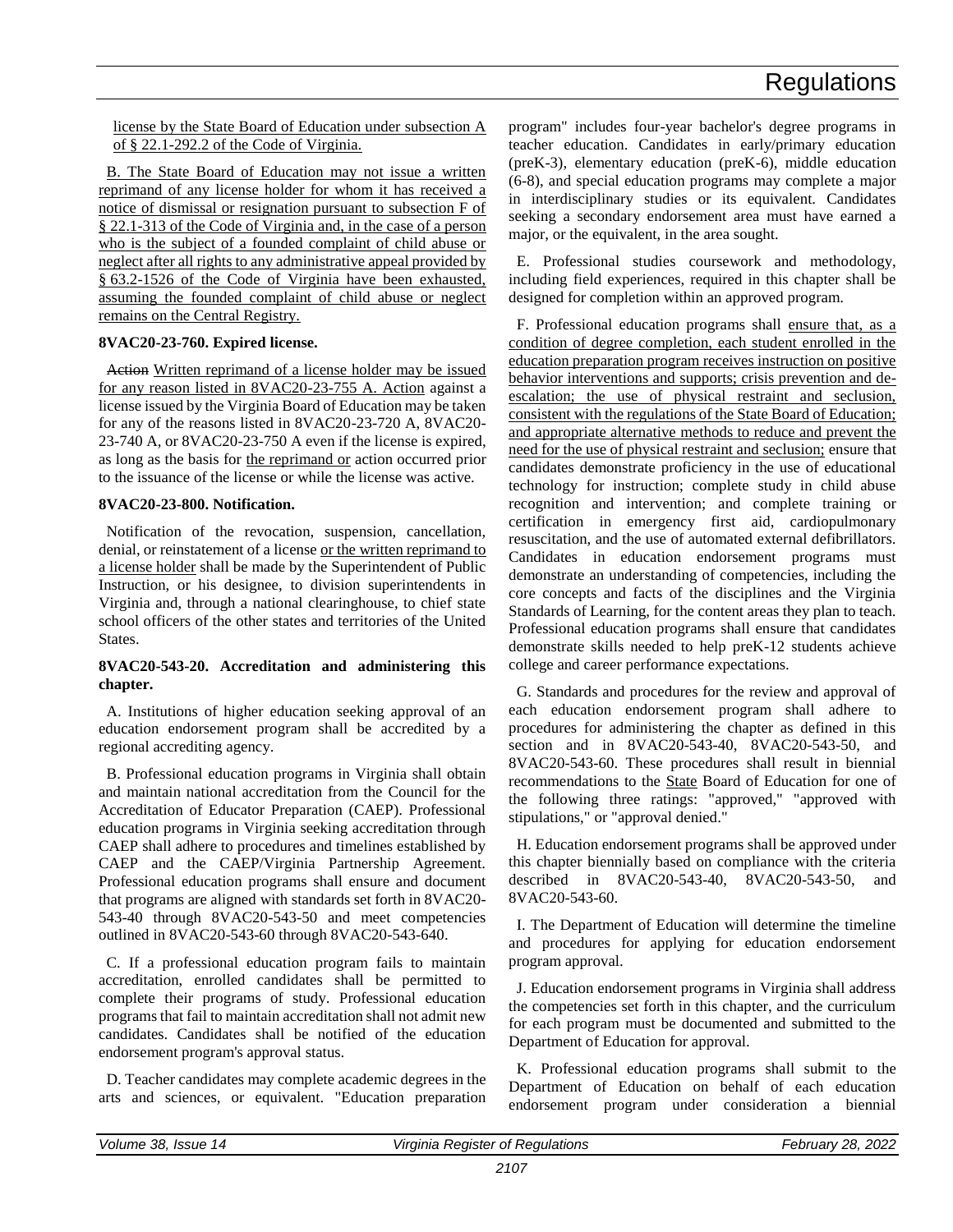<span id="page-32-0"></span>accountability measurement report and an annual professional education program profile to include data prescribed by the State Board of Education on education endorsement programs in accordance with department procedures and timelines.

L. The professional education program authorized administrator shall maintain copies of approved education endorsement programs and required reports.

M. The Department of Education may conduct onsite visits to review education endorsement programs and verify data.

N. The Advisory Board on Teacher Education and Licensure (ABTEL) is authorized to review and make recommendations to the State Board of Education on approval of Virginia education endorsement programs for school personnel. The Board of Education has final authority on education endorsement program approval.

O. In administering this chapter, licensure requirements for Virginia are outlined in the Licensure Regulations for School Personnel (8VAC20-23). This document should be referenced for detailed information regarding requirements for Virginia licensure. An individual must meet licensure requirements set forth in the Code of Virginia.

P. Modifications may be made by the Superintendent of Public Instruction in the administration of this chapter. Proposed modifications shall be made in writing to the Superintendent of Public Instruction, Commonwealth of Virginia.

Q. Upon the effective date of this chapter, the State Board of Education grants colleges and universities two years to align their existing approved programs with this chapter and allows only college and universities that on the effective date of this chapter are accredited by the State Board of Education process four years to become accredited by the Council for the Accreditation of Educator Preparation (CAEP) with the option of submitting a progress report to the Superintendent of Public Instruction to request an additional year, if needed.

VA.R. Doc. No. R22-6602; Filed February 8, 2022, 8:39 a.m.

**––––––––––––––––––**

### **TITLE 24. TRANSPORTATION AND MOTOR VEHICLES**

### **COMMONWEALTH TRANSPORTATION BOARD**

### **Notice of Objection to Fast-Track Rulemaking Action**

REGISTRAR'S NOTICE: Pursuant to § 2.2-4012.1 of the Code of Virginia, the Commonwealth Transportation Board has filed a notice of objection to the fast-track rulemaking action published in [38:10 VA.R. 892-895 January 3, 2022.](http://register.dls.virginia.gov/details.aspx?id=9974) The board intends to proceed with the standard promulgation process set out in Article 2 (§ 2.2-4006 et seq.) of Chapter 40 of Title 2.2 of the Code of Virginia, with the initial publication of the fast-track regulation serving as the Notice of Intended Regulatory Action.

### Title of Regulation: **24VAC30-200. Vegetation Control Regulations on State Rights-of-Way (amending 24VAC30- 200-20).**

Statutory Authority: § 33.2-210 of the Code of Virginia.

The board received more than the requisite 10 objections to the amendments. The objections pertained to the proposed amended regulation failing to take into consideration the public cost versus the private benefit of such pruning and tree removal. Due to the objections, the board has discontinued using the fast-track rulemaking process. The board will proceed with adoption of the amendments using the standard process under Article 2 (§ 2.2-4006 et seq.) of the Administrative Process Act, and the publication on January 3, 2022, will serve as the Notice of Intended Regulatory Action in accordance with § 2.2-4012.1 of the Code of Virginia.

Agency Contact: Jo Anne P. Maxwell, Regulatory Coordinator, Policy Division, Department of Transportation, 11th Floor, 1401 East Broad Street, Richmond, VA 23219, telephone (804) 786-1830, FAX (804) 225-4700, or email [joanne.maxwell@vdot.virginia.gov.](mailto:joanne.maxwell@vdot.virginia.gov)

VA.R. Doc. No. R22-6261; Filed February 3, 2022, 9:48 a.m.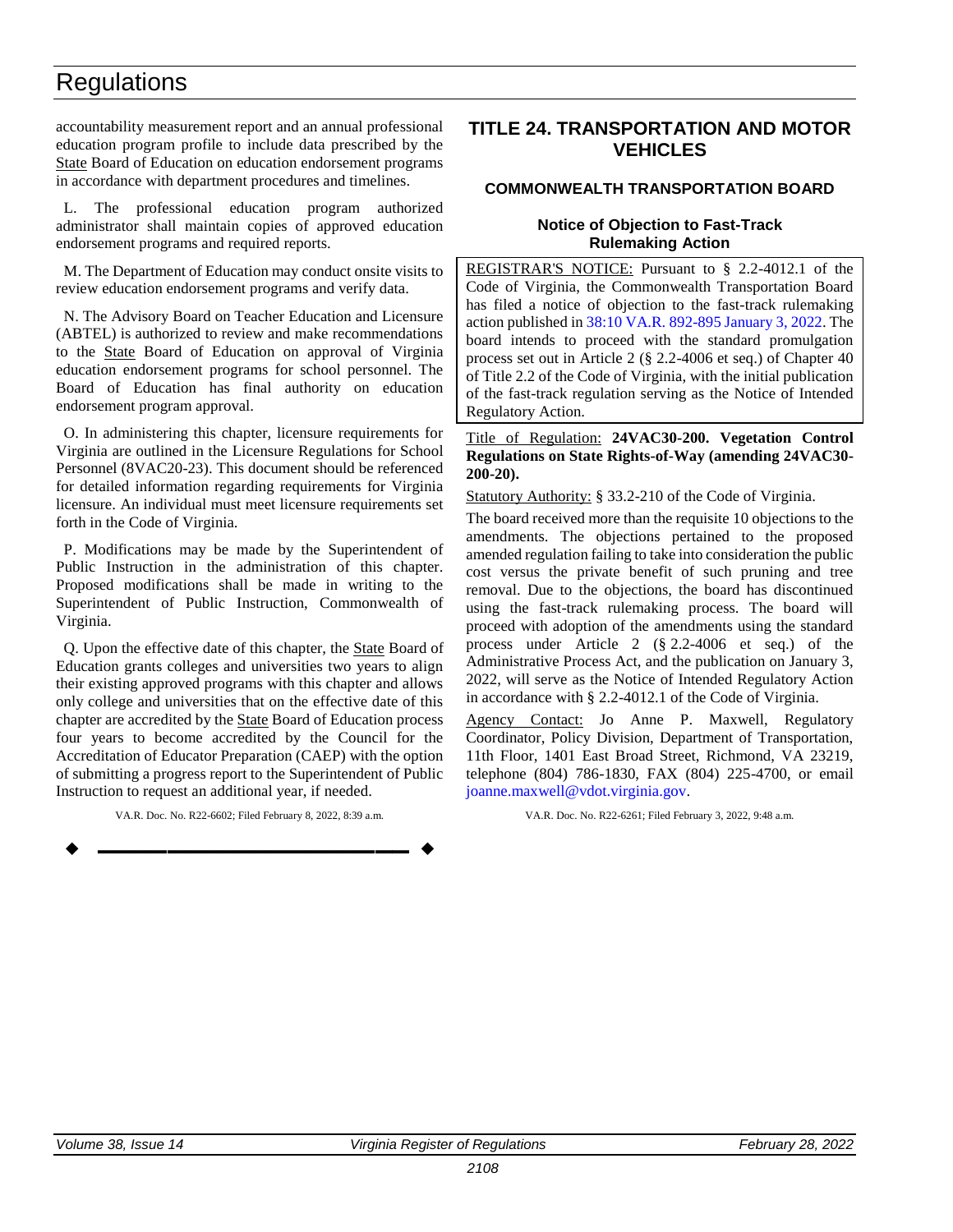# **GUIDANCE DOCUMENTS**

### **PUBLIC COMMENT OPPORTUNITY**

<span id="page-33-0"></span>Pursuant to [§ 2.2-4002.1](https://law.lis.virginia.gov/vacode/title2.2/chapter40/section2.2-4002.1/) of the Code of Virginia, a certified guidance document is subject to a 30-day public comment period after publication in the Virginia Register of Regulations and prior to the guidance document's effective date. During the public comment period, comments may be made through the Virginia Regulatory Town Hall website [\(http://www.townhall.virginia.gov\)](http://www.townhall.virginia.gov/) or sent to the agency contact. Under subsection C of  $\S 2.2-4002.1$ , the effective date of the guidance document may be delayed for an additional period. The guidance document may also be withdrawn.

The following guidance documents have been submitted for publication by the listed agencies for a public comment period. Online users of this issue of the Virginia Register of Regulations may click on the name of a guidance document to access it. Guidance documents are also available on the Virginia Regulatory Town Hall [\(http://www.townhall.virginia.gov\)](http://www.townhall.virginia.gov/) or from the agency contact or may be viewed at the Office of the Registrar of Regulations, 900 East Main Street, Richmond, Virginia 23219.

### **BOARD OF ACCOUNTANCY**

Title of Document: Virginia Board [of Accountancy](https://boa.virginia.gov/wp-content/uploads/2022/01/VBOA-Policy-04-CPE-Guidelines-for-CPAs_-July-2022.pdf)  Policy 4 - [Continuing Professional Education Guidelines for](https://boa.virginia.gov/wp-content/uploads/2022/01/VBOA-Policy-04-CPE-Guidelines-for-CPAs_-July-2022.pdf)  [Certified Public Accountants.](https://boa.virginia.gov/wp-content/uploads/2022/01/VBOA-Policy-04-CPE-Guidelines-for-CPAs_-July-2022.pdf)

Public Comment Deadline: March 30, 2022.

Effective Date: March 31, 2022.

Agency Contact: Vasa Clarke, Regulatory Coordinator, Board of Accountancy, 9960 Mayland Drive, Suite 402, Henrico, VA 23233, or email [vasa.clarke@boa.virginia.gov.](mailto:vasa.clarke@boa.virginia.gov)

### **BOARD OF BEHAVIORAL HEALTH AND DEVELOPMENTAL SERVICES**

Title of Document: [DBHDS Office of Human Rights Guidance](https://townhall.virginia.gov/L/GetFile.cfm?File=C:/TownHall/docroot/GuidanceDocs_Proposed/720/GDoc_DBHDS_6090_20220207.pdf)  [Uses of Isolation, Quarantine, and Seclusion.](https://townhall.virginia.gov/L/GetFile.cfm?File=C:/TownHall/docroot/GuidanceDocs_Proposed/720/GDoc_DBHDS_6090_20220207.pdf)

Public Comment Deadline: March 30, 2022.

Effective Date: April 1, 2022.

Agency Contact: Taneika Goldman, Human Rights Director, Department of Behavioral Health and Developmental Services, P.O. Box 1797, Richmond, VA 23218-1797, telephone (804) 371-0064, or email [taneika.goldman@dbhds.virginia.gov.](mailto:taneika.goldman@dbhds.virginia.gov)

### **STATE WATER CONTROL BOARD**

Titles of Documents: Guidance on the Chesapeake Bay Preservation Area Designation and Management Regulations:

[Administrative Procedures for the Designation and](https://townhall.virginia.gov/L/GetFile.cfm?File=C:/TownHall/docroot/GuidanceDocs_Proposed/440/GDoc_DEQ_6088_20220204.pdf)  [Refinement of Chesapeake Bay Preservation Area](https://townhall.virginia.gov/L/GetFile.cfm?File=C:/TownHall/docroot/GuidanceDocs_Proposed/440/GDoc_DEQ_6088_20220204.pdf)  [Boundaries.](https://townhall.virginia.gov/L/GetFile.cfm?File=C:/TownHall/docroot/GuidanceDocs_Proposed/440/GDoc_DEQ_6088_20220204.pdf)

[Determinations of Water Bodies with Perennial Flow.](https://townhall.virginia.gov/L/GetFile.cfm?File=C:/TownHall/docroot/GuidanceDocs_Proposed/440/GDoc_DEQ_6086_20220204.pdf)

[Exceptions.](https://townhall.virginia.gov/L/GetFile.cfm?File=C:/TownHall/docroot/GuidanceDocs_Proposed/440/GDoc_DEQ_6084_20220204.pdf)

[Nonconforming Structures and Uses.](https://townhall.virginia.gov/L/GetFile.cfm?File=C:/TownHall/docroot/GuidanceDocs_Proposed/440/GDoc_DEQ_6085_20220204.pdf)

[Resource Protection Area: Buffer Area Encroachments.](https://townhall.virginia.gov/l/GetFile.cfm?File=C:/TownHall/docroot/GuidanceDocs_Proposed/440/GDoc_DEQ_6082_20220204.pdf)

[Resource Protection Area: Onsite Buffer Area Delineation.](https://townhall.virginia.gov/L/GetFile.cfm?File=C:/TownHall/docroot/GuidanceDocs_Proposed/440/GDoc_DEQ_6081_20220204.pdf)

[Resource Protection Areas: Nontidal Wetlands.](https://townhall.virginia.gov/L/GetFile.cfm?File=C:/TownHall/docroot/GuidanceDocs_Proposed/440/GDoc_DEQ_6089_20220204.pdf)

*Volume 38, Issue 14 Virginia Register of Regulations February 28, 2022* 

[Resource Protection Areas: Permitted Development](https://townhall.virginia.gov/l/GetFile.cfm?File=C:/TownHall/docroot/GuidanceDocs_Proposed/440/GDoc_DEQ_6087_20220204.pdf)  [Activities.](https://townhall.virginia.gov/l/GetFile.cfm?File=C:/TownHall/docroot/GuidanceDocs_Proposed/440/GDoc_DEQ_6087_20220204.pdf)

[Silvicultural Operations.](https://townhall.virginia.gov/L/GetFile.cfm?File=C:/TownHall/docroot/GuidanceDocs_Proposed/440/GDoc_DEQ_6083_20220204.pdf)

Public Comment Deadline: March 30, 2022.

Effective Date: March 31, 2022.

Agency Contact: Justin L. Williams, Department of Environmental Quality, 1111 East Main Street, Suite 1400, P.O. Box 1105, Richmond, VA 23218, telephone (804) 659- 1125, or email [justin.williams@deq.virginia.gov.](mailto:justin.williams@deq.virginia.gov)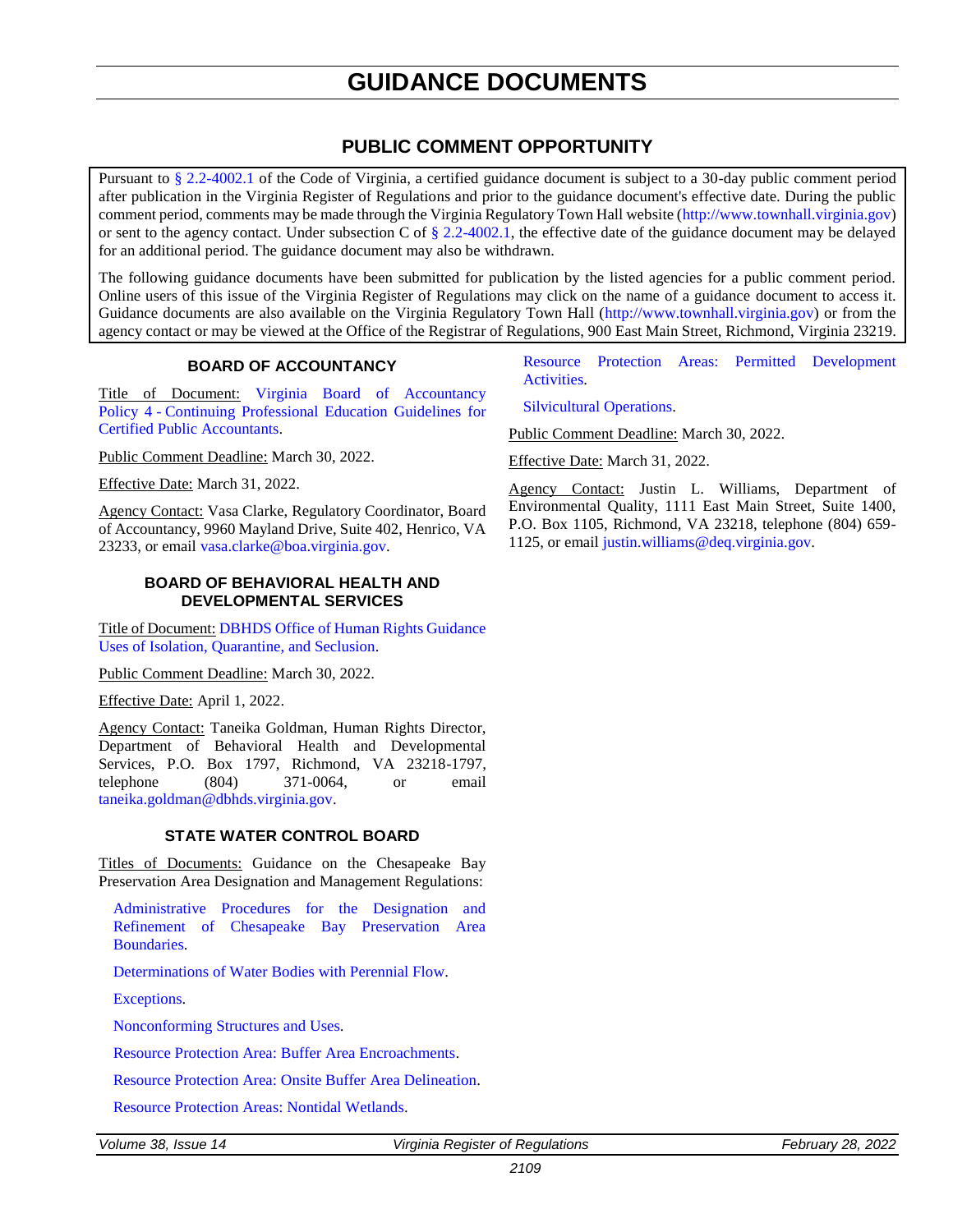### <span id="page-34-0"></span>**DEPARTMENT OF GENERAL SERVICES**

### **Request for Comments on Revision to Fees for Drinking Water Laboratory Certification (1VAC30-41-270) Effective May 1, 2022-April 30, 2023**

Purpose of notice and background information: The Division of Consolidated Laboratory Services (DCLS) is seeking comment on the revision to fees charged for certifying drinking water laboratories under 1VAC30-41-270.

1VAC30-41-270 I 2 requires DCLS to increase or decrease annually the fees charged for certifying drinking water laboratories using the Consumer Price Index-Urban percentage change, average to average for the previous calendar year published by the U.S. Bureau of Labor Statistics in January. The percentage change, average to average for 2021 is an additional 4.7%. See the table labeled "Historical Consumer Price Index for All Urban Consumers (CPI-U): U.S. city average, all items, index averages" in page 4 of the document at [https://www.bls.gov/cpi/tables/supplemental](https://www.bls.gov/cpi/tables/supplemental-files/historical-cpi-u-202112.pdf)[files/historical-cpi-u-202112.pdf.](https://www.bls.gov/cpi/tables/supplemental-files/historical-cpi-u-202112.pdf)

The revised fees are exempt from the requirements of the Administrative Process Act. The Budget of the Commonwealth of Virginia (Chapter 552, effective July 1, 2021) in Part I, Item 76, at C 3 a requires DCLS to provide notice and an opportunity to submit written comments on the revised fees.

The notice of fees for May 1, 2022, through April 30, 2023, will be published on the DCLS drinking water laboratory certification webpage after consideration of submitted comments.

Public comment period: February 28, 2022, through March 30, 2022.

How to comment: DCLS accepts written comments by email, fax, and postal mail. In order to be considered, comments must include the full name, address, and telephone number of the person commenting and be received by DCLS by the last day of the comment period. All materials received are part of the public record. Email comments should be sent to [rhonda.bishton@dgs.virginia.gov.](mailto:rhonda.bishton@dgs.virginia.gov) The number for faxed comments is (804) 371-8305. Written comments should be sent to Rhonda Bishton, Regulatory Coordinator, Department of General Services, Attn: DCLS DW Fee Comments, 1100 Bank Street, Richmond, VA, 23219. Agency contact: Rhonda Bishton, (804) 786-3311.

NOTICE OF FEES FOR MAY 1, 2022 - APRIL 30, 2023

DCLS requests comments on the revised fees in the notice below.

| <b>TESTING CATEGORY</b>                   | FEE(\$) |
|-------------------------------------------|---------|
| <b>Microbiological testing</b>            |         |
| $1 - 2$ methods                           | 698     |
| $3 - 5$ methods                           | 814     |
| 6+ methods                                | 931     |
| Inorganic chemistry, nonmetals<br>testing |         |
| 1 - 2 methods                             | 756     |
| $3 - 5$ methods                           | 986     |
| $6 - 8$ methods                           | 1221    |
| $9+$ methods                              | 1452    |
| Inorganic chemistry, metals<br>testing    |         |
| 1 - 2 methods                             | 1161    |
| $3 - 5$ methods                           | 1394    |
| $6+$ methods                              | 1624    |
| <b>Organic chemistry</b>                  |         |
| $1 - 2$ methods                           | 1221    |
| $3 - 5$ methods                           | 1452    |
| 6 - 8 methods                             | 1684    |
| 9+ methods                                | 1918    |
| Radiochemistry                            |         |
| $1 - 2$ methods                           | 1278    |
| $3 - 5$ methods                           | 1510    |
| $6+$ methods                              | 1743    |
| <b>Asbestos</b>                           |         |
| $1 - 2$ methods                           | 1045    |
| $3 - 5$ methods                           | 1278    |
| $6+$ methods                              | 1510    |

How fees are calculated: DCLS calculates a laboratory's total fee by adding the fees for the number of test methods in each category in the fee table for which the laboratory is certified or applies to be certified. Contact Lab Cert@dgs.virginia.gov for more information about the fee category for a specific method.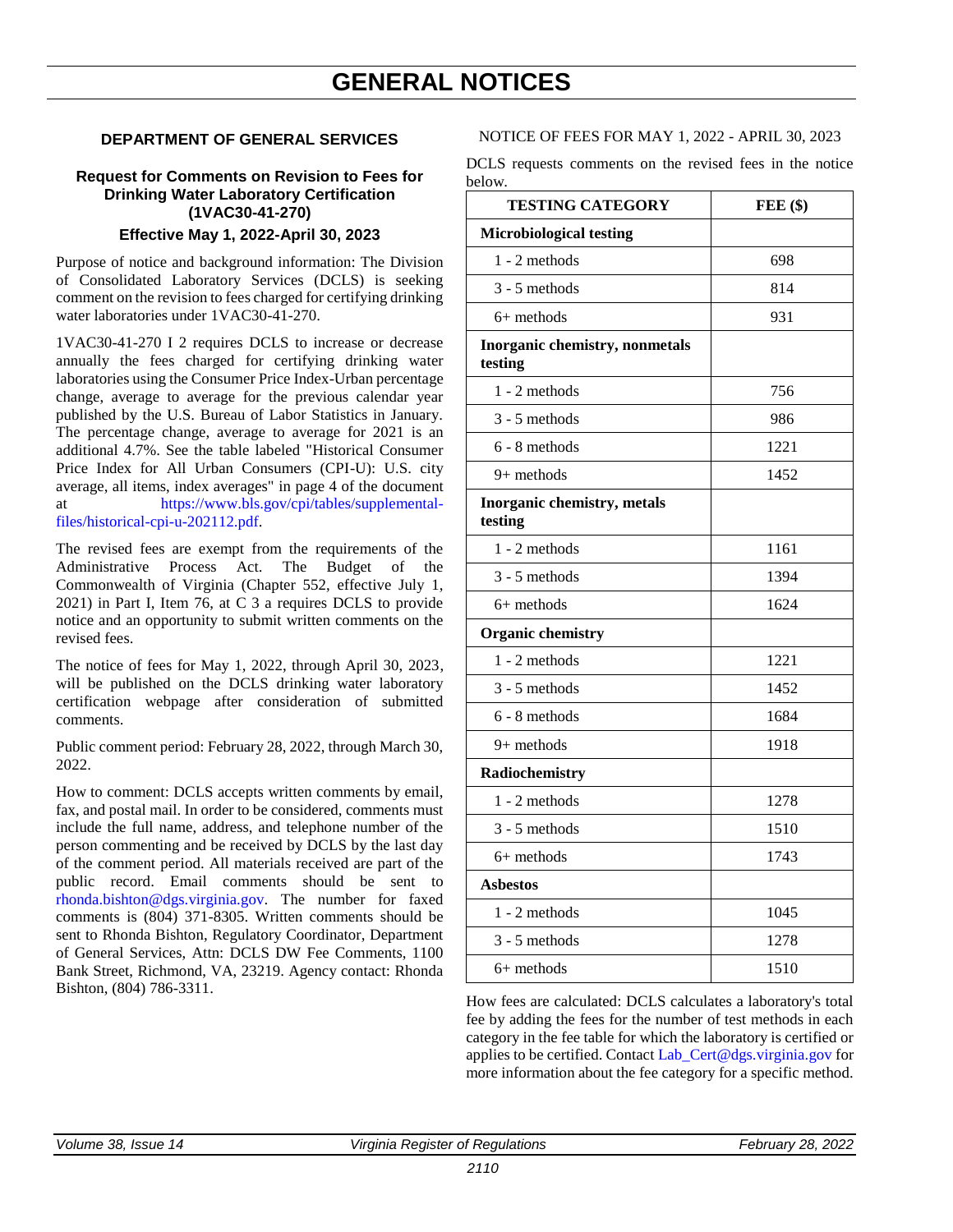# General Notices

Additional fees apply when a laboratory:

• Applies for modification of certification under 1VAC30-41- 110.

• Is moving its location when the move requires DCLS to perform an onsite assessment.

• Requests reinstatement of certification when DCLS requires an onsite assessment.

Hourly review fee and calculation of total fee. The fee to be charged is the sum of the total hourly charges for all reviewers plus any onsite assessment costs incurred. The hourly charge per reviewer is \$71. The charge per reviewer is determined by multiplying the number of hours expended in the review by \$71.

Onsite review and travel expenses. If an onsite review is required, travel time and onsite review time will be charged at the same hourly rate of \$71 and any travel expenses will be added.

When to pay: Payment is due at the time the application is made or annually thereafter upon receipt of the invoice from DCLS. Annual billing precedes the expiration of the current certificate.

How to pay: Fees may be paid by check, draft, or postal money order payable to the Treasurer, Commonwealth of Virginia, or submitted electronically, if available. Payment must be in United States currency, except that agencies and institutions of the Commonwealth of Virginia may submit interagency transfers for the amount of the fee. Laboratories may also pay fees using credit cards. All fees must be sent to the following address, or submitted electronically, if available: DCLS, Attn: Lab Certification, 600 North 5th Street, Richmond, VA 23219. A fee payment form is available on the drinking water page of the DCLS website at [www.dgs.virginia.gov/dcls.](http://www.dgs.virginia.gov/dcls)

Contact Information: Rhonda Bishton, Director's Executive Administrative Assistant, Department of General Services, 1100 Bank Street, Suite 420, Richmond, VA 23219, telephone (804) 786-3311, FAX (804) 371-8305, or email [rhonda.bishton@dgs.virginia.gov.](mailto:rhonda.bishton@dgs.virginia.gov)

### **DEPARTMENT OF MEDICAL ASSISTANCE SERVICES**

### **Draft CCC Plus Waiver Provider Manual**

The draft CCC Plus Waiver Provider Manual Chapters II and IV are now available on the Department of Medical Assistance Services website at [https://www.dmas.virginia.gov/for](https://www.dmas.virginia.gov/for-providers/general-information/medicaid-provider-manual-drafts/)[providers/general-information/medicaid-provider-manual](https://www.dmas.virginia.gov/for-providers/general-information/medicaid-provider-manual-drafts/)[drafts/](https://www.dmas.virginia.gov/for-providers/general-information/medicaid-provider-manual-drafts/) for public comment until March 9, 2022.

Contact Information: Meredith Lee, Policy, Regulations, and Manuals Supervisor, Department of Medical Assistance Services, 600 East Broad Street, Suite 1300, Richmond, VA 23219, telephone (804) 371-0552, FAX (804) 786-1680, or email [meredith.lee@dmas.virginia.gov.](mailto:meredith.lee@dmas.virginia.gov)

### **STATE WATER CONTROL BOARD**

### **Proposed Enforcement Action for the Town of Cape Charles**

An enforcement action has been proposed for the Town of Cape Charles for violations of the State Water Control Law at the Town of Cape Charles wastewater treatment plant, Cape Charles, Virginia. A description of the proposed action is available at the Department of Environmental Quality office listed or online at [www.deq.virginia.gov.](http://www.deq.virginia.gov/) Comments will be accepted from February 28, 2022, to March 30, 2022.

Contact Information: John Brandt, Enforcement Manager, Department of Environmental Quality, 5636 Southern Boulevard, Virginia Beach, VA 23462, FAX (804) 698-4178, or email [john.brandt@deq.virginia.gov.](mailto:john.brandt@deq.virginia.gov)

### **Proposed Enforcement Action for March Mountain Properties LLC**

An enforcement action has been proposed for March Mountain Properties LLC for violations at the Old Trail Village Subdivision Development in Albemarle County, Virginia. The State Water Control Board proposes to issue a consent order with penalty to March Mountain Properties LLC to address noncompliance with State Water Control Law. A description of the proposed action is available at the Department of Environmental Quality office listed. The staff contact will accept comments by email, fax or postal mail from February 28, 2022, to March 30, 2022.

Contact Information: Eric Millard, Enforcement Specialist, Department of Environmental Quality, Valley Regional Office, 4411 Early Road, P.O. Box 3000, Harrisonburg, VA 22801, FAX (804) 698-4178, or email [eric.millard@deq.virginia.gov.](mailto:eric.millard@deq.virginia.gov)

### **Proposed Enforcement Action for Timothy Simpson in Farmville**

The State Water Control Board proposes to issue a consent special order to Timothy Simpson for alleged violation of the State Water Control Law at 1004 North Main Street, Farmville, Virginia. A description of the proposed action is available at the Department of Environmental Quality office listed or online at [www.deq.virginia.gov.](https://www.deq.virginia.gov/) Jeff Reynolds will accept comments by email or postal mail from February 23, 2022, to March 25, 2022.

Contact Information: Jeff Reynolds, Department of Environmental Quality, Piedmont Regional Office (Enforcement), 4949-A Cox Road, Glen Allen, VA 23060, or emai[l jefferson.reynolds@deq.virginia.gov.](mailto:jefferson.reynolds@deq.virginia.gov)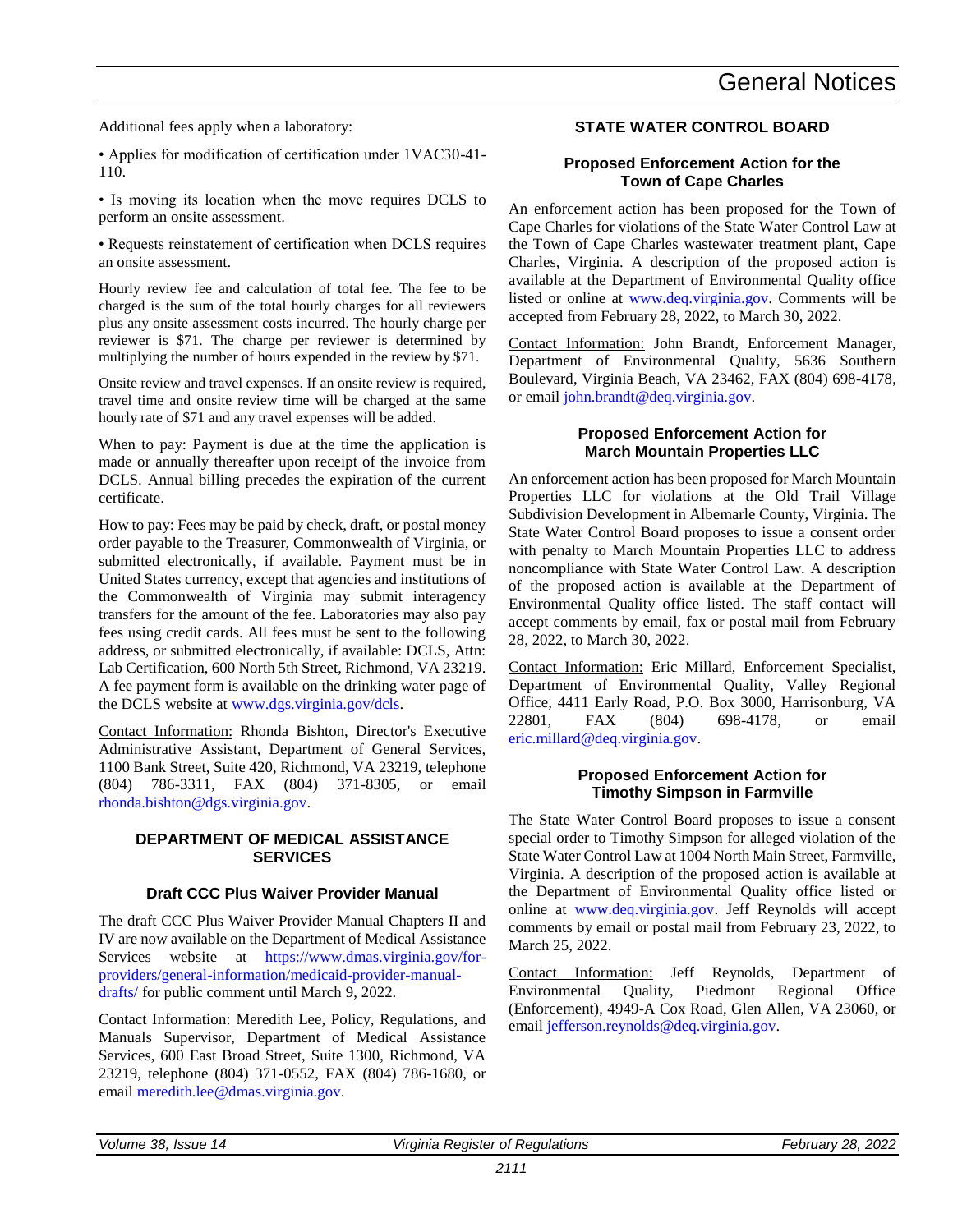# General Notices

### **Proposed Enforcement Action for USDA-US Forest Service Grindstone Recreation Area**

An amended enforcement action has been proposed for the USDA-US Forest Service for violations of the State Water Control Law at the Grindstone Recreation Area sewage treatment plant in Smyth County. The State Water Control Board proposes to issue an amendment to order by consent to resolve violations associated with the facility. A description of the proposed action is available at the Department of Environmental Quality office listed or online at [www.deq.virginia.gov.](http://www.deq.virginia.gov/) The staff contact person will accept comments by email or postal mail from March 1, 2022, through March 31, 2022.

Contact Information: Jonathan Chapman, Department of Environmental Quality, Southwest Regional Office, 355-A Deadmore Street, Abingdon, VA 24210, or email [jonathan.chapman@deq.virginia.gov.](mailto:jonathan.chapman@deq.virginia.gov)

### **VIRGINIA CODE COMMISSION**

### **Notice to State Agencies**

**Contact Information:** *Mailing Address:* Virginia Code Commission, Pocahontas Building, 900 East Main Street, 8th Floor, Richmond, VA 23219; *Telephone:* (804) 698-1810; *Email:* [varegs@dls.virginia.gov.](file://///legmain/sysdata/dlsdata/CODEREGS/regispub/Vol33/Iss04/varegs@dls.virginia.gov)

**Meeting Notices:** Section 2.2-3707 C of the Code of Virginia requires state agencies to post meeting notices on their websites and on the Commonwealth Calendar at [https://commonwealthcalendar.virginia.gov.](https://commonwealthcalendar.virginia.gov/)

**Cumulative Table of Virginia Administrative Code Sections Adopted, Amended, or Repealed:** A table listing regulation sections that have been amended, added, or repealed in the *Virginia Register of Regulations* since the regulations were originally published or last supplemented in the print version of the Virginia Administrative Code is available at [http://register.dls.virginia.gov/documents/cumultab.pdf.](http://register.dls.virginia.gov/documents/cumultab.pdf)

**Filing Material for Publication in the** *Virginia Register of Regulations:* Agencies use the Regulation Information System (RIS) to file regulations and related items for publication in the *Virginia Register of Regulations*. The Registrar's office works closely with the Department of Planning and Budget (DPB) to coordinate the system with the Virginia Regulatory Town Hall. RIS and Town Hall complement and enhance one another by sharing pertinent regulatory information.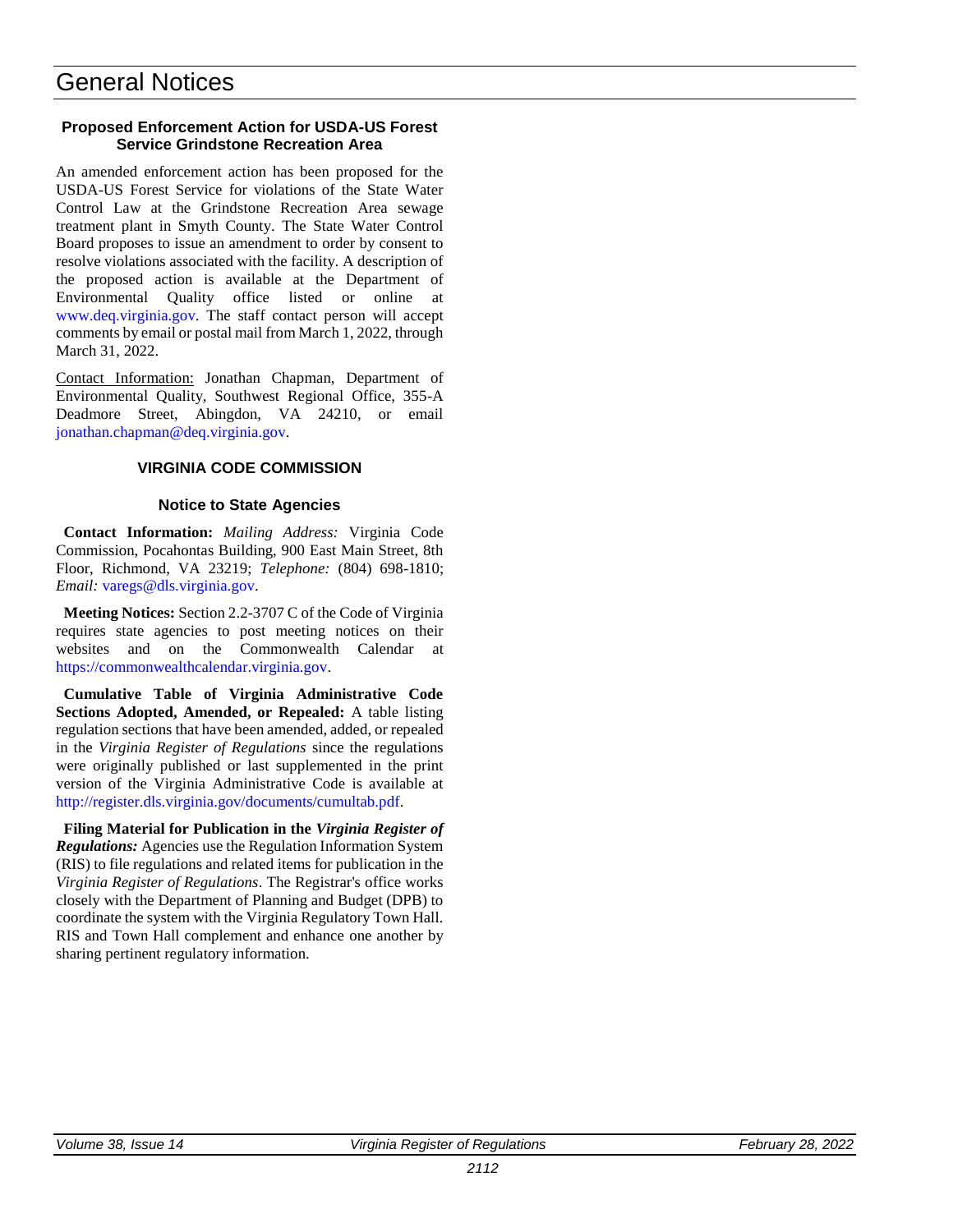### **MARINE RESOURCES COMMISSION**

<span id="page-37-0"></span>Title of Regulation: **4VAC20-720. Pertaining to Restrictions on Oyster Harvest.**

Publication: 38:2 VA.R. 189-199 September 13, 2021.

Correction to Final Regulation:

Page 198, 4VAC20-720-40, subsection B, column 1, subdivision 20, after "20." text should read:

"Mobjack Bay Area: February 1, 2022, through February 28, 2022 (hand scrape only).

21. Pocomoke Sound Rotation Area 2 1: December 1, 2020 2021, through February 28, 2021 2022 (dredge only).

20. 22. Tangier Sound Rotation Area 2 1: December 1, 2020 2021, through February 28, 2021 2022 (dredge only).

21. 23. Deep Rock Area: December 1, 2020 2021, through February 28, 2021 2022 (patent tong only).

22. 24. Upper Chesapeake Bay - Blackberry Hangs Area: October 1, 2020 18, 2021, through October 31, 2020 2021 (patent tong only).

23. 25. Rappahannock River Rotation Area 1: November 1, 2020, through November 30, 2020, and February 1, 2021, through March 12, 2021 October 18, 2021, through February 14, 2022 (patent tong only).

24. 26. Seaside of the Eastern Shore (for clean cull oysters only): November 1, 2020 2021, through March 31, 2021 2022 (by hand and hand tong only)."

4VAC20-720-60, subsection B,

line 3, after "B  $44$  13, B" unstrike "21" and remove "20"

line 4, after "through B 23" replace "24" with "25"

line 7, after "through B" unstrike "20"

line 8 after "2021" remove "19"

4VAC20-720-70,

subsection C, line 2, after "B  $18$ " replace " $19$ " with " $20$ "

subsection F, line 2, after "B  $24$ " replace " $22$ " with " $23$ " and after "B 23" replace "24" with "25"

VA.R. Doc. No. R22-6936; Filed February 4, 2022 10:55 a.m.

### **DEPARTMENT OF ENERGY**

Title of Regulation: **4VAC25-130. Coal Surface Mining Reclamation Regulations.**

Publication: 38:13 VA.R. 1544-1643 February 14, 2022.

Correction to Fast-Track Regulation:

Page 1544, Titles of Regulations:, Column 2, **4VAC25-130. Coal Surface Mining Reclamation Regulations.**, line 15, after "**4VAC25-130-800.52,**" insert "**4VAC25-130-801.2,**"

VA.R. Doc. No. R22-6960; Filed February 14, 2022 4:41 p.m.

### **DEPARTMENT OF MEDICAL ASSISTANCE SERVICES**

Title of Regulation: **12VAC30-120. Waivered Services.**

Publication: 29:25 VA.R. 3595-3602 August 12, 2013.

### Correction to Fast-Track Regulation:

Page 3598, Part VII, line 2, after "Assisted Living Services for Individuals Receiving Auxiliary Grants Residing in Adult Care Residences" remove "(Repealed)"

VA.R. Doc. No. R13-2781; Filed January 12, 2022 5:23 p.m.

**\* \* \*** 

Title of Regulation: **12VAC30-120. Waivered Services.**

Publication: 37:14 VA.R. 1564-1577 March 1, 2021.

Correction to Fast-Track Regulation:

Page 1565, after "Summary of Public Comments and Agency's Response:" and preceding "**12VAC30-120-600. Definitions.**", insert "Part VII Assisted Living Services for Individuals Receiving Auxiliary Grants Residing in Adult Care Residences" remove Commonwealth Coordinated Care Plus Program"

VA.R. Doc. No. R17-4974; Filed January 12, 2022 5:23 p.m.

### **STATE CORPORATION COMMISSION**

Title of Regulation: **14VAC5-430. Insurance Data Security Risk Assessment and Reporting.**

Publication: 38:13 VA.R. 2035-2037 February 14, 2022.

Correction to Final Regulation:

Page 2035, Effective Date:, after "February 1," replace "2021" with "2022"

VA.R. Doc. No. R22-6886; Filed February 14, 2022 4:41 p.m.